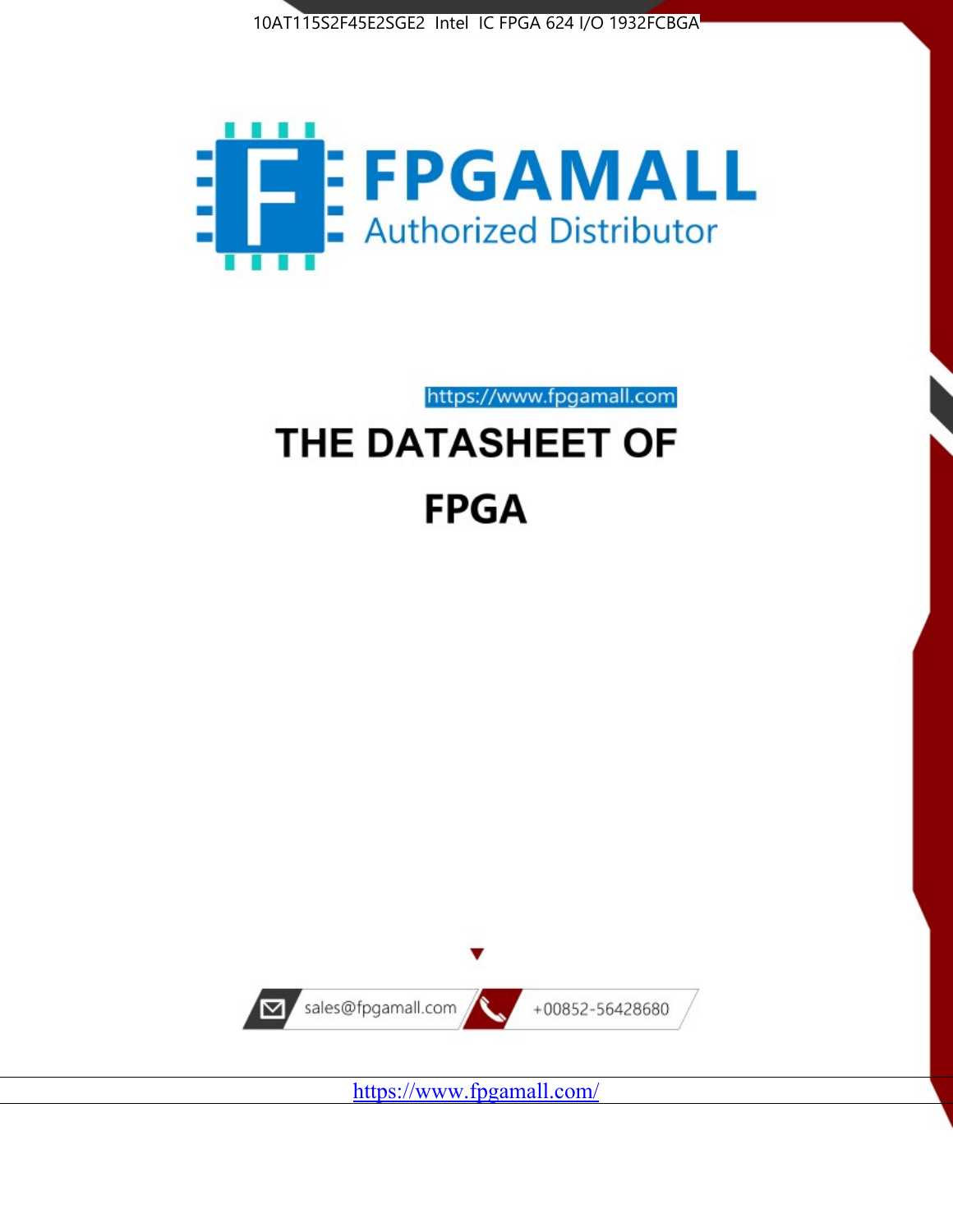10AT115S2F45E2SGE2 Intel IC FPGA 624 I/O 1932FCBGA



# **Intel® Arria® 10 Device Overview**



**A10-OVERVIEW | 2018.12.06** Latest document on the web: **[PDF](https://www.intel.com/content/dam/www/programmable/us/en/pdfs/literature/hb/arria-10/a10_overview.pdf)** | **[HTML](https://www.intel.com/content/www/us/en/programmable/documentation/sam1403480274650.html)**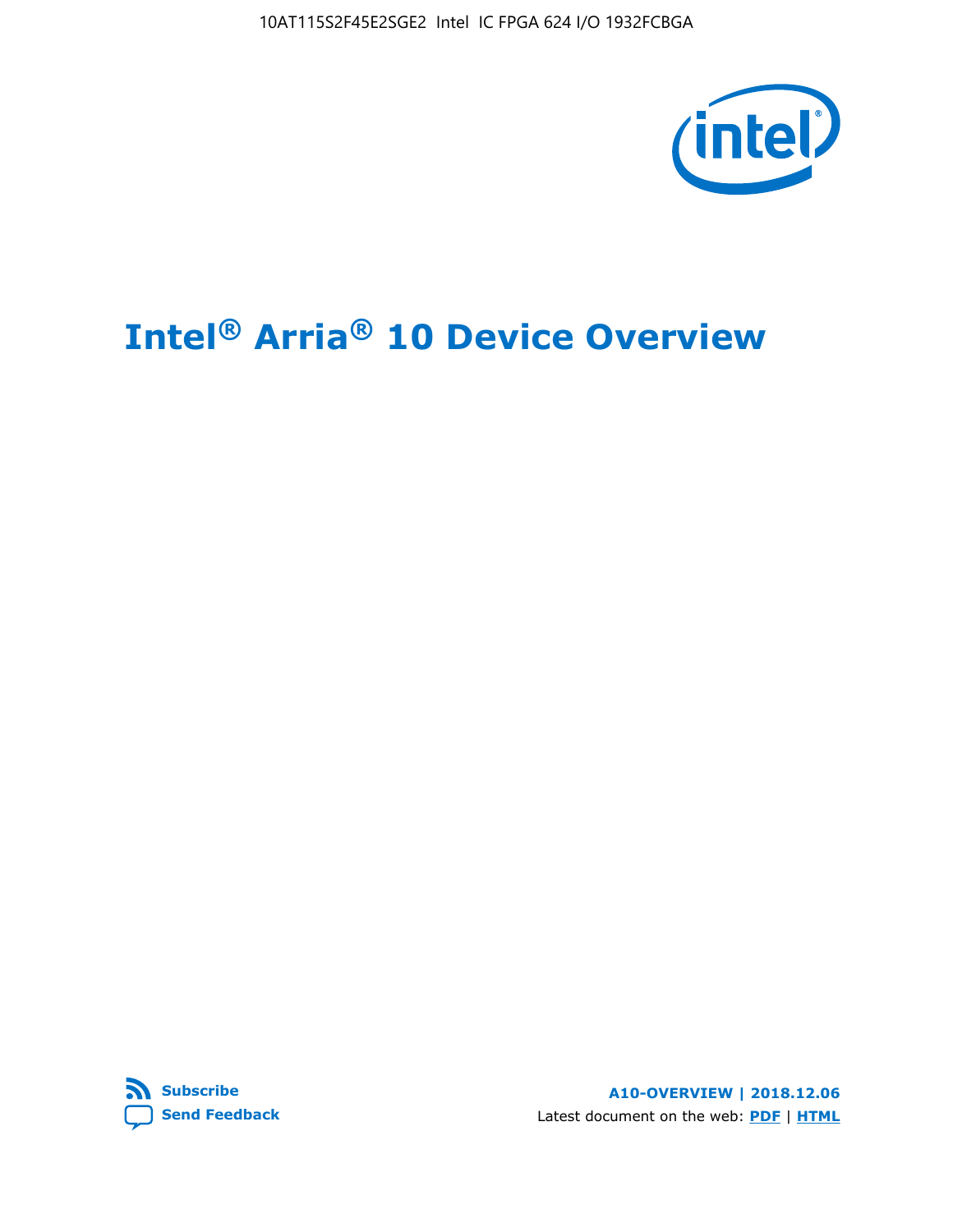

**Contents** 

# **Contents**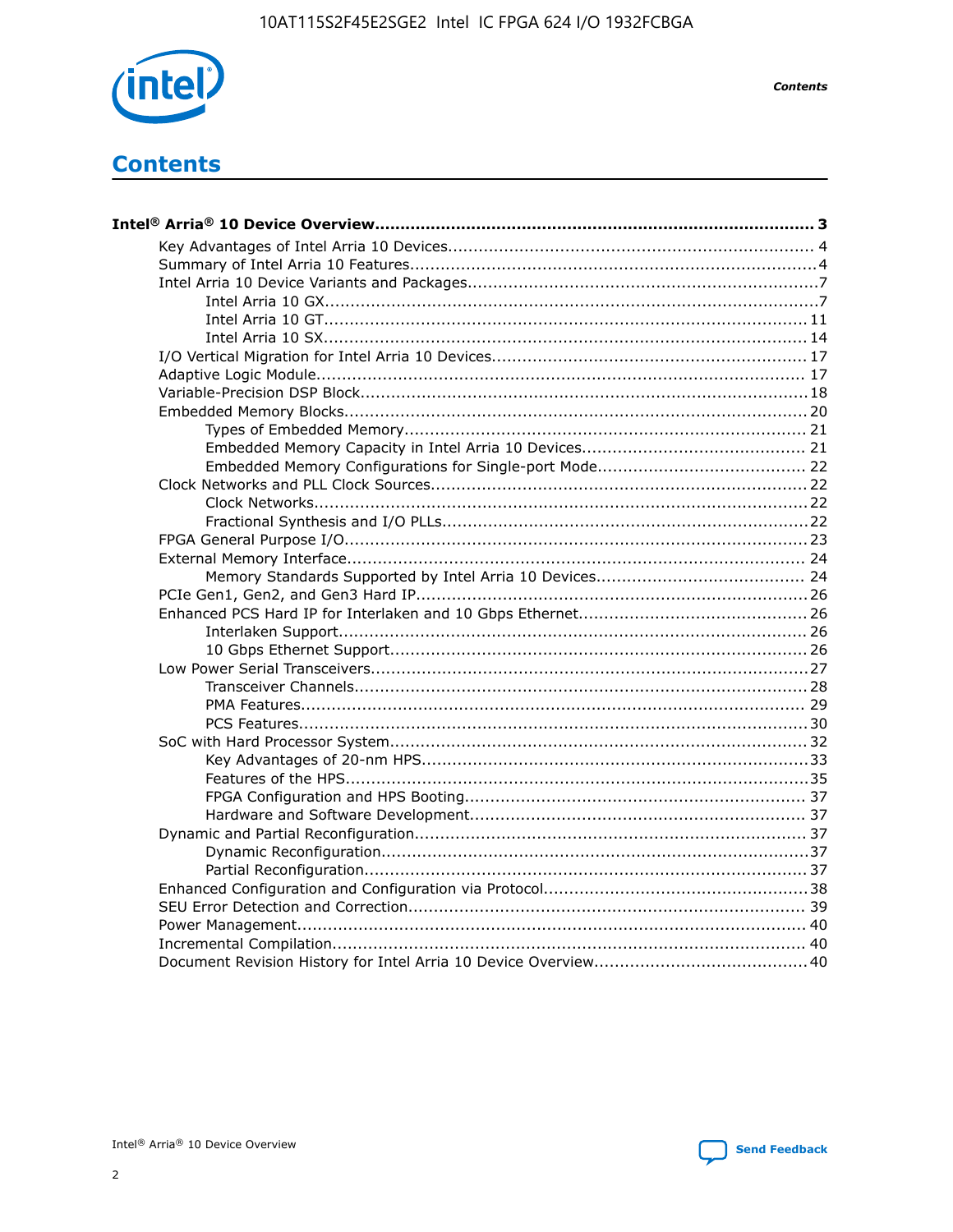**A10-OVERVIEW | 2018.12.06**

**[Send Feedback](mailto:FPGAtechdocfeedback@intel.com?subject=Feedback%20on%20Intel%20Arria%2010%20Device%20Overview%20(A10-OVERVIEW%202018.12.06)&body=We%20appreciate%20your%20feedback.%20In%20your%20comments,%20also%20specify%20the%20page%20number%20or%20paragraph.%20Thank%20you.)**



# **Intel® Arria® 10 Device Overview**

The Intel<sup>®</sup> Arria<sup>®</sup> 10 device family consists of high-performance and power-efficient 20 nm mid-range FPGAs and SoCs.

Intel Arria 10 device family delivers:

- Higher performance than the previous generation of mid-range and high-end FPGAs.
- Power efficiency attained through a comprehensive set of power-saving technologies.

The Intel Arria 10 devices are ideal for high performance, power-sensitive, midrange applications in diverse markets.

| <b>Market</b>         | <b>Applications</b>                                                                                               |
|-----------------------|-------------------------------------------------------------------------------------------------------------------|
| Wireless              | Channel and switch cards in remote radio heads<br>٠<br>Mobile backhaul<br>٠                                       |
| Wireline              | 40G/100G muxponders and transponders<br>٠<br>100G line cards<br>٠<br><b>Bridging</b><br>٠<br>Aggregation<br>٠     |
| <b>Broadcast</b>      | Studio switches<br>٠<br>Servers and transport<br>٠<br>Videoconferencing<br>٠<br>Professional audio and video<br>٠ |
| Computing and Storage | Flash cache<br>٠<br>Cloud computing servers<br>٠<br>Server acceleration<br>٠                                      |
| Medical               | Diagnostic scanners<br>٠<br>Diagnostic imaging<br>٠                                                               |
| Military              | Missile guidance and control<br>٠<br>Radar<br>٠<br>Electronic warfare<br>٠<br>Secure communications<br>٠          |

#### **Table 1. Sample Markets and Ideal Applications for Intel Arria 10 Devices**

#### **Related Information**

- [Intel Arria 10 Device Handbook: Known Issues](http://www.altera.com/support/kdb/solutions/rd07302013_646.html) Lists the planned updates to the *Intel Arria 10 Device Handbook* chapters.
- [Intel Arria 10 GX/GT Device Errata and Design Recommendations](https://www.intel.com/content/www/us/en/programmable/documentation/agz1493851706374.html#yqz1494433888646)
- [Intel Arria 10 SX Device Errata and Design Recommendations](https://www.intel.com/content/www/us/en/programmable/documentation/cru1462832385668.html#cru1462832558642)

Intel Corporation. All rights reserved. Intel, the Intel logo, Altera, Arria, Cyclone, Enpirion, MAX, Nios, Quartus and Stratix words and logos are trademarks of Intel Corporation or its subsidiaries in the U.S. and/or other countries. Intel warrants performance of its FPGA and semiconductor products to current specifications in accordance with Intel's standard warranty, but reserves the right to make changes to any products and services at any time without notice. Intel assumes no responsibility or liability arising out of the application or use of any information, product, or service described herein except as expressly agreed to in writing by Intel. Intel customers are advised to obtain the latest version of device specifications before relying on any published information and before placing orders for products or services. \*Other names and brands may be claimed as the property of others.

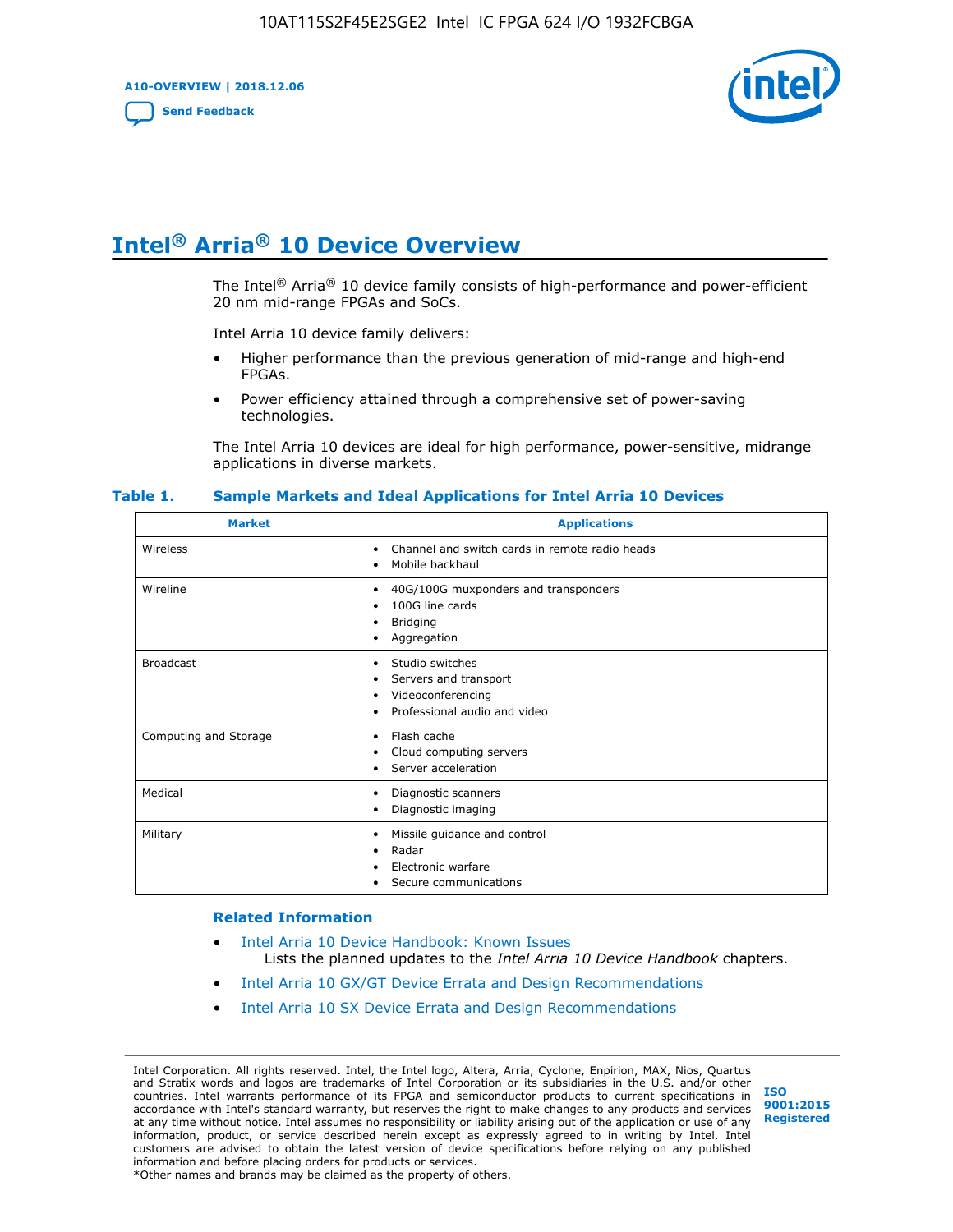

# **Key Advantages of Intel Arria 10 Devices**

# **Table 2. Key Advantages of the Intel Arria 10 Device Family**

| <b>Advantage</b>                                                                                          | <b>Supporting Feature</b>                                                                                                                                                                                                                                                                                                |  |  |  |  |  |  |
|-----------------------------------------------------------------------------------------------------------|--------------------------------------------------------------------------------------------------------------------------------------------------------------------------------------------------------------------------------------------------------------------------------------------------------------------------|--|--|--|--|--|--|
| Enhanced core architecture                                                                                | Built on TSMC's 20 nm process technology<br>٠<br>60% higher performance than the previous generation of mid-range FPGAs<br>٠<br>15% higher performance than the fastest previous-generation FPGA<br>٠                                                                                                                    |  |  |  |  |  |  |
| High-bandwidth integrated<br>transceivers                                                                 | Short-reach rates up to 25.8 Gigabits per second (Gbps)<br>٠<br>Backplane capability up to 12.5 Gbps<br>٠<br>Integrated 10GBASE-KR and 40GBASE-KR4 Forward Error Correction (FEC)<br>٠                                                                                                                                   |  |  |  |  |  |  |
| Improved logic integration and<br>hard IP blocks                                                          | 8-input adaptive logic module (ALM)<br>٠<br>Up to 65.6 megabits (Mb) of embedded memory<br>٠<br>Variable-precision digital signal processing (DSP) blocks<br>Fractional synthesis phase-locked loops (PLLs)<br>Hard PCI Express Gen3 IP blocks<br>Hard memory controllers and PHY up to 2,400 Megabits per second (Mbps) |  |  |  |  |  |  |
| Second generation hard<br>processor system (HPS) with<br>integrated ARM* Cortex*-A9*<br>MPCore* processor | Tight integration of a dual-core ARM Cortex-A9 MPCore processor, hard IP, and an<br>٠<br>FPGA in a single Intel Arria 10 system-on-a-chip (SoC)<br>Supports over 128 Gbps peak bandwidth with integrated data coherency between<br>$\bullet$<br>the processor and the FPGA fabric                                        |  |  |  |  |  |  |
| Advanced power savings                                                                                    | Comprehensive set of advanced power saving features<br>٠<br>Power-optimized MultiTrack routing and core architecture<br>٠<br>Up to 40% lower power compared to previous generation of mid-range FPGAs<br>Up to 60% lower power compared to previous generation of high-end FPGAs                                         |  |  |  |  |  |  |

# **Summary of Intel Arria 10 Features**

## **Table 3. Summary of Features for Intel Arria 10 Devices**

| <b>Feature</b>                  | <b>Description</b>                                                                                                                                                                                                                                                                                                                                                                                 |
|---------------------------------|----------------------------------------------------------------------------------------------------------------------------------------------------------------------------------------------------------------------------------------------------------------------------------------------------------------------------------------------------------------------------------------------------|
| Technology                      | TSMC's 20-nm SoC process technology<br>Allows operation at a lower $V_{\text{CC}}$ level of 0.82 V instead of the 0.9 V standard $V_{\text{CC}}$ core voltage                                                                                                                                                                                                                                      |
| Packaging                       | 1.0 mm ball-pitch Fineline BGA packaging<br>٠<br>0.8 mm ball-pitch Ultra Fineline BGA packaging<br>Multiple devices with identical package footprints for seamless migration between different<br><b>FPGA</b> densities<br>Devices with compatible package footprints allow migration to next generation high-end<br>Stratix $@10$ devices<br>RoHS, leaded $(1)$ , and lead-free (Pb-free) options |
| High-performance<br>FPGA fabric | Enhanced 8-input ALM with four registers<br>Improved multi-track routing architecture to reduce congestion and improve compilation time<br>Hierarchical core clocking architecture<br>Fine-grained partial reconfiguration                                                                                                                                                                         |
| Internal memory<br>blocks       | M20K-20-Kb memory blocks with hard error correction code (ECC)<br>Memory logic array block (MLAB)-640-bit memory                                                                                                                                                                                                                                                                                   |
|                                 | continued                                                                                                                                                                                                                                                                                                                                                                                          |



<sup>(1)</sup> Contact Intel for availability.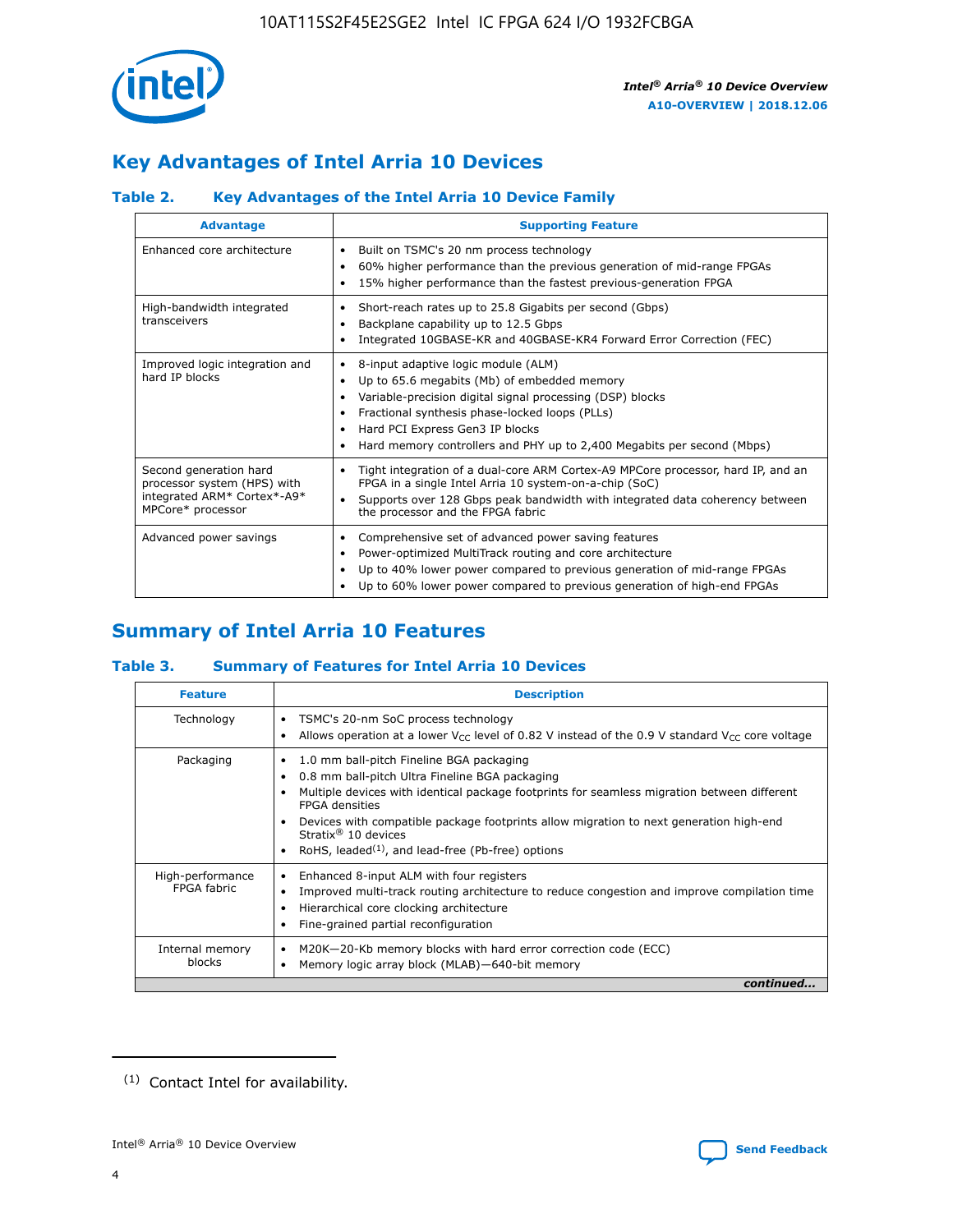r



| <b>Feature</b>                         |                                                                                                                | <b>Description</b>                                                                                                                                                                                                                                                                                                                                                                                                                                                                                                                                                                                                                                                                                                                                                                                                                     |
|----------------------------------------|----------------------------------------------------------------------------------------------------------------|----------------------------------------------------------------------------------------------------------------------------------------------------------------------------------------------------------------------------------------------------------------------------------------------------------------------------------------------------------------------------------------------------------------------------------------------------------------------------------------------------------------------------------------------------------------------------------------------------------------------------------------------------------------------------------------------------------------------------------------------------------------------------------------------------------------------------------------|
| Embedded Hard IP<br>blocks             | Variable-precision DSP                                                                                         | Native support for signal processing precision levels from $18 \times 19$ to<br>54 x 54<br>Native support for 27 x 27 multiplier mode<br>64-bit accumulator and cascade for systolic finite impulse responses<br>(FIRs)<br>Internal coefficient memory banks<br>$\bullet$<br>Preadder/subtractor for improved efficiency<br>Additional pipeline register to increase performance and reduce<br>power<br>Supports floating point arithmetic:<br>- Perform multiplication, addition, subtraction, multiply-add,<br>multiply-subtract, and complex multiplication.<br>- Supports multiplication with accumulation capability, cascade<br>summation, and cascade subtraction capability.<br>- Dynamic accumulator reset control.<br>- Support direct vector dot and complex multiplication chaining<br>multiply floating point DSP blocks. |
|                                        | Memory controller                                                                                              | DDR4, DDR3, and DDR3L                                                                                                                                                                                                                                                                                                                                                                                                                                                                                                                                                                                                                                                                                                                                                                                                                  |
|                                        | PCI Express*                                                                                                   | PCI Express (PCIe*) Gen3 (x1, x2, x4, or x8), Gen2 (x1, x2, x4, or x8)<br>and Gen1 (x1, x2, x4, or x8) hard IP with complete protocol stack,<br>endpoint, and root port                                                                                                                                                                                                                                                                                                                                                                                                                                                                                                                                                                                                                                                                |
|                                        | Transceiver I/O                                                                                                | 10GBASE-KR/40GBASE-KR4 Forward Error Correction (FEC)<br>PCS hard IPs that support:<br>$\bullet$<br>- 10-Gbps Ethernet (10GbE)<br>- PCIe PIPE interface<br>$-$ Interlaken<br>- Gbps Ethernet (GbE)<br>- Common Public Radio Interface (CPRI) with deterministic latency<br>support<br>- Gigabit-capable passive optical network (GPON) with fast lock-<br>time support<br>13.5G JESD204b<br>$\bullet$<br>8B/10B, 64B/66B, 64B/67B encoders and decoders<br>Custom mode support for proprietary protocols                                                                                                                                                                                                                                                                                                                               |
| Core clock networks                    | $\bullet$<br>$\bullet$                                                                                         | Up to 800 MHz fabric clocking, depending on the application:<br>- 667 MHz external memory interface clocking with 2,400 Mbps DDR4 interface<br>- 800 MHz LVDS interface clocking with 1,600 Mbps LVDS interface<br>Global, regional, and peripheral clock networks<br>Clock networks that are not used can be gated to reduce dynamic power                                                                                                                                                                                                                                                                                                                                                                                                                                                                                            |
| Phase-locked loops<br>(PLLs)           | High-resolution fractional synthesis PLLs:<br>$\bullet$<br>Integer PLLs:<br>- Adjacent to general purpose I/Os | - Precision clock synthesis, clock delay compensation, and zero delay buffering (ZDB)<br>- Support integer mode and fractional mode<br>- Fractional mode support with third-order delta-sigma modulation<br>- Support external memory and LVDS interfaces                                                                                                                                                                                                                                                                                                                                                                                                                                                                                                                                                                              |
| FPGA General-purpose<br>$I/Os$ (GPIOs) | On-chip termination (OCT)                                                                                      | 1.6 Gbps LVDS-every pair can be configured as receiver or transmitter<br>1.2 V to 3.0 V single-ended LVTTL/LVCMOS interfacing                                                                                                                                                                                                                                                                                                                                                                                                                                                                                                                                                                                                                                                                                                          |
| <b>External Memory</b><br>Interface    |                                                                                                                | Hard memory controller- DDR4, DDR3, and DDR3L support<br>$-$ DDR4 $-$ speeds up to 1,200 MHz/2,400 Mbps<br>- DDR3-speeds up to 1,067 MHz/2,133 Mbps<br>Soft memory controller—provides support for RLDRAM $3^{(2)}$ , QDR IV $^{(2)}$ , and QDR II+<br>continued                                                                                                                                                                                                                                                                                                                                                                                                                                                                                                                                                                       |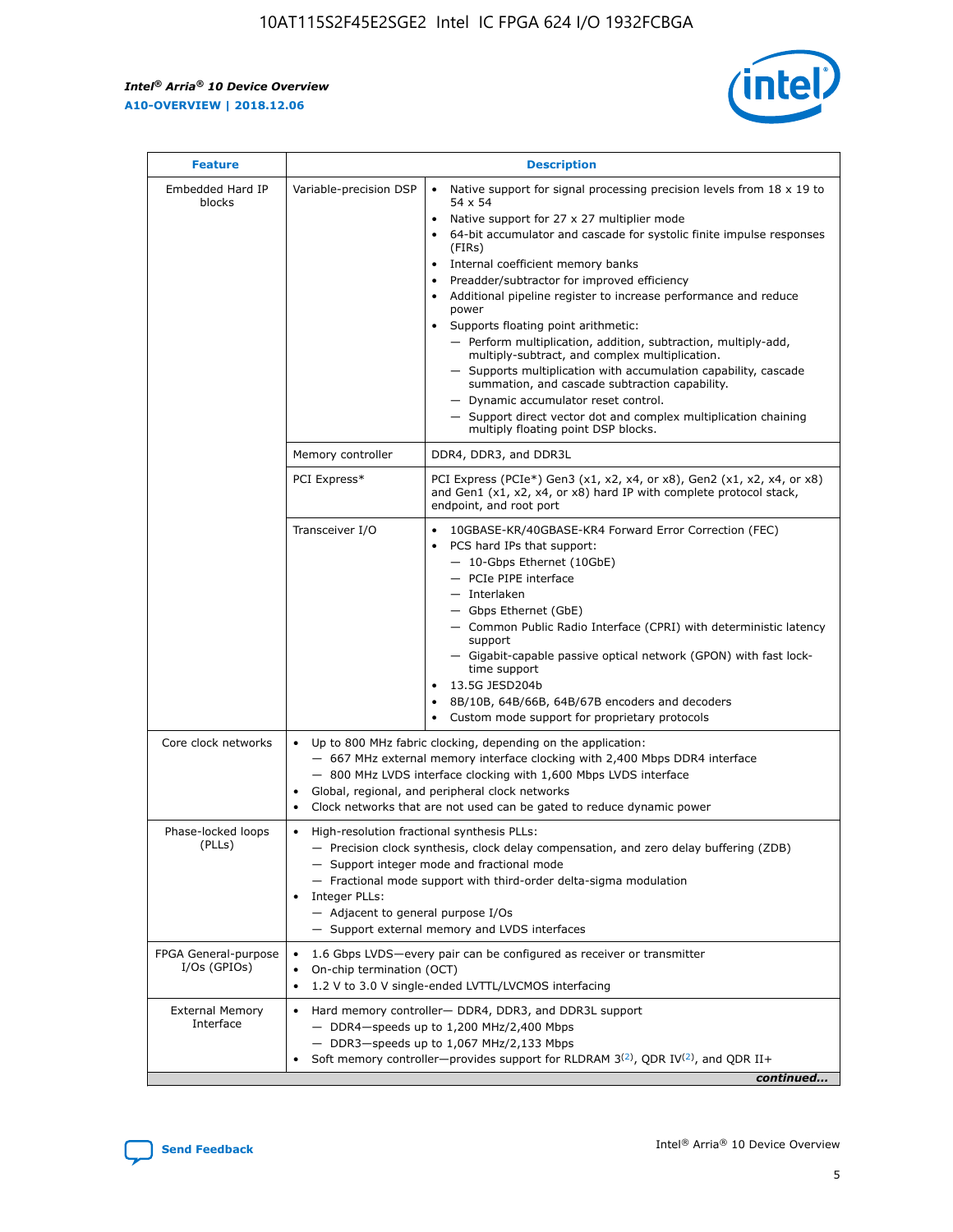

| <b>Feature</b>                                    | <b>Description</b>                                                                                                                                                                                                                                                                                                                                                                                                                                                                                                                                                                                                                         |  |  |  |  |  |  |
|---------------------------------------------------|--------------------------------------------------------------------------------------------------------------------------------------------------------------------------------------------------------------------------------------------------------------------------------------------------------------------------------------------------------------------------------------------------------------------------------------------------------------------------------------------------------------------------------------------------------------------------------------------------------------------------------------------|--|--|--|--|--|--|
| Low-power serial<br>transceivers                  | • Continuous operating range:<br>- Intel Arria 10 GX-1 Gbps to 17.4 Gbps<br>- Intel Arria 10 GT-1 Gbps to 25.8 Gbps<br>Backplane support:<br>$-$ Intel Arria 10 GX-up to 12.5<br>- Intel Arria 10 GT-up to 12.5<br>Extended range down to 125 Mbps with oversampling<br>ATX transmit PLLs with user-configurable fractional synthesis capability<br>Electronic Dispersion Compensation (EDC) support for XFP, SFP+, QSFP, and CFP optical<br>module<br>• Adaptive linear and decision feedback equalization<br>Transmitter pre-emphasis and de-emphasis<br>$\bullet$<br>Dynamic partial reconfiguration of individual transceiver channels |  |  |  |  |  |  |
| <b>HPS</b><br>(Intel Arria 10 SX<br>devices only) | Dual-core ARM Cortex-A9 MPCore processor-1.2 GHz CPU with<br>Processor and system<br>$\bullet$<br>1.5 GHz overdrive capability<br>256 KB on-chip RAM and 64 KB on-chip ROM<br>System peripherals-general-purpose timers, watchdog timers, direct<br>memory access (DMA) controller, FPGA configuration manager, and<br>clock and reset managers<br>Security features-anti-tamper, secure boot, Advanced Encryption<br>$\bullet$<br>Standard (AES) and authentication (SHA)<br>ARM CoreSight* JTAG debug access port, trace port, and on-chip<br>trace storage                                                                              |  |  |  |  |  |  |
|                                                   | <b>External interfaces</b><br>Hard memory interface-Hard memory controller (2,400 Mbps DDR4,<br>$\bullet$<br>and 2,133 Mbps DDR3), Quad serial peripheral interface (QSPI) flash<br>controller, NAND flash controller, direct memory access (DMA)<br>controller, Secure Digital/MultiMediaCard (SD/MMC) controller<br>Communication interface-10/100/1000 Ethernet media access<br>$\bullet$<br>control (MAC), USB On-The-GO (OTG) controllers, I <sup>2</sup> C controllers,<br>UART 16550, serial peripheral interface (SPI), and up to 62<br>HPS GPIO interfaces (48 direct-share I/Os)                                                 |  |  |  |  |  |  |
|                                                   | High-performance ARM AMBA* AXI bus bridges that support<br>Interconnects to core<br>$\bullet$<br>simultaneous read and write<br>HPS-FPGA bridges-include the FPGA-to-HPS, HPS-to-FPGA, and<br>$\bullet$<br>lightweight HPS-to-FPGA bridges that allow the FPGA fabric to issue<br>transactions to slaves in the HPS, and vice versa<br>Configuration bridge that allows HPS configuration manager to<br>configure the core logic via dedicated 32-bit configuration port<br>FPGA-to-HPS SDRAM controller bridge-provides configuration<br>interfaces for the multiport front end (MPFE) of the HPS SDRAM<br>controller                     |  |  |  |  |  |  |
| Configuration                                     | Tamper protection—comprehensive design protection to protect your valuable IP investments<br>Enhanced 256-bit advanced encryption standard (AES) design security with authentication<br>٠<br>Configuration via protocol (CvP) using PCIe Gen1, Gen2, or Gen3<br>continued                                                                                                                                                                                                                                                                                                                                                                  |  |  |  |  |  |  |

<sup>(2)</sup> Intel Arria 10 devices support this external memory interface using hard PHY with soft memory controller.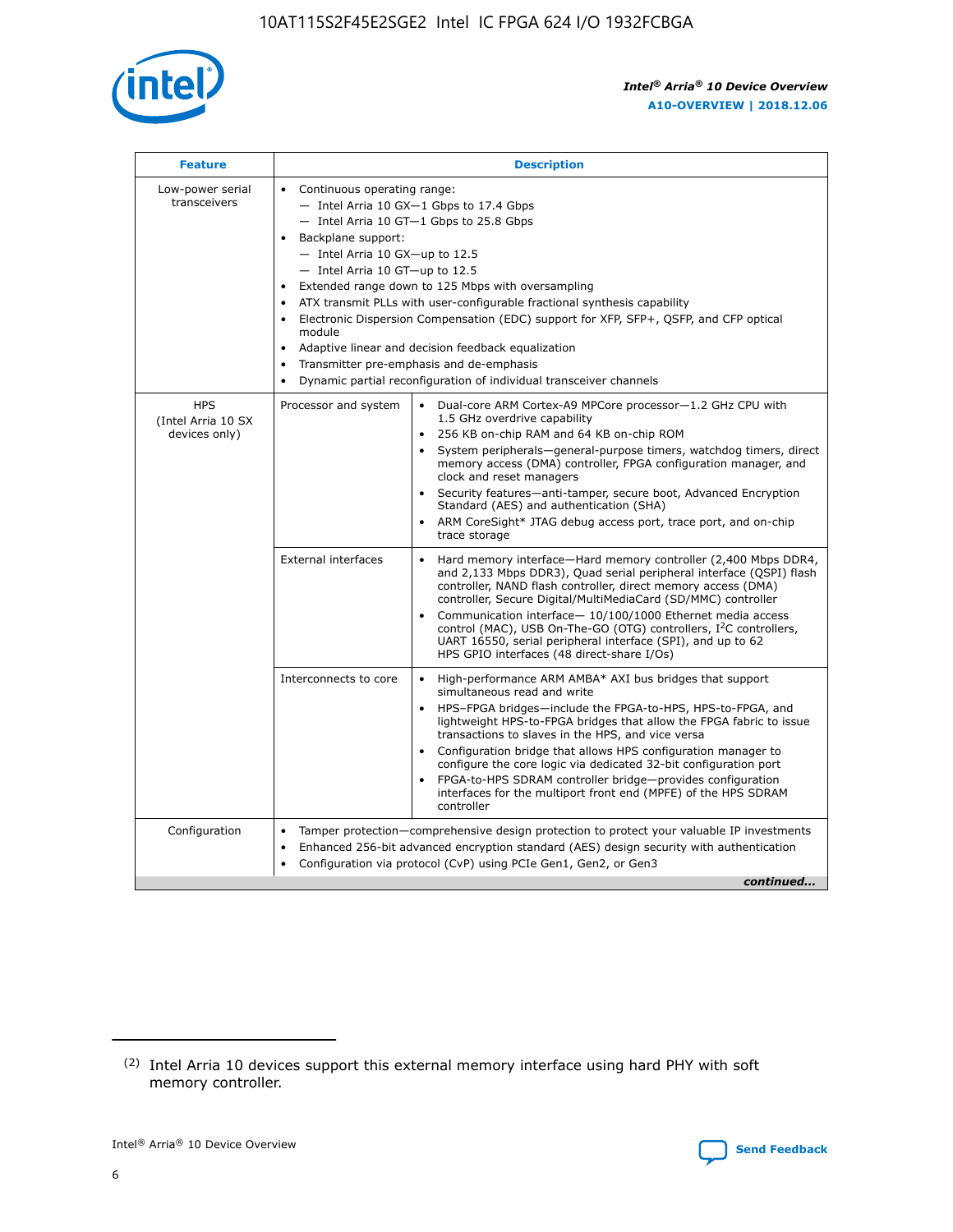

| <b>Feature</b>     | <b>Description</b>                                                                                                                                                                                                    |
|--------------------|-----------------------------------------------------------------------------------------------------------------------------------------------------------------------------------------------------------------------|
|                    | Dynamic reconfiguration of the transceivers and PLLs<br>Fine-grained partial reconfiguration of the core fabric<br>Active Serial x4 Interface                                                                         |
| Power management   | SmartVID<br>Low static power device options<br>Programmable Power Technology<br>Intel Quartus <sup>®</sup> Prime integrated power analysis                                                                            |
| Software and tools | Intel Quartus Prime design suite<br>Transceiver toolkit<br>٠<br>Platform Designer system integration tool<br>DSP Builder for Intel FPGAs<br>OpenCL <sup>™</sup> support<br>Intel SoC FPGA Embedded Design Suite (EDS) |

## **Related Information**

[Intel Arria 10 Transceiver PHY Overview](https://www.intel.com/content/www/us/en/programmable/documentation/nik1398707230472.html#nik1398706768037) Provides details on Intel Arria 10 transceivers.

# **Intel Arria 10 Device Variants and Packages**

#### **Table 4. Device Variants for the Intel Arria 10 Device Family**

| <b>Variant</b>    | <b>Description</b>                                                                                                                                                                                                     |
|-------------------|------------------------------------------------------------------------------------------------------------------------------------------------------------------------------------------------------------------------|
| Intel Arria 10 GX | FPGA featuring 17.4 Gbps transceivers for short reach applications with 12.5 backplane driving<br>capability.                                                                                                          |
| Intel Arria 10 GT | FPGA featuring:<br>17.4 Gbps transceivers for short reach applications with 12.5 backplane driving capability.<br>25.8 Gbps transceivers for supporting CAUI-4 and CEI-25G applications with CFP2 and CFP4<br>modules. |
| Intel Arria 10 SX | SoC integrating ARM-based HPS and FPGA featuring 17.4 Gbps transceivers for short reach<br>applications with 12.5 backplane driving capability.                                                                        |

# **Intel Arria 10 GX**

This section provides the available options, maximum resource counts, and package plan for the Intel Arria 10 GX devices.

The information in this section is correct at the time of publication. For the latest information and to get more details, refer to the Intel FPGA Product Selector.

#### **Related Information**

#### [Intel FPGA Product Selector](http://www.altera.com/products/selector/psg-selector.html) Provides the latest information on Intel products.

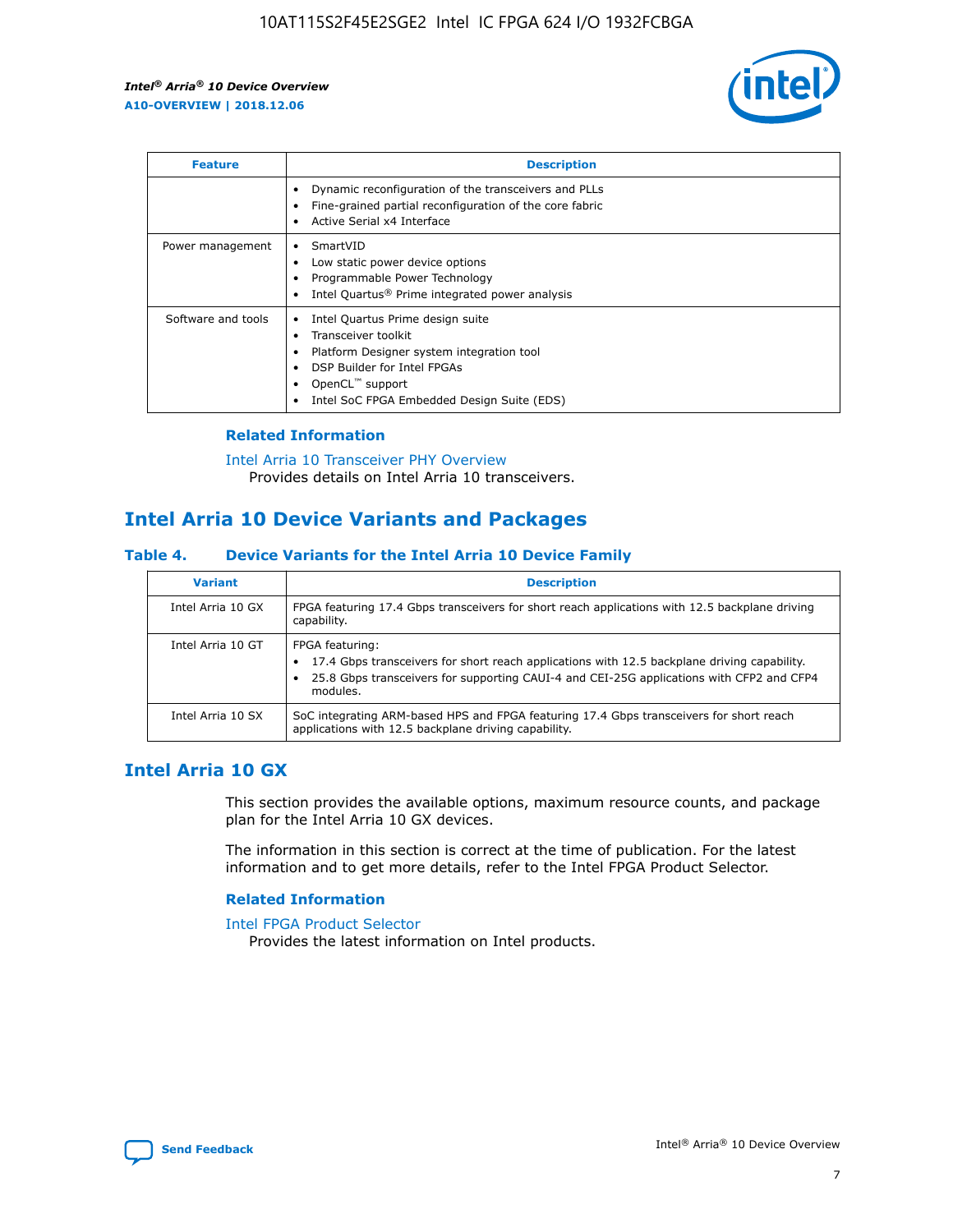

# **Available Options**





#### **Related Information**

[Transceiver Performance for Intel Arria 10 GX/SX Devices](https://www.intel.com/content/www/us/en/programmable/documentation/mcn1413182292568.html#mcn1413213965502) Provides more information about the transceiver speed grade.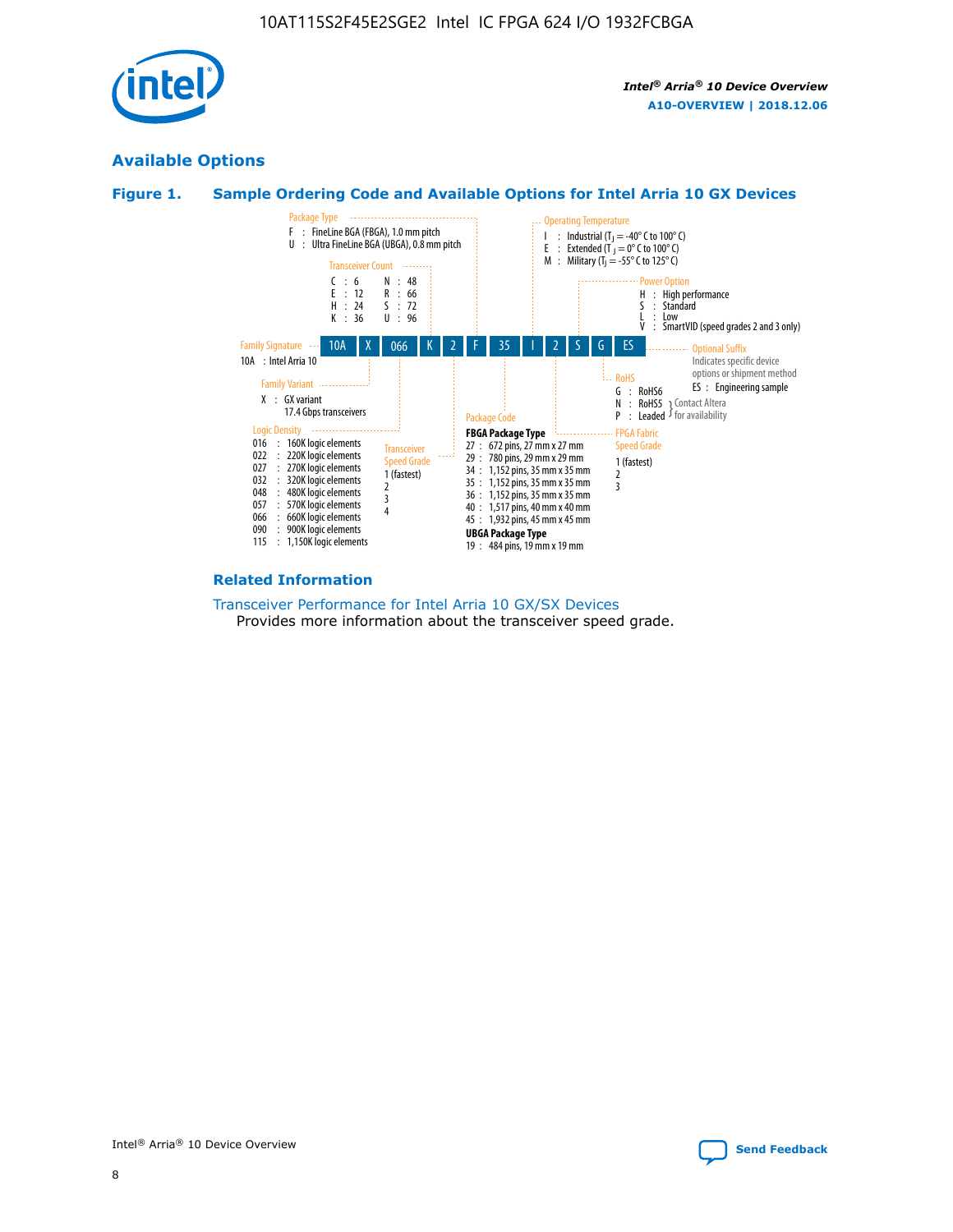

## **Maximum Resources**

#### **Table 5. Maximum Resource Counts for Intel Arria 10 GX Devices (GX 160, GX 220, GX 270, GX 320, and GX 480)**

| <b>Resource</b>         |                              | <b>Product Line</b> |                                |                |                |                |  |  |  |
|-------------------------|------------------------------|---------------------|--------------------------------|----------------|----------------|----------------|--|--|--|
|                         |                              | <b>GX 160</b>       | <b>GX 220</b><br><b>GX 270</b> |                | <b>GX 320</b>  | <b>GX 480</b>  |  |  |  |
| Logic Elements (LE) (K) |                              | 160                 | 220                            | 270            | 320            | 480            |  |  |  |
| <b>ALM</b>              |                              | 61,510              | 80,330                         | 101,620        | 119,900        | 183,590        |  |  |  |
| Register                |                              | 246,040             | 321,320                        | 406,480        | 479,600        | 734,360        |  |  |  |
| Memory (Kb)             | M <sub>20</sub> K            | 8,800               | 11,740                         | 15,000         | 17,820         | 28,620         |  |  |  |
|                         | <b>MLAB</b>                  | 1,050               | 1,690                          | 2,452          | 2,727          | 4,164          |  |  |  |
|                         | Variable-precision DSP Block |                     | 192                            | 830<br>985     |                | 1,368          |  |  |  |
| 18 x 19 Multiplier      |                              | 312                 | 384                            | 1,970<br>1,660 |                | 2,736          |  |  |  |
| PLL                     | Fractional<br>Synthesis      | 6                   | 6                              | 8              | 8              | 12             |  |  |  |
|                         | I/O                          | 6                   | 6                              | 8              | 8              | 12             |  |  |  |
| 17.4 Gbps Transceiver   |                              | 12                  | 12                             | 24             | 24             | 36             |  |  |  |
| GPIO <sup>(3)</sup>     |                              | 288                 | 288                            | 384<br>384     |                | 492            |  |  |  |
| LVDS Pair $(4)$         |                              | 120                 | 120                            | 168            | 168            | 222            |  |  |  |
| PCIe Hard IP Block      |                              | $\mathbf{1}$        | 1                              | $\overline{2}$ | $\overline{2}$ | $\overline{2}$ |  |  |  |
| Hard Memory Controller  |                              | 6                   | 6                              | 8              | 8              | 12             |  |  |  |

<sup>(4)</sup> Each LVDS I/O pair can be used as differential input or output.



<sup>(3)</sup> The number of GPIOs does not include transceiver I/Os. In the Intel Quartus Prime software, the number of user I/Os includes transceiver I/Os.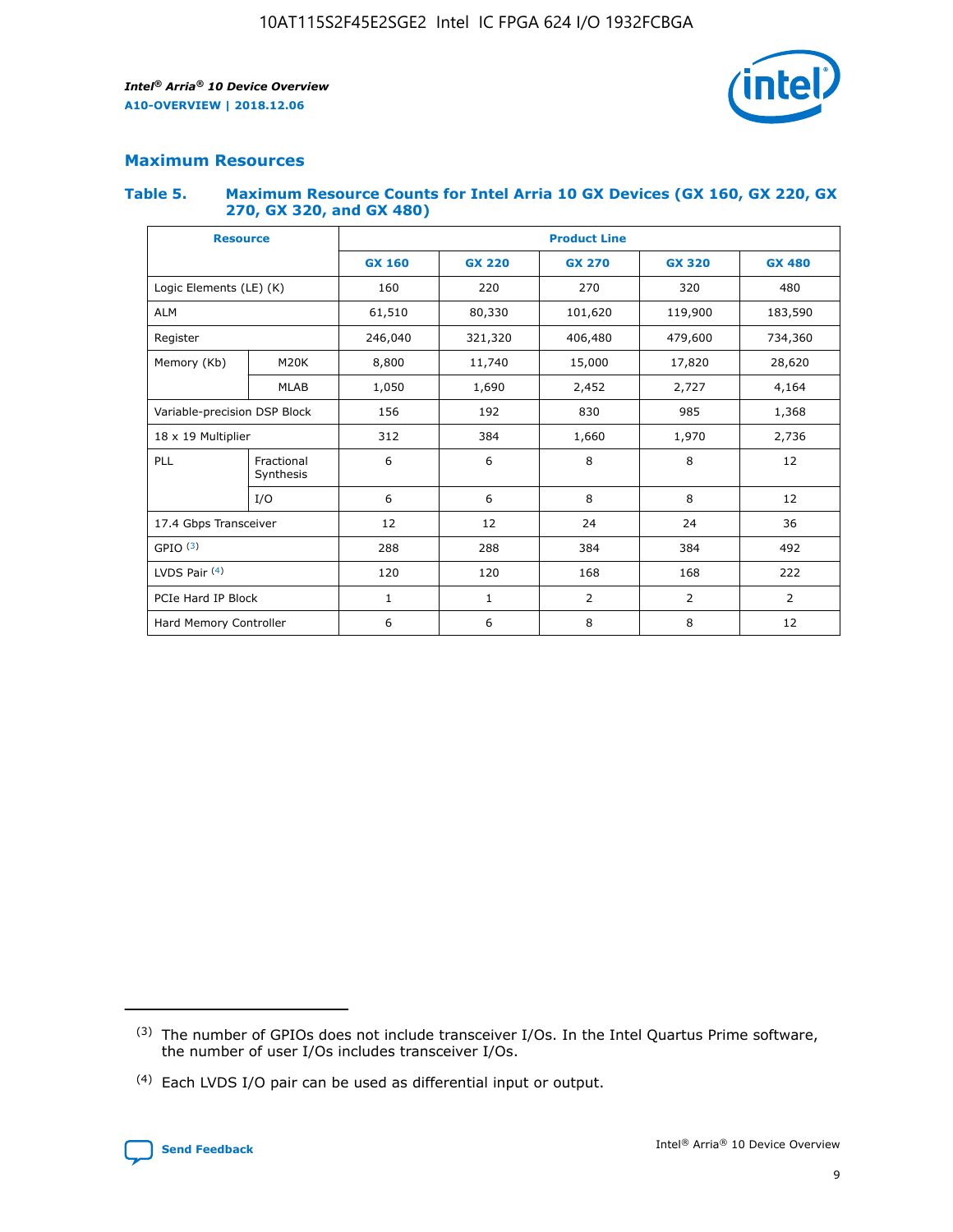

## **Table 6. Maximum Resource Counts for Intel Arria 10 GX Devices (GX 570, GX 660, GX 900, and GX 1150)**

|                              | <b>Resource</b>         | <b>Product Line</b> |                |                |                |  |  |  |
|------------------------------|-------------------------|---------------------|----------------|----------------|----------------|--|--|--|
|                              |                         | <b>GX 570</b>       | <b>GX 660</b>  |                | <b>GX 1150</b> |  |  |  |
| Logic Elements (LE) (K)      |                         | 570                 | 660            | 900            | 1,150          |  |  |  |
| <b>ALM</b>                   |                         | 217,080             | 251,680        | 339,620        | 427,200        |  |  |  |
| Register                     |                         | 868,320             | 1,006,720      | 1,358,480      | 1,708,800      |  |  |  |
| Memory (Kb)                  | <b>M20K</b>             | 36,000              | 42,620         | 48,460         | 54,260         |  |  |  |
|                              | <b>MLAB</b>             | 5,096               | 5,788          | 9,386          | 12,984         |  |  |  |
| Variable-precision DSP Block |                         | 1,523               | 1,687          | 1,518          | 1,518          |  |  |  |
| $18 \times 19$ Multiplier    |                         | 3,046               | 3,374          | 3,036          | 3,036          |  |  |  |
| PLL                          | Fractional<br>Synthesis | 16                  | 16             | 32             | 32             |  |  |  |
|                              | I/O                     | 16                  | 16             | 16             | 16             |  |  |  |
| 17.4 Gbps Transceiver        |                         | 48                  | 96<br>48       |                | 96             |  |  |  |
| GPIO <sup>(3)</sup>          |                         | 696                 | 696            | 768            | 768            |  |  |  |
| LVDS Pair $(4)$              |                         | 324                 | 324            | 384            | 384            |  |  |  |
| PCIe Hard IP Block           |                         | $\overline{2}$      | $\overline{2}$ | $\overline{4}$ | $\overline{4}$ |  |  |  |
| Hard Memory Controller       |                         | 16                  | 16             | 16             | 16             |  |  |  |

# **Package Plan**

# **Table 7. Package Plan for Intel Arria 10 GX Devices (U19, F27, and F29)**

Refer to I/O and High Speed I/O in Intel Arria 10 Devices chapter for the number of 3 V I/O, LVDS I/O, and LVDS channels in each device package.

| <b>Product Line</b> | U <sub>19</sub><br>$(19 \text{ mm} \times 19 \text{ mm})$<br>484-pin UBGA) |          |             |         | <b>F27</b><br>(27 mm × 27 mm,<br>672-pin FBGA) |             | <b>F29</b><br>(29 mm × 29 mm,<br>780-pin FBGA) |          |             |  |
|---------------------|----------------------------------------------------------------------------|----------|-------------|---------|------------------------------------------------|-------------|------------------------------------------------|----------|-------------|--|
|                     | 3 V I/O                                                                    | LVDS I/O | <b>XCVR</b> | 3 V I/O | LVDS I/O                                       | <b>XCVR</b> | 3 V I/O                                        | LVDS I/O | <b>XCVR</b> |  |
| GX 160              | 48                                                                         | 192      | 6           | 48      | 192                                            | 12          | 48                                             | 240      | 12          |  |
| GX 220              | 48                                                                         | 192      | 6           | 48      | 192                                            | 12          | 48                                             | 240      | 12          |  |
| GX 270              |                                                                            |          |             | 48      | 192                                            | 12          | 48                                             | 312      | 12          |  |
| GX 320              |                                                                            |          |             | 48      | 192                                            | 12          | 48                                             | 312      | 12          |  |
| GX 480              |                                                                            |          |             |         |                                                |             | 48                                             | 312      | 12          |  |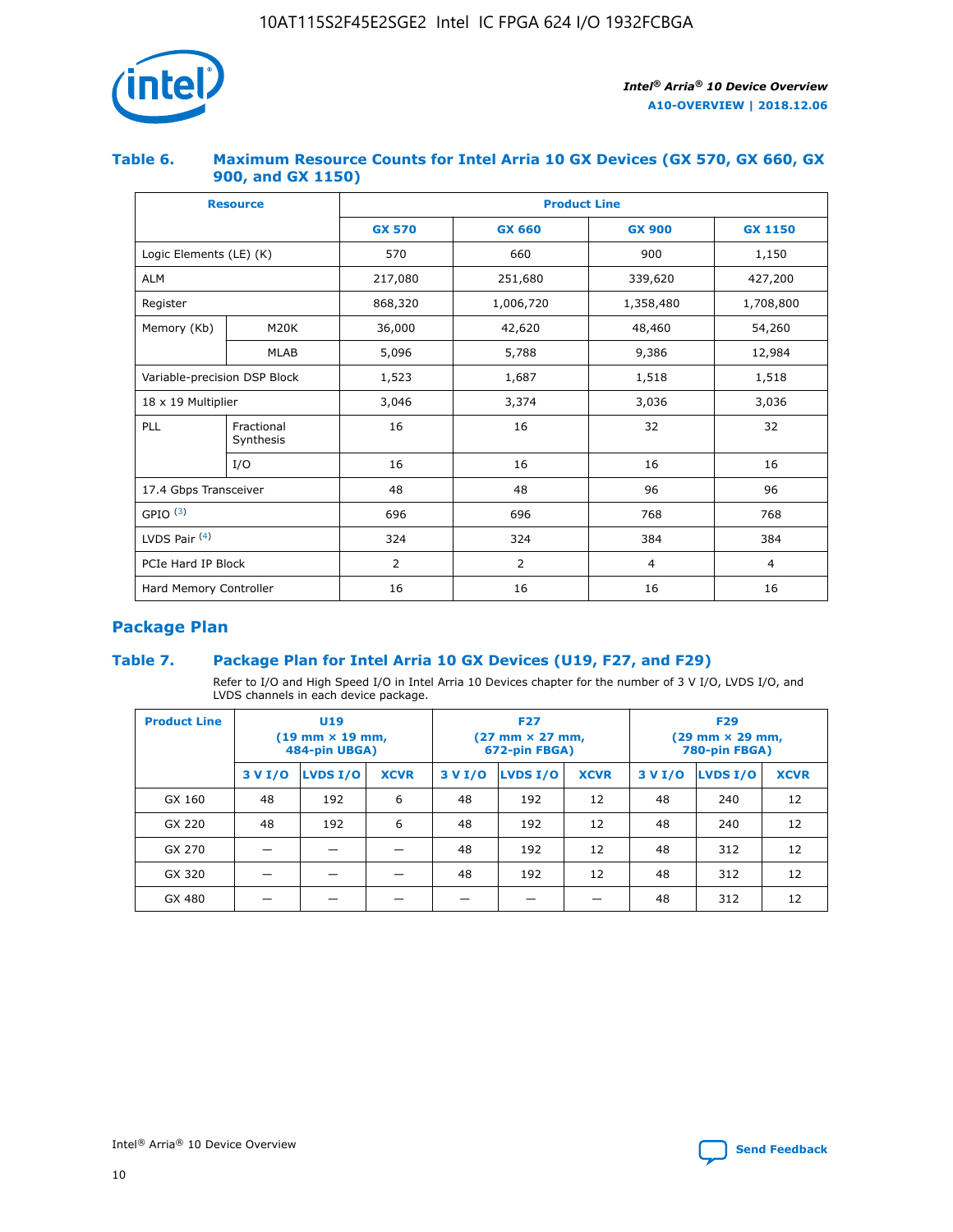

#### **Table 8. Package Plan for Intel Arria 10 GX Devices (F34, F35, NF40, and KF40)**

Refer to I/O and High Speed I/O in Intel Arria 10 Devices chapter for the number of 3 V I/O, LVDS I/O, and LVDS channels in each device package.

| <b>Product Line</b> | <b>F34</b><br>$(35 \text{ mm} \times 35 \text{ mm})$<br><b>1152-pin FBGA)</b> |                    | <b>F35</b><br>$(35 \text{ mm} \times 35 \text{ mm})$<br><b>1152-pin FBGA)</b> |           | <b>KF40</b><br>$(40$ mm $\times$ 40 mm,<br>1517-pin FBGA) |             |           | <b>NF40</b><br>$(40 \text{ mm} \times 40 \text{ mm})$<br>1517-pin FBGA) |             |           |                    |             |
|---------------------|-------------------------------------------------------------------------------|--------------------|-------------------------------------------------------------------------------|-----------|-----------------------------------------------------------|-------------|-----------|-------------------------------------------------------------------------|-------------|-----------|--------------------|-------------|
|                     | 3V<br>I/O                                                                     | <b>LVDS</b><br>I/O | <b>XCVR</b>                                                                   | 3V<br>I/O | <b>LVDS</b><br>I/O                                        | <b>XCVR</b> | 3V<br>I/O | <b>LVDS</b><br>I/O                                                      | <b>XCVR</b> | 3V<br>I/O | <b>LVDS</b><br>I/O | <b>XCVR</b> |
| GX 270              | 48                                                                            | 336                | 24                                                                            | 48        | 336                                                       | 24          |           |                                                                         |             |           |                    |             |
| GX 320              | 48                                                                            | 336                | 24                                                                            | 48        | 336                                                       | 24          |           |                                                                         |             |           |                    |             |
| GX 480              | 48                                                                            | 444                | 24                                                                            | 48        | 348                                                       | 36          |           |                                                                         |             |           |                    |             |
| GX 570              | 48                                                                            | 444                | 24                                                                            | 48        | 348                                                       | 36          | 96        | 600                                                                     | 36          | 48        | 540                | 48          |
| GX 660              | 48                                                                            | 444                | 24                                                                            | 48        | 348                                                       | 36          | 96        | 600                                                                     | 36          | 48        | 540                | 48          |
| GX 900              |                                                                               | 504                | 24                                                                            | –         |                                                           | -           |           |                                                                         |             |           | 600                | 48          |
| GX 1150             |                                                                               | 504                | 24                                                                            |           |                                                           |             |           |                                                                         |             |           | 600                | 48          |

#### **Table 9. Package Plan for Intel Arria 10 GX Devices (RF40, NF45, SF45, and UF45)**

Refer to I/O and High Speed I/O in Intel Arria 10 Devices chapter for the number of 3 V I/O, LVDS I/O, and LVDS channels in each device package.

| <b>Product Line</b> | <b>RF40</b><br>$(40$ mm $\times$ 40 mm,<br>1517-pin FBGA) |                    | <b>NF45</b><br>$(45 \text{ mm} \times 45 \text{ mm})$<br><b>1932-pin FBGA)</b> |           |                    | <b>SF45</b><br>$(45 \text{ mm} \times 45 \text{ mm})$<br><b>1932-pin FBGA)</b> |            |                    | <b>UF45</b><br>$(45 \text{ mm} \times 45 \text{ mm})$<br><b>1932-pin FBGA)</b> |           |                    |             |
|---------------------|-----------------------------------------------------------|--------------------|--------------------------------------------------------------------------------|-----------|--------------------|--------------------------------------------------------------------------------|------------|--------------------|--------------------------------------------------------------------------------|-----------|--------------------|-------------|
|                     | 3V<br>I/O                                                 | <b>LVDS</b><br>I/O | <b>XCVR</b>                                                                    | 3V<br>I/O | <b>LVDS</b><br>I/O | <b>XCVR</b>                                                                    | 3 V<br>I/O | <b>LVDS</b><br>I/O | <b>XCVR</b>                                                                    | 3V<br>I/O | <b>LVDS</b><br>I/O | <b>XCVR</b> |
| GX 900              |                                                           | 342                | 66                                                                             | -         | 768                | 48                                                                             |            | 624                | 72                                                                             |           | 480                | 96          |
| GX 1150             |                                                           | 342                | 66                                                                             | -         | 768                | 48                                                                             | _          | 624                | 72                                                                             |           | 480                | 96          |

## **Related Information**

[I/O and High-Speed Differential I/O Interfaces in Intel Arria 10 Devices chapter, Intel](https://www.intel.com/content/www/us/en/programmable/documentation/sam1403482614086.html#sam1403482030321) [Arria 10 Device Handbook](https://www.intel.com/content/www/us/en/programmable/documentation/sam1403482614086.html#sam1403482030321)

Provides the number of 3 V and LVDS I/Os, and LVDS channels for each Intel Arria 10 device package.

# **Intel Arria 10 GT**

This section provides the available options, maximum resource counts, and package plan for the Intel Arria 10 GT devices.

The information in this section is correct at the time of publication. For the latest information and to get more details, refer to the Intel FPGA Product Selector.

#### **Related Information**

#### [Intel FPGA Product Selector](http://www.altera.com/products/selector/psg-selector.html)

Provides the latest information on Intel products.

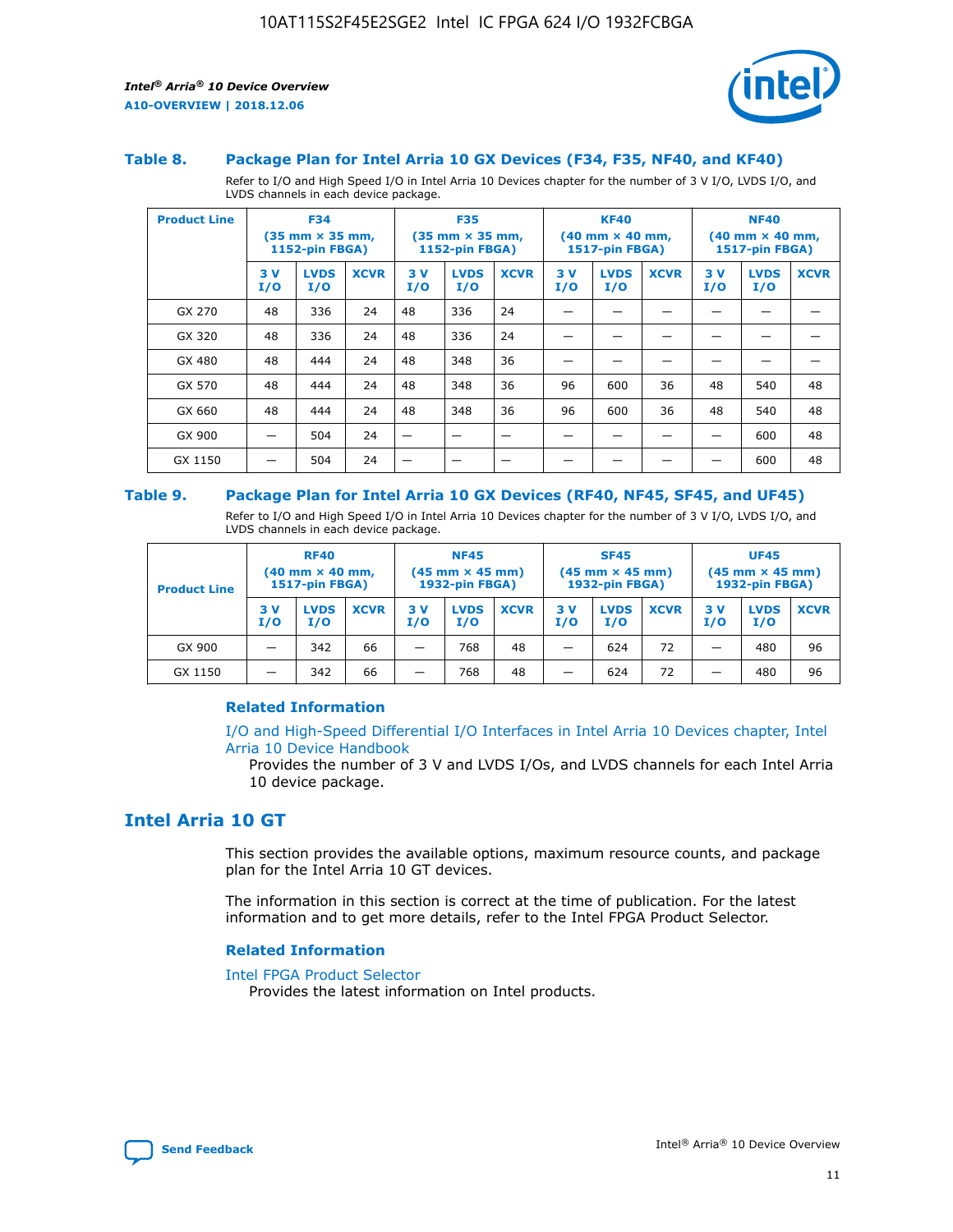

# **Available Options**

# **Figure 2. Sample Ordering Code and Available Options for Intel Arria 10 GT Devices**

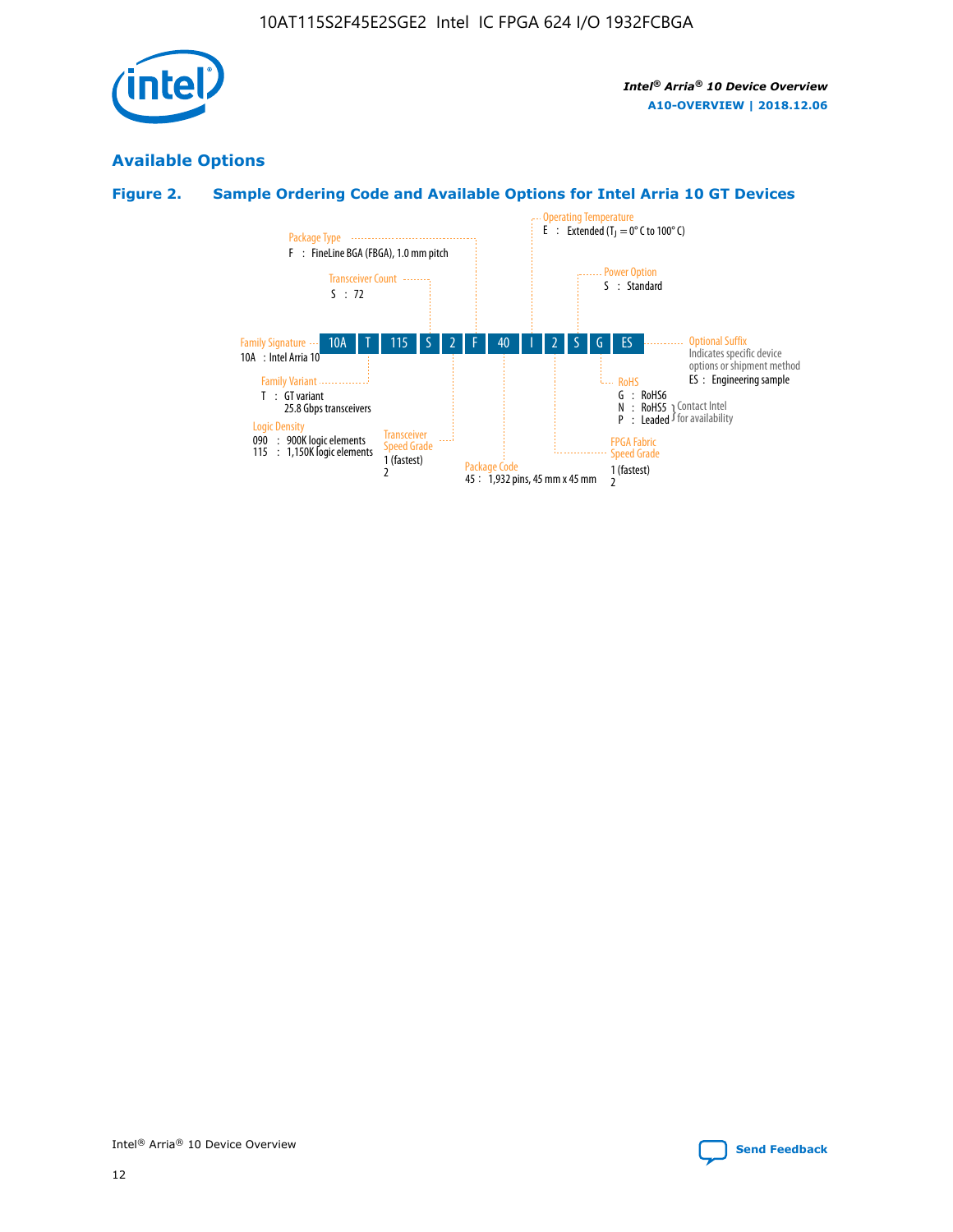

## **Maximum Resources**

#### **Table 10. Maximum Resource Counts for Intel Arria 10 GT Devices**

| <b>Resource</b>              |                      |                | <b>Product Line</b> |  |
|------------------------------|----------------------|----------------|---------------------|--|
|                              |                      | <b>GT 900</b>  | <b>GT 1150</b>      |  |
| Logic Elements (LE) (K)      |                      | 900            | 1,150               |  |
| <b>ALM</b>                   |                      | 339,620        | 427,200             |  |
| Register                     |                      | 1,358,480      | 1,708,800           |  |
| Memory (Kb)                  | M20K                 | 48,460         | 54,260              |  |
|                              | <b>MLAB</b>          | 9,386          | 12,984              |  |
| Variable-precision DSP Block |                      | 1,518          | 1,518               |  |
| 18 x 19 Multiplier           |                      | 3,036          | 3,036               |  |
| PLL                          | Fractional Synthesis | 32             | 32                  |  |
|                              | I/O                  | 16             | 16                  |  |
| Transceiver                  | 17.4 Gbps            | 72(5)          | 72(5)               |  |
|                              | 25.8 Gbps            | 6              | 6                   |  |
| GPIO <sup>(6)</sup>          |                      | 624            | 624                 |  |
| LVDS Pair $(7)$              |                      | 312            | 312                 |  |
| PCIe Hard IP Block           |                      | $\overline{4}$ | $\overline{4}$      |  |
| Hard Memory Controller       |                      | 16             | 16                  |  |

## **Related Information**

#### [Intel Arria 10 GT Channel Usage](https://www.intel.com/content/www/us/en/programmable/documentation/nik1398707230472.html#nik1398707008178)

Configuring GT/GX channels in Intel Arria 10 GT devices.

## **Package Plan**

## **Table 11. Package Plan for Intel Arria 10 GT Devices**

Refer to I/O and High Speed I/O in Intel Arria 10 Devices chapter for the number of 3 V I/O, LVDS I/O, and LVDS channels in each device package.

| <b>Product Line</b> | <b>SF45</b><br>(45 mm × 45 mm, 1932-pin FBGA) |                 |             |  |  |  |
|---------------------|-----------------------------------------------|-----------------|-------------|--|--|--|
|                     | 3 V I/O                                       | <b>LVDS I/O</b> | <b>XCVR</b> |  |  |  |
| GT 900              |                                               | 624             | 72          |  |  |  |
| GT 1150             |                                               | 624             | 72          |  |  |  |

<sup>(7)</sup> Each LVDS I/O pair can be used as differential input or output.



 $(5)$  If all 6 GT channels are in use, 12 of the GX channels are not usable.

<sup>(6)</sup> The number of GPIOs does not include transceiver I/Os. In the Intel Quartus Prime software, the number of user I/Os includes transceiver I/Os.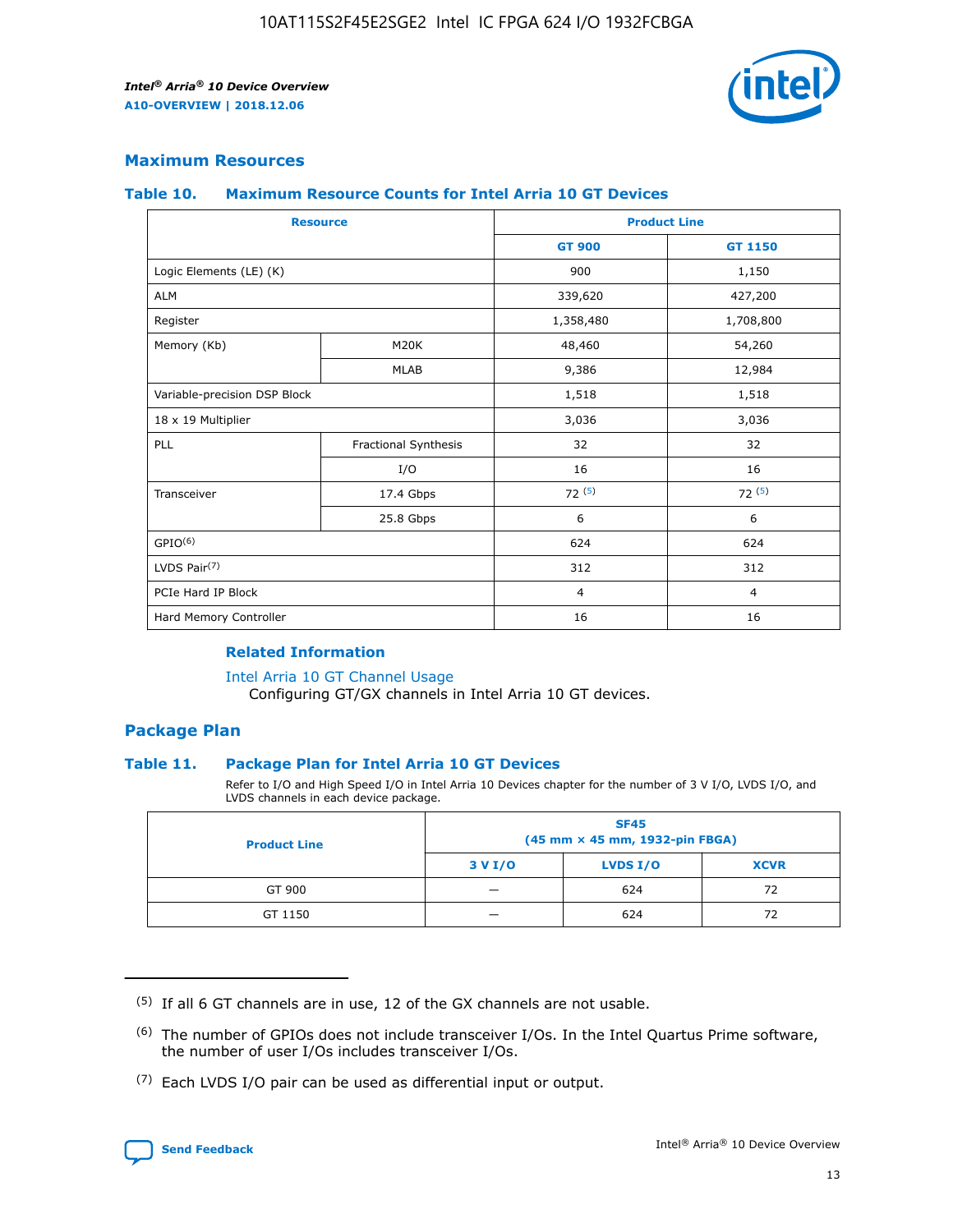

#### **Related Information**

[I/O and High-Speed Differential I/O Interfaces in Intel Arria 10 Devices chapter, Intel](https://www.intel.com/content/www/us/en/programmable/documentation/sam1403482614086.html#sam1403482030321) [Arria 10 Device Handbook](https://www.intel.com/content/www/us/en/programmable/documentation/sam1403482614086.html#sam1403482030321)

Provides the number of 3 V and LVDS I/Os, and LVDS channels for each Intel Arria 10 device package.

# **Intel Arria 10 SX**

This section provides the available options, maximum resource counts, and package plan for the Intel Arria 10 SX devices.

The information in this section is correct at the time of publication. For the latest information and to get more details, refer to the Intel FPGA Product Selector.

#### **Related Information**

[Intel FPGA Product Selector](http://www.altera.com/products/selector/psg-selector.html) Provides the latest information on Intel products.

## **Available Options**

#### **Figure 3. Sample Ordering Code and Available Options for Intel Arria 10 SX Devices**



#### **Related Information**

[Transceiver Performance for Intel Arria 10 GX/SX Devices](https://www.intel.com/content/www/us/en/programmable/documentation/mcn1413182292568.html#mcn1413213965502) Provides more information about the transceiver speed grade.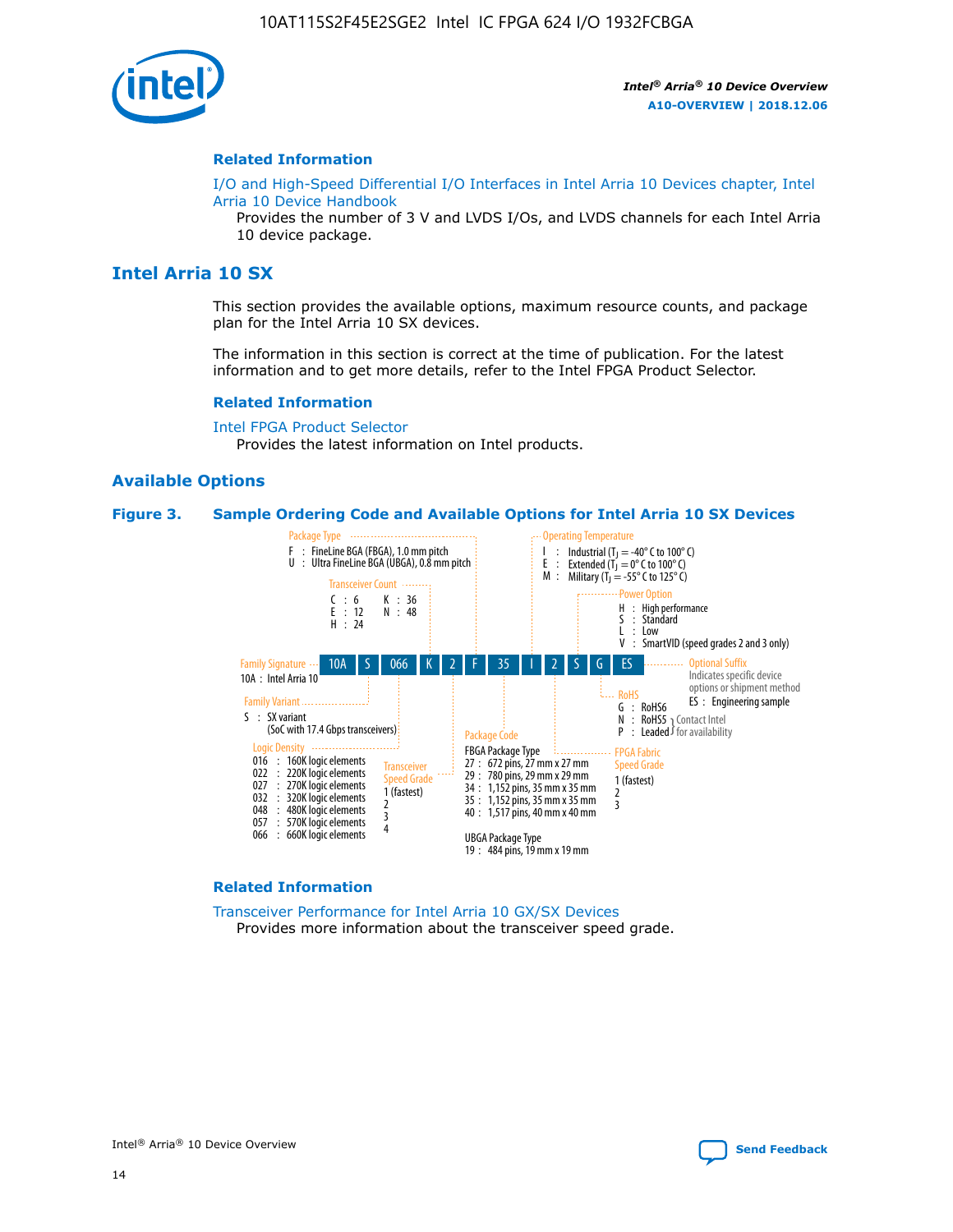

# **Maximum Resources**

#### **Table 12. Maximum Resource Counts for Intel Arria 10 SX Devices**

|                                   | <b>Resource</b>         | <b>Product Line</b> |               |                |                |                |                |                |  |  |  |
|-----------------------------------|-------------------------|---------------------|---------------|----------------|----------------|----------------|----------------|----------------|--|--|--|
|                                   |                         | <b>SX 160</b>       | <b>SX 220</b> | <b>SX 270</b>  | <b>SX 320</b>  | <b>SX 480</b>  | <b>SX 570</b>  | <b>SX 660</b>  |  |  |  |
| Logic Elements (LE) (K)           |                         | 160                 | 220           | 270            | 320            | 480            | 570            | 660            |  |  |  |
| <b>ALM</b>                        |                         | 61,510              | 80,330        | 101,620        | 119,900        | 183,590        | 217,080        | 251,680        |  |  |  |
| Register                          |                         | 246,040             | 321,320       | 406,480        | 479,600        | 734,360        | 868,320        | 1,006,720      |  |  |  |
| Memory (Kb)                       | M <sub>20</sub> K       | 8,800               | 11,740        | 15,000         | 17,820         | 28,620         | 36,000         | 42,620         |  |  |  |
|                                   | <b>MLAB</b>             | 1,050               | 1,690         | 2,452          | 2,727          | 4,164          | 5,096          | 5,788          |  |  |  |
| Variable-precision DSP Block      |                         | 156                 | 192           | 830            | 985            | 1,368          | 1,523          | 1,687          |  |  |  |
| 18 x 19 Multiplier                |                         | 312                 | 384           | 1,660          | 1,970          | 2,736          | 3,046          | 3,374          |  |  |  |
| <b>PLL</b>                        | Fractional<br>Synthesis | 6                   | 6             | 8              | 8              | 12             | 16             | 16             |  |  |  |
|                                   | I/O                     | 6                   | 6             | 8              | 8              | 12             | 16             | 16             |  |  |  |
| 17.4 Gbps Transceiver             |                         | 12                  | 12            | 24             | 24             | 36             | 48             | 48             |  |  |  |
| GPIO <sup>(8)</sup>               |                         | 288                 | 288           | 384            | 384            | 492            | 696            | 696            |  |  |  |
| LVDS Pair $(9)$                   |                         | 120                 | 120           | 168            | 168            | 174            | 324            | 324            |  |  |  |
| PCIe Hard IP Block                |                         | $\mathbf{1}$        | $\mathbf{1}$  | $\overline{2}$ | $\overline{2}$ | $\overline{2}$ | $\overline{2}$ | $\overline{2}$ |  |  |  |
| Hard Memory Controller            |                         | 6                   | 6             | 8              | 8              | 12             | 16             | 16             |  |  |  |
| ARM Cortex-A9 MPCore<br>Processor |                         | Yes                 | Yes           | Yes            | Yes            | Yes            | Yes            | Yes            |  |  |  |

# **Package Plan**

## **Table 13. Package Plan for Intel Arria 10 SX Devices (U19, F27, F29, and F34)**

Refer to I/O and High Speed I/O in Intel Arria 10 Devices chapter for the number of 3 V I/O, LVDS I/O, and LVDS channels in each device package.

| <b>Product Line</b> | U19<br>$(19 \text{ mm} \times 19 \text{ mm})$<br>484-pin UBGA) |                    |             | <b>F27</b><br>$(27 \text{ mm} \times 27 \text{ mm})$ .<br>672-pin FBGA) |                    | <b>F29</b><br>$(29 \text{ mm} \times 29 \text{ mm})$ .<br>780-pin FBGA) |            |                    | <b>F34</b><br>$(35 \text{ mm} \times 35 \text{ mm})$<br><b>1152-pin FBGA)</b> |           |                    |             |
|---------------------|----------------------------------------------------------------|--------------------|-------------|-------------------------------------------------------------------------|--------------------|-------------------------------------------------------------------------|------------|--------------------|-------------------------------------------------------------------------------|-----------|--------------------|-------------|
|                     | 3V<br>I/O                                                      | <b>LVDS</b><br>I/O | <b>XCVR</b> | 3V<br>I/O                                                               | <b>LVDS</b><br>I/O | <b>XCVR</b>                                                             | 3 V<br>I/O | <b>LVDS</b><br>I/O | <b>XCVR</b>                                                                   | 3V<br>I/O | <b>LVDS</b><br>I/O | <b>XCVR</b> |
| SX 160              | 48                                                             | 144                | 6           | 48                                                                      | 192                | 12                                                                      | 48         | 240                | 12                                                                            |           |                    |             |
| SX 220              | 48                                                             | 144                | 6           | 48                                                                      | 192                | 12                                                                      | 48         | 240                | 12                                                                            |           |                    |             |
| SX 270              |                                                                |                    |             | 48                                                                      | 192                | 12                                                                      | 48         | 312                | 12                                                                            | 48        | 336                | 24          |
| SX 320              |                                                                |                    |             | 48                                                                      | 192                | 12                                                                      | 48         | 312                | 12                                                                            | 48        | 336                | 24          |
|                     | continued                                                      |                    |             |                                                                         |                    |                                                                         |            |                    |                                                                               |           |                    |             |

 $(8)$  The number of GPIOs does not include transceiver I/Os. In the Intel Quartus Prime software, the number of user I/Os includes transceiver I/Os.

 $(9)$  Each LVDS I/O pair can be used as differential input or output.

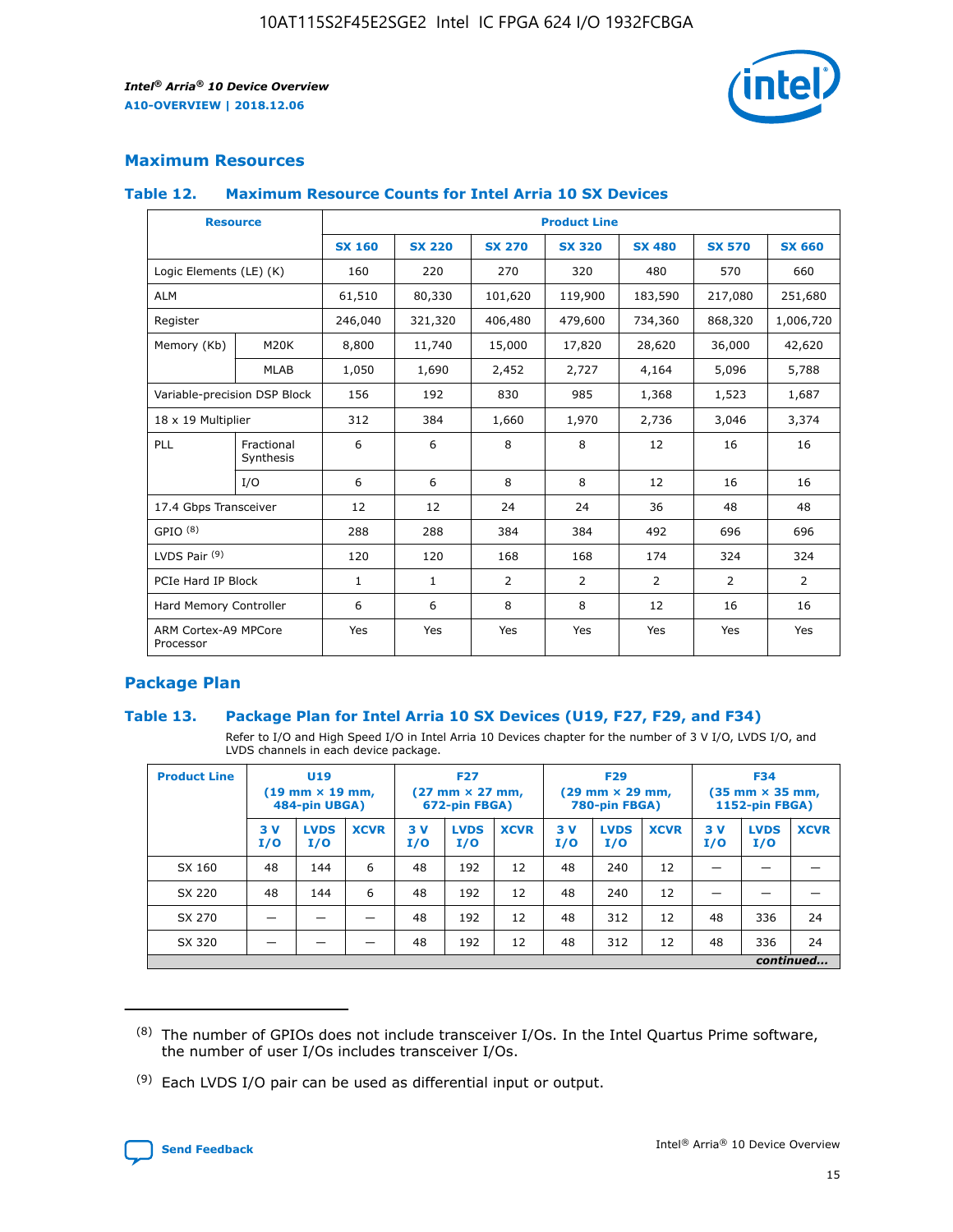

| <b>Product Line</b> | U <sub>19</sub><br>$(19 \text{ mm} \times 19 \text{ mm})$<br>484-pin UBGA) |                    | <b>F27</b><br>$(27 \text{ mm} \times 27 \text{ mm})$<br>672-pin FBGA) |           | <b>F29</b><br>$(29 \text{ mm} \times 29 \text{ mm})$<br>780-pin FBGA) |             |           | <b>F34</b><br>$(35 \text{ mm} \times 35 \text{ mm})$<br><b>1152-pin FBGA)</b> |             |           |                    |             |
|---------------------|----------------------------------------------------------------------------|--------------------|-----------------------------------------------------------------------|-----------|-----------------------------------------------------------------------|-------------|-----------|-------------------------------------------------------------------------------|-------------|-----------|--------------------|-------------|
|                     | 3 V<br>I/O                                                                 | <b>LVDS</b><br>I/O | <b>XCVR</b>                                                           | 3V<br>I/O | <b>LVDS</b><br>I/O                                                    | <b>XCVR</b> | 3V<br>I/O | <b>LVDS</b><br>I/O                                                            | <b>XCVR</b> | 3V<br>I/O | <b>LVDS</b><br>I/O | <b>XCVR</b> |
| SX 480              |                                                                            |                    |                                                                       |           |                                                                       |             | 48        | 312                                                                           | 12          | 48        | 444                | 24          |
| SX 570              |                                                                            |                    |                                                                       |           |                                                                       |             |           |                                                                               |             | 48        | 444                | 24          |
| SX 660              |                                                                            |                    |                                                                       |           |                                                                       |             |           |                                                                               |             | 48        | 444                | 24          |

## **Table 14. Package Plan for Intel Arria 10 SX Devices (F35, KF40, and NF40)**

Refer to I/O and High Speed I/O in Intel Arria 10 Devices chapter for the number of 3 V I/O, LVDS I/O, and LVDS channels in each device package.

| <b>Product Line</b> | <b>F35</b><br>$(35 \text{ mm} \times 35 \text{ mm})$<br><b>1152-pin FBGA)</b> |          |             |                                           | <b>KF40</b><br>(40 mm × 40 mm,<br>1517-pin FBGA) |    | <b>NF40</b><br>$(40 \text{ mm} \times 40 \text{ mm})$<br>1517-pin FBGA) |          |             |  |
|---------------------|-------------------------------------------------------------------------------|----------|-------------|-------------------------------------------|--------------------------------------------------|----|-------------------------------------------------------------------------|----------|-------------|--|
|                     | 3 V I/O                                                                       | LVDS I/O | <b>XCVR</b> | <b>LVDS I/O</b><br><b>XCVR</b><br>3 V I/O |                                                  |    | 3 V I/O                                                                 | LVDS I/O | <b>XCVR</b> |  |
| SX 270              | 48                                                                            | 336      | 24          |                                           |                                                  |    |                                                                         |          |             |  |
| SX 320              | 48                                                                            | 336      | 24          |                                           |                                                  |    |                                                                         |          |             |  |
| SX 480              | 48                                                                            | 348      | 36          |                                           |                                                  |    |                                                                         |          |             |  |
| SX 570              | 48                                                                            | 348      | 36          | 96<br>36<br>600                           |                                                  | 48 | 540                                                                     | 48       |             |  |
| SX 660              | 48                                                                            | 348      | 36          | 96                                        | 600                                              | 36 | 48                                                                      | 540      | 48          |  |

# **Related Information**

[I/O and High-Speed Differential I/O Interfaces in Intel Arria 10 Devices chapter, Intel](https://www.intel.com/content/www/us/en/programmable/documentation/sam1403482614086.html#sam1403482030321) [Arria 10 Device Handbook](https://www.intel.com/content/www/us/en/programmable/documentation/sam1403482614086.html#sam1403482030321)

Provides the number of 3 V and LVDS I/Os, and LVDS channels for each Intel Arria 10 device package.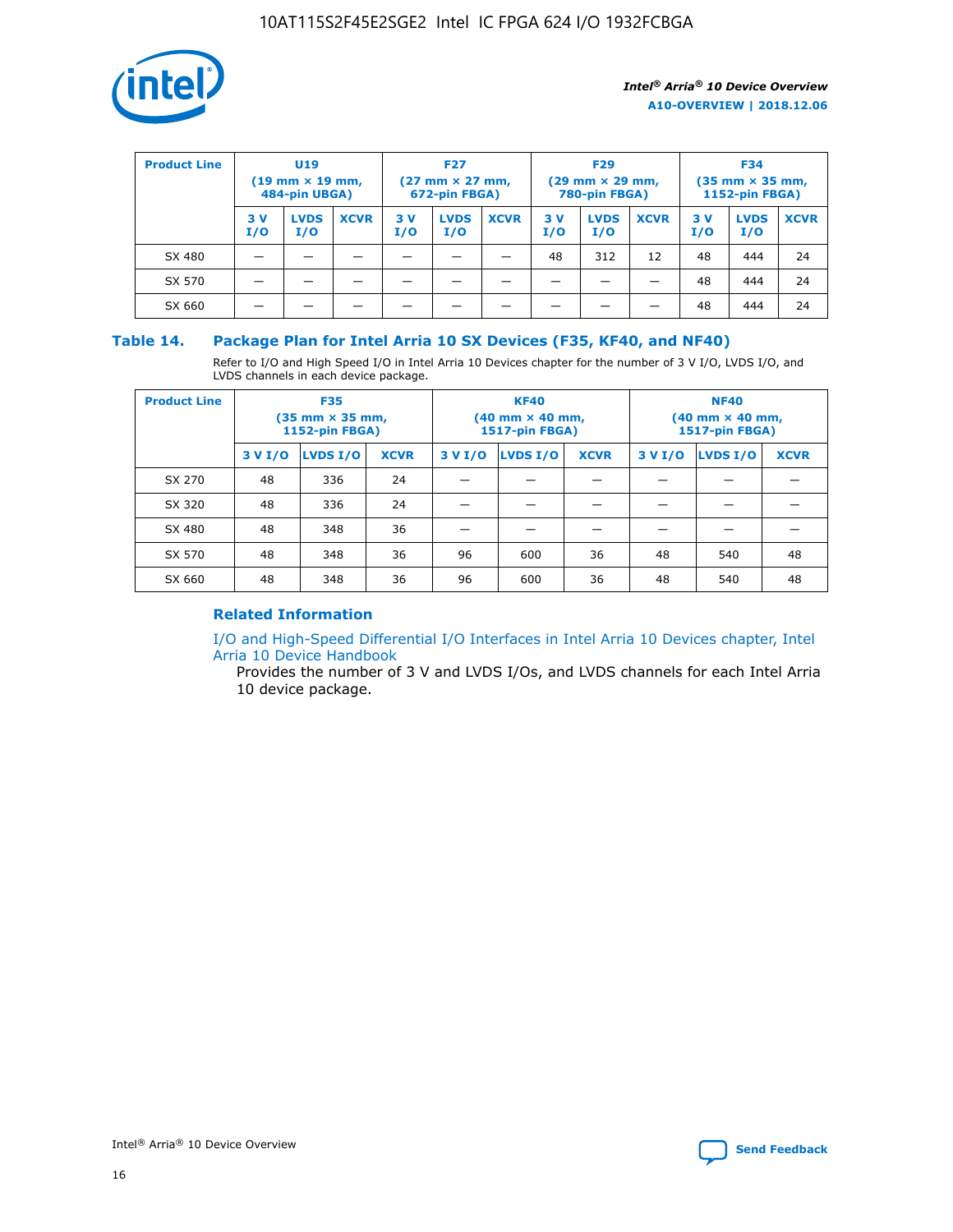

# **I/O Vertical Migration for Intel Arria 10 Devices**

#### **Figure 4. Migration Capability Across Intel Arria 10 Product Lines**

- The arrows indicate the migration paths. The devices included in each vertical migration path are shaded. Devices with fewer resources in the same path have lighter shades.
- To achieve the full I/O migration across product lines in the same migration path, restrict I/Os and transceivers usage to match the product line with the lowest I/O and transceiver counts.
- An LVDS I/O bank in the source device may be mapped to a 3 V I/O bank in the target device. To use memory interface clock frequency higher than 533 MHz, assign external memory interface pins only to banks that are LVDS I/O in both devices.
- There may be nominal 0.15 mm package height difference between some product lines in the same package type.
	- **Variant Product Line Package U19 F27 F29 F34 F35 KF40 NF40 RF40 NF45 SF45 UF45** Intel® Arria® 10 GX GX 160 GX 220 GX 270 GX 320 GX 480 GX 570 GX 660 GX 900 GX 1150 Intel Arria 10 GT GT 900 GT 1150 Intel Arria 10 SX SX 160 SX 220 SX 270 SX 320 SX 480 SX 570 SX 660
- Some migration paths are not shown in the Intel Quartus Prime software **Pin Migration View**.

*Note:* To verify the pin migration compatibility, use the **Pin Migration View** window in the Intel Quartus Prime software Pin Planner.

# **Adaptive Logic Module**

Intel Arria 10 devices use a 20 nm ALM as the basic building block of the logic fabric.

The ALM architecture is the same as the previous generation FPGAs, allowing for efficient implementation of logic functions and easy conversion of IP between the device generations.

The ALM, as shown in following figure, uses an 8-input fracturable look-up table (LUT) with four dedicated registers to help improve timing closure in register-rich designs and achieve an even higher design packing capability than the traditional two-register per LUT architecture.

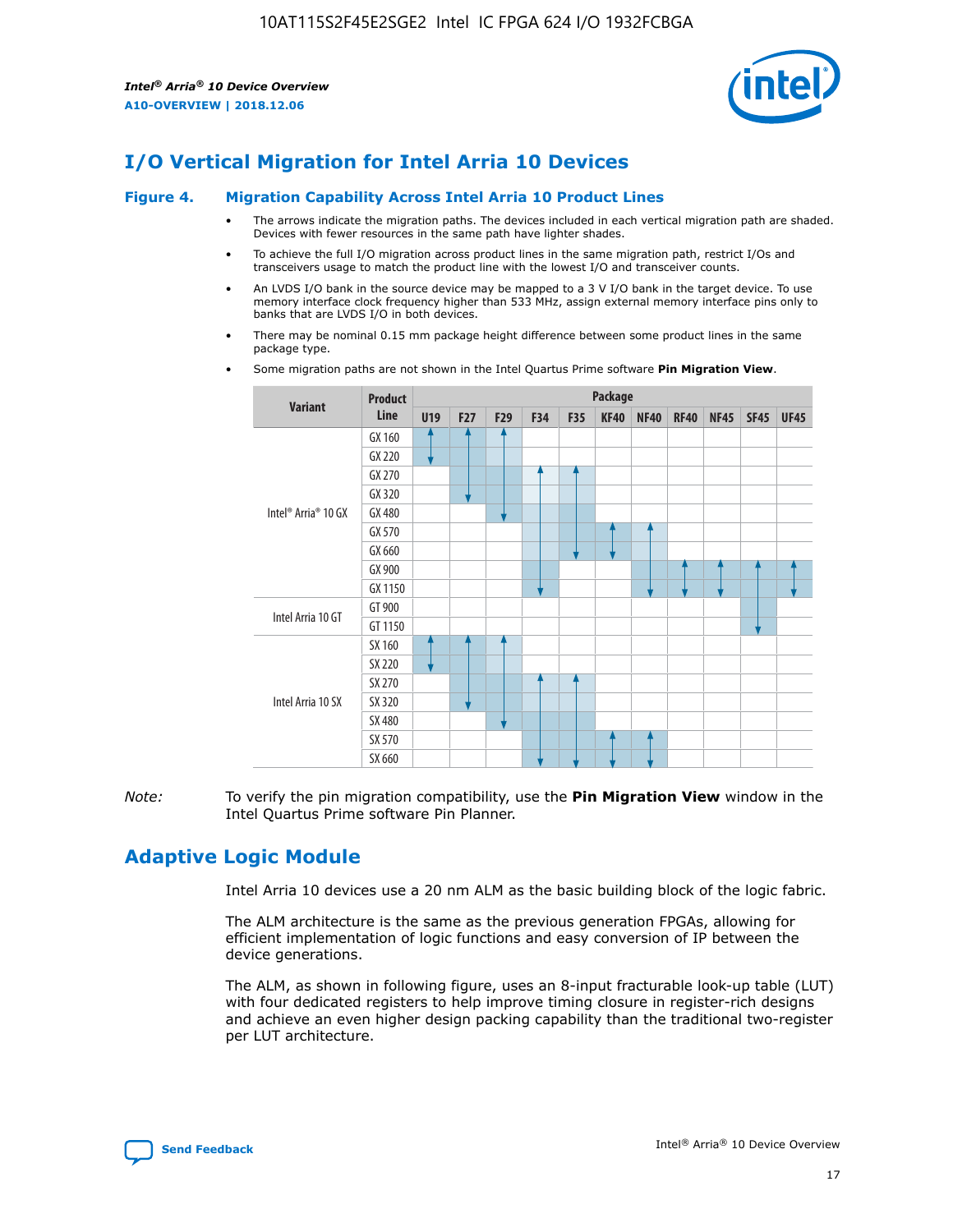

**Figure 5. ALM for Intel Arria 10 Devices**



The Intel Quartus Prime software optimizes your design according to the ALM logic structure and automatically maps legacy designs into the Intel Arria 10 ALM architecture.

# **Variable-Precision DSP Block**

The Intel Arria 10 variable precision DSP blocks support fixed-point arithmetic and floating-point arithmetic.

Features for fixed-point arithmetic:

- High-performance, power-optimized, and fully registered multiplication operations
- 18-bit and 27-bit word lengths
- Two 18 x 19 multipliers or one 27 x 27 multiplier per DSP block
- Built-in addition, subtraction, and 64-bit double accumulation register to combine multiplication results
- Cascading 19-bit or 27-bit when pre-adder is disabled and cascading 18-bit when pre-adder is used to form the tap-delay line for filtering applications
- Cascading 64-bit output bus to propagate output results from one block to the next block without external logic support
- Hard pre-adder supported in 19-bit and 27-bit modes for symmetric filters
- Internal coefficient register bank in both 18-bit and 27-bit modes for filter implementation
- 18-bit and 27-bit systolic finite impulse response (FIR) filters with distributed output adder
- Biased rounding support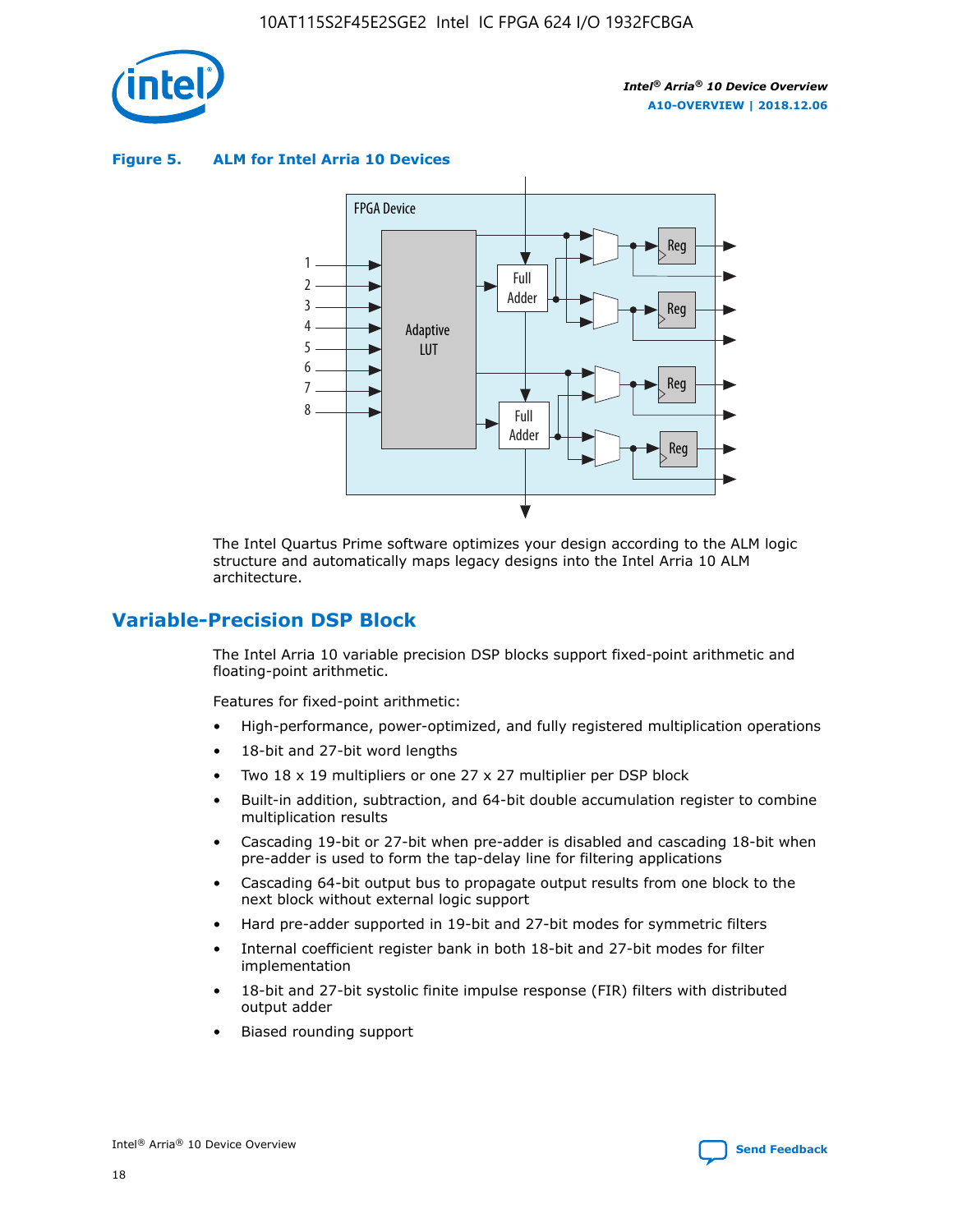

Features for floating-point arithmetic:

- A completely hardened architecture that supports multiplication, addition, subtraction, multiply-add, and multiply-subtract
- Multiplication with accumulation capability and a dynamic accumulator reset control
- Multiplication with cascade summation capability
- Multiplication with cascade subtraction capability
- Complex multiplication
- Direct vector dot product
- Systolic FIR filter

## **Table 15. Variable-Precision DSP Block Configurations for Intel Arria 10 Devices**

| <b>Usage Example</b>                                       | <b>Multiplier Size (Bit)</b>    | <b>DSP Block Resources</b> |
|------------------------------------------------------------|---------------------------------|----------------------------|
| Medium precision fixed point                               | Two 18 x 19                     |                            |
| High precision fixed or Single precision<br>floating point | One 27 x 27                     |                            |
| Fixed point FFTs                                           | One 19 x 36 with external adder |                            |
| Very high precision fixed point                            | One 36 x 36 with external adder |                            |
| Double precision floating point                            | One 54 x 54 with external adder | 4                          |

#### **Table 16. Resources for Fixed-Point Arithmetic in Intel Arria 10 Devices**

The table lists the variable-precision DSP resources by bit precision for each Intel Arria 10 device.

| <b>Variant</b>        | <b>Product Line</b> | Variable-<br>precision<br><b>DSP Block</b> | <b>Independent Input and Output</b><br><b>Multiplications Operator</b>             |       | 18 x 19<br><b>Multiplier</b><br><b>Adder Sum</b> | $18 \times 18$<br><b>Multiplier</b><br><b>Adder</b> |
|-----------------------|---------------------|--------------------------------------------|------------------------------------------------------------------------------------|-------|--------------------------------------------------|-----------------------------------------------------|
|                       |                     |                                            | 18 x 19<br>$27 \times 27$<br><b>Mode</b><br><b>Multiplier</b><br><b>Multiplier</b> |       |                                                  | <b>Summed with</b><br>36 bit Input                  |
| AIntel Arria 10<br>GX | GX 160              | 156                                        | 312                                                                                | 156   | 156                                              | 156                                                 |
|                       | GX 220              | 192                                        | 384                                                                                | 192   | 192                                              | 192                                                 |
|                       | GX 270              | 830                                        | 1,660                                                                              | 830   | 830                                              | 830                                                 |
|                       | GX 320              | 984                                        | 1,968                                                                              | 984   | 984                                              | 984                                                 |
|                       | GX 480              | 1,368                                      | 2,736                                                                              | 1,368 | 1,368                                            | 1,368                                               |
|                       | GX 570              | 1,523                                      | 3,046                                                                              | 1,523 | 1,523                                            | 1,523                                               |
|                       | GX 660              | 1,687                                      | 3,374                                                                              | 1,687 | 1,687                                            | 1,687                                               |
|                       | GX 900              | 1,518                                      | 3,036                                                                              | 1,518 | 1,518                                            | 1,518                                               |
|                       | GX 1150             | 1,518                                      | 3,036                                                                              | 1,518 | 1,518                                            | 1,518                                               |
| Intel Arria 10        | GT 900              | 1,518                                      | 3,036                                                                              | 1,518 | 1,518                                            | 1,518                                               |
| GT                    | GT 1150             | 1,518                                      | 3,036                                                                              | 1,518 | 1,518                                            | 1,518                                               |
| Intel Arria 10        | SX 160              | 156                                        | 312                                                                                | 156   | 156                                              | 156                                                 |
| <b>SX</b>             | SX 220              | 192                                        | 384                                                                                | 192   | 192                                              | 192                                                 |
|                       | SX 270              | 830                                        | 830<br>1,660                                                                       |       | 830                                              | 830                                                 |
|                       |                     |                                            |                                                                                    |       |                                                  | continued                                           |

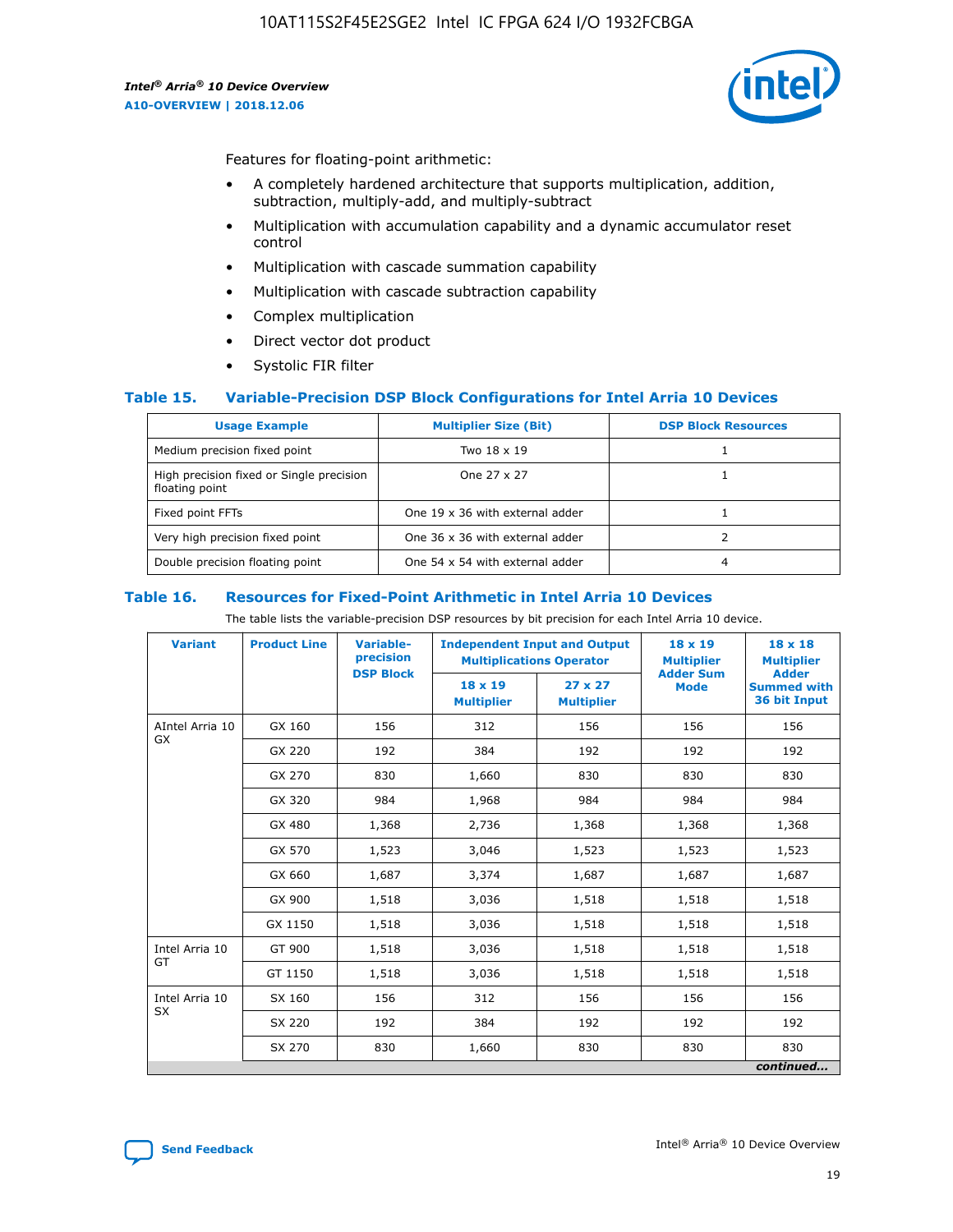

| <b>Variant</b> | <b>Product Line</b> | Variable-<br>precision | <b>Independent Input and Output</b><br><b>Multiplications Operator</b> |                                     | $18 \times 19$<br><b>Multiplier</b> | $18 \times 18$<br><b>Multiplier</b><br><b>Adder</b> |  |
|----------------|---------------------|------------------------|------------------------------------------------------------------------|-------------------------------------|-------------------------------------|-----------------------------------------------------|--|
|                |                     | <b>DSP Block</b>       | $18 \times 19$<br><b>Multiplier</b>                                    | $27 \times 27$<br><b>Multiplier</b> | <b>Adder Sum</b><br><b>Mode</b>     | <b>Summed with</b><br>36 bit Input                  |  |
|                | SX 320              | 984                    | 1,968                                                                  | 984                                 | 984                                 | 984                                                 |  |
|                | SX 480              | 1,368                  | 2,736                                                                  | 1,368                               | 1,368                               | 1,368                                               |  |
|                | SX 570              | 1,523                  | 3,046                                                                  | 1,523                               | 1,523                               | 1,523                                               |  |
|                | SX 660              | 1,687                  | 3,374                                                                  | 1,687                               | 1,687                               | 1,687                                               |  |

# **Table 17. Resources for Floating-Point Arithmetic in Intel Arria 10 Devices**

The table lists the variable-precision DSP resources by bit precision for each Intel Arria 10 device.

| <b>Variant</b> | <b>Product Line</b> | <b>Variable-</b><br>precision<br><b>DSP Block</b> | <b>Single</b><br><b>Precision</b><br><b>Floating-Point</b><br><b>Multiplication</b><br><b>Mode</b> | <b>Single-Precision</b><br><b>Floating-Point</b><br><b>Adder Mode</b> | Single-<br><b>Precision</b><br><b>Floating-Point</b><br><b>Multiply</b><br><b>Accumulate</b><br><b>Mode</b> | <b>Peak</b><br><b>Giga Floating-</b><br><b>Point</b><br><b>Operations</b><br>per Second<br>(GFLOPs) |
|----------------|---------------------|---------------------------------------------------|----------------------------------------------------------------------------------------------------|-----------------------------------------------------------------------|-------------------------------------------------------------------------------------------------------------|-----------------------------------------------------------------------------------------------------|
| Intel Arria 10 | GX 160              | 156                                               | 156                                                                                                | 156                                                                   | 156                                                                                                         | 140                                                                                                 |
| GX             | GX 220              | 192                                               | 192                                                                                                | 192                                                                   | 192                                                                                                         | 173                                                                                                 |
|                | GX 270              | 830                                               | 830                                                                                                | 830                                                                   | 830                                                                                                         | 747                                                                                                 |
|                | GX 320              | 984                                               | 984                                                                                                | 984                                                                   | 984                                                                                                         | 886                                                                                                 |
|                | GX 480              | 1,369                                             | 1,368                                                                                              | 1,368                                                                 | 1,368                                                                                                       | 1,231                                                                                               |
|                | GX 570              | 1,523                                             | 1,523                                                                                              | 1,523                                                                 | 1,523                                                                                                       | 1,371                                                                                               |
|                | GX 660              | 1,687                                             | 1,687                                                                                              | 1,687                                                                 | 1,687                                                                                                       | 1,518                                                                                               |
|                | GX 900              | 1,518                                             | 1,518                                                                                              | 1,518                                                                 | 1,518                                                                                                       | 1,366                                                                                               |
|                | GX 1150             | 1,518                                             | 1,518                                                                                              | 1,518                                                                 | 1,518                                                                                                       | 1,366                                                                                               |
| Intel Arria 10 | GT 900              | 1,518                                             | 1,518                                                                                              | 1,518                                                                 | 1,518                                                                                                       | 1,366                                                                                               |
| GT             | GT 1150             | 1,518                                             | 1,518                                                                                              | 1,518                                                                 | 1,518                                                                                                       | 1,366                                                                                               |
| Intel Arria 10 | SX 160              | 156                                               | 156                                                                                                | 156                                                                   | 156                                                                                                         | 140                                                                                                 |
| <b>SX</b>      | SX 220              | 192                                               | 192                                                                                                | 192                                                                   | 192                                                                                                         | 173                                                                                                 |
|                | SX 270              | 830                                               | 830                                                                                                | 830                                                                   | 830                                                                                                         | 747                                                                                                 |
|                | SX 320              | 984                                               | 984                                                                                                | 984                                                                   | 984                                                                                                         | 886                                                                                                 |
|                | SX 480              | 1,369                                             | 1,368                                                                                              | 1,368                                                                 | 1,368                                                                                                       | 1,231                                                                                               |
|                | SX 570              | 1,523                                             | 1,523                                                                                              | 1,523                                                                 | 1,523                                                                                                       | 1,371                                                                                               |
|                | SX 660              | 1,687                                             | 1,687                                                                                              | 1,687                                                                 | 1,687                                                                                                       | 1,518                                                                                               |

# **Embedded Memory Blocks**

The embedded memory blocks in the devices are flexible and designed to provide an optimal amount of small- and large-sized memory arrays to fit your design requirements.

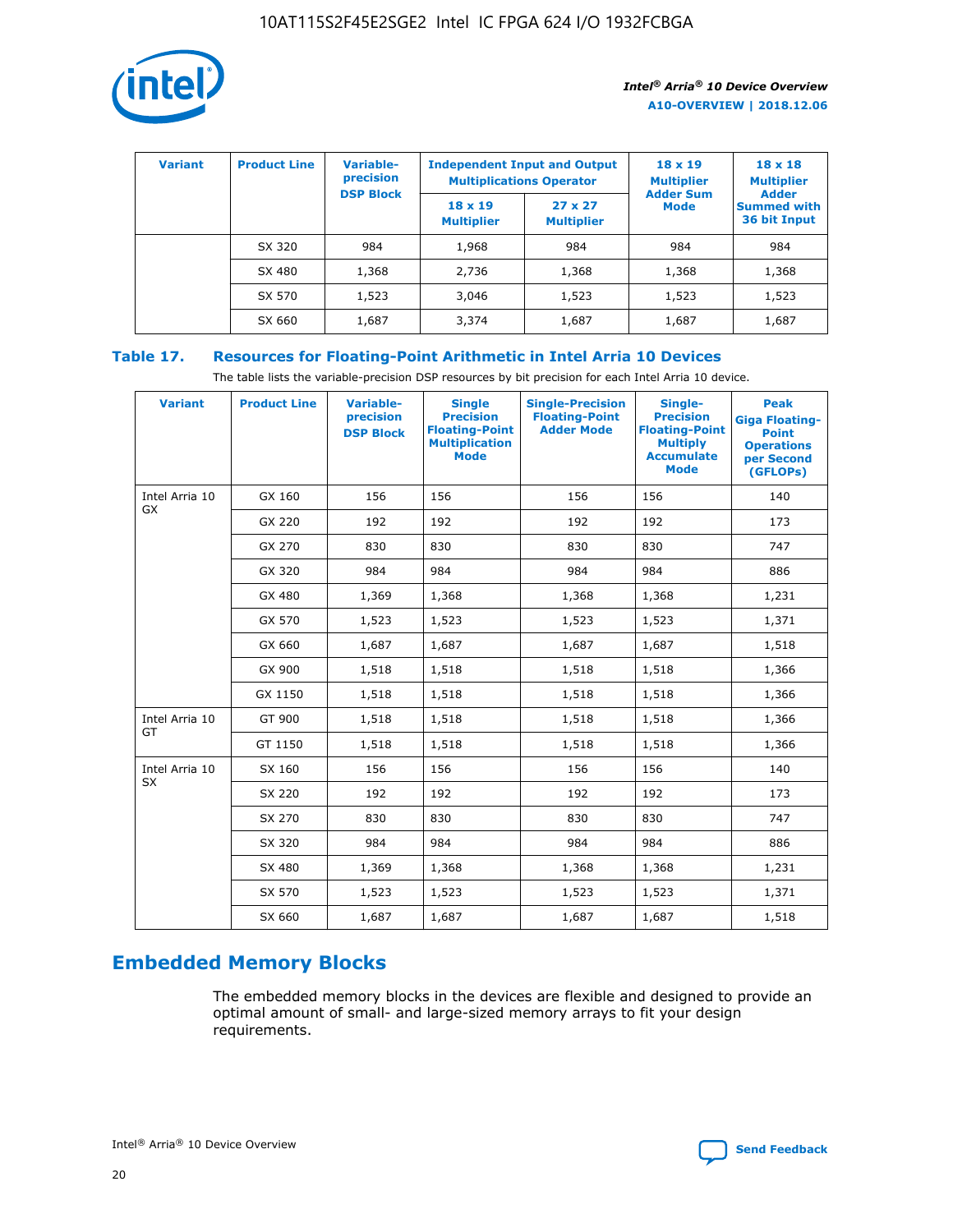

# **Types of Embedded Memory**

The Intel Arria 10 devices contain two types of memory blocks:

- 20 Kb M20K blocks—blocks of dedicated memory resources. The M20K blocks are ideal for larger memory arrays while still providing a large number of independent ports.
- 640 bit memory logic array blocks (MLABs)—enhanced memory blocks that are configured from dual-purpose logic array blocks (LABs). The MLABs are ideal for wide and shallow memory arrays. The MLABs are optimized for implementation of shift registers for digital signal processing (DSP) applications, wide and shallow FIFO buffers, and filter delay lines. Each MLAB is made up of ten adaptive logic modules (ALMs). In the Intel Arria 10 devices, you can configure these ALMs as ten 32 x 2 blocks, giving you one 32 x 20 simple dual-port SRAM block per MLAB.

# **Embedded Memory Capacity in Intel Arria 10 Devices**

|                   | <b>Product</b> |              | <b>M20K</b>         | <b>MLAB</b>  |                     | <b>Total RAM Bit</b> |
|-------------------|----------------|--------------|---------------------|--------------|---------------------|----------------------|
| <b>Variant</b>    | <b>Line</b>    | <b>Block</b> | <b>RAM Bit (Kb)</b> | <b>Block</b> | <b>RAM Bit (Kb)</b> | (Kb)                 |
| Intel Arria 10 GX | GX 160         | 440          | 8,800               | 1,680        | 1,050               | 9,850                |
|                   | GX 220         | 587          | 11,740              | 2,703        | 1,690               | 13,430               |
|                   | GX 270         | 750          | 15,000              | 3,922        | 2,452               | 17,452               |
|                   | GX 320         | 891          | 17,820              | 4,363        | 2,727               | 20,547               |
|                   | GX 480         | 1,431        | 28,620              | 6,662        | 4,164               | 32,784               |
|                   | GX 570         | 1,800        | 36,000              | 8,153        | 5,096               | 41,096               |
|                   | GX 660         | 2,131        | 42,620              | 9,260        | 5,788               | 48,408               |
|                   | GX 900         | 2,423        | 48,460              | 15,017       | 9,386               | 57,846               |
|                   | GX 1150        | 2,713        | 54,260              | 20,774       | 12,984              | 67,244               |
| Intel Arria 10 GT | GT 900         | 2,423        | 48,460              | 15,017       | 9,386               | 57,846               |
|                   | GT 1150        | 2,713        | 54,260              | 20,774       | 12,984              | 67,244               |
| Intel Arria 10 SX | SX 160         | 440          | 8,800               | 1,680        | 1,050               | 9,850                |
|                   | SX 220         | 587          | 11,740              | 2,703        | 1,690               | 13,430               |
|                   | SX 270         | 750          | 15,000              | 3,922        | 2,452               | 17,452               |
|                   | SX 320         | 891          | 17,820              | 4,363        | 2,727               | 20,547               |
|                   | SX 480         | 1,431        | 28,620              | 6,662        | 4,164               | 32,784               |
|                   | SX 570         | 1,800        | 36,000              | 8,153        | 5,096               | 41,096               |
|                   | SX 660         | 2,131        | 42,620              | 9,260        | 5,788               | 48,408               |

#### **Table 18. Embedded Memory Capacity and Distribution in Intel Arria 10 Devices**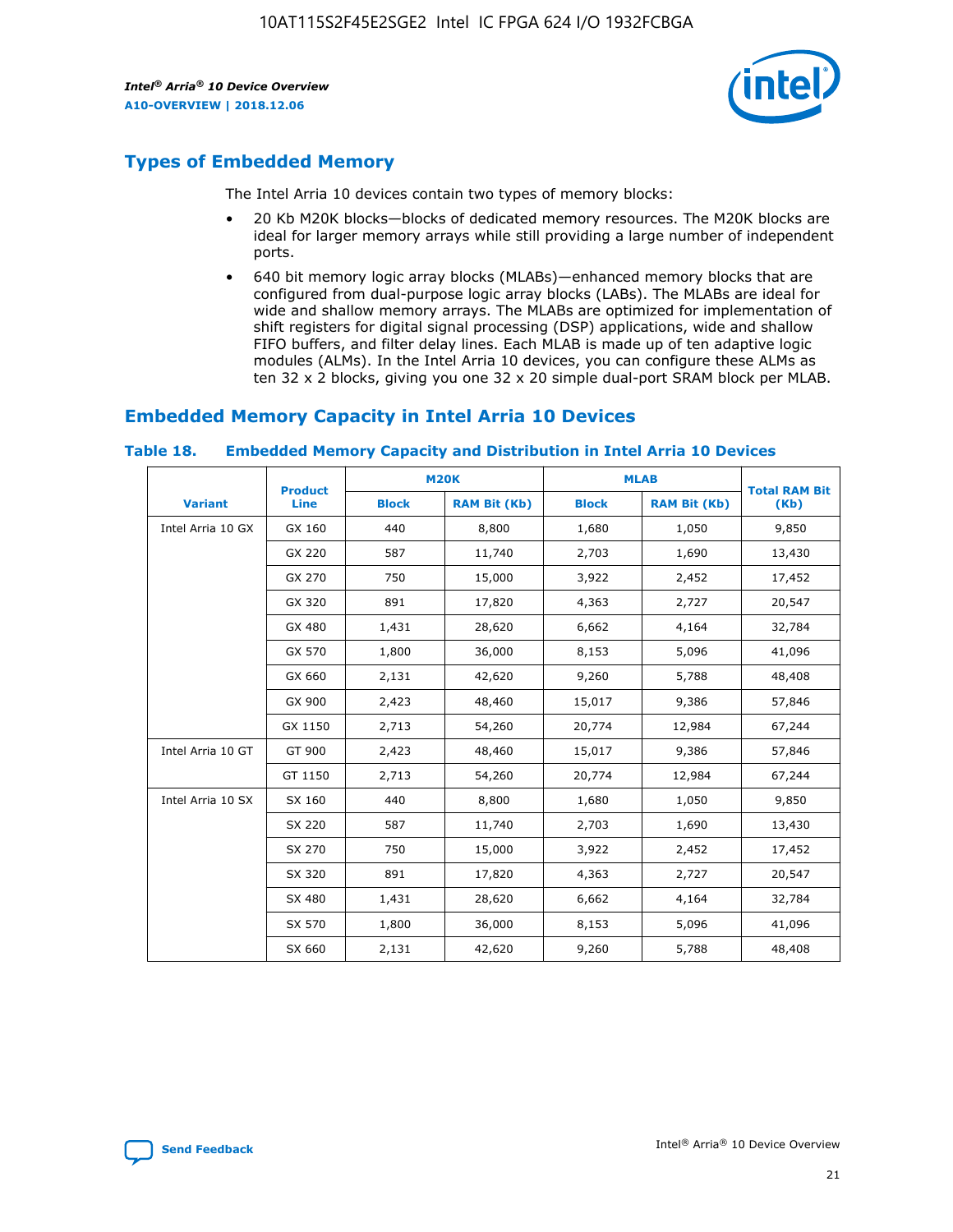

# **Embedded Memory Configurations for Single-port Mode**

#### **Table 19. Single-port Embedded Memory Configurations for Intel Arria 10 Devices**

This table lists the maximum configurations supported for single-port RAM and ROM modes.

| <b>Memory Block</b> | Depth (bits) | <b>Programmable Width</b> |
|---------------------|--------------|---------------------------|
| MLAB                | 32           | x16, x18, or x20          |
|                     | 64(10)       | x8, x9, x10               |
| M20K                | 512          | x40, x32                  |
|                     | 1K           | x20, x16                  |
|                     | 2K           | x10, x8                   |
|                     | 4K           | x5, x4                    |
|                     | 8K           | x2                        |
|                     | 16K          | x1                        |

# **Clock Networks and PLL Clock Sources**

The clock network architecture is based on Intel's global, regional, and peripheral clock structure. This clock structure is supported by dedicated clock input pins, fractional clock synthesis PLLs, and integer I/O PLLs.

# **Clock Networks**

The Intel Arria 10 core clock networks are capable of up to 800 MHz fabric operation across the full industrial temperature range. For the external memory interface, the clock network supports the hard memory controller with speeds up to 2,400 Mbps in a quarter-rate transfer.

To reduce power consumption, the Intel Quartus Prime software identifies all unused sections of the clock network and powers them down.

# **Fractional Synthesis and I/O PLLs**

Intel Arria 10 devices contain up to 32 fractional synthesis PLLs and up to 16 I/O PLLs that are available for both specific and general purpose uses in the core:

- Fractional synthesis PLLs—located in the column adjacent to the transceiver blocks
- I/O PLLs—located in each bank of the 48 I/Os

## **Fractional Synthesis PLLs**

You can use the fractional synthesis PLLs to:

- Reduce the number of oscillators that are required on your board
- Reduce the number of clock pins that are used in the device by synthesizing multiple clock frequencies from a single reference clock source

<sup>(10)</sup> Supported through software emulation and consumes additional MLAB blocks.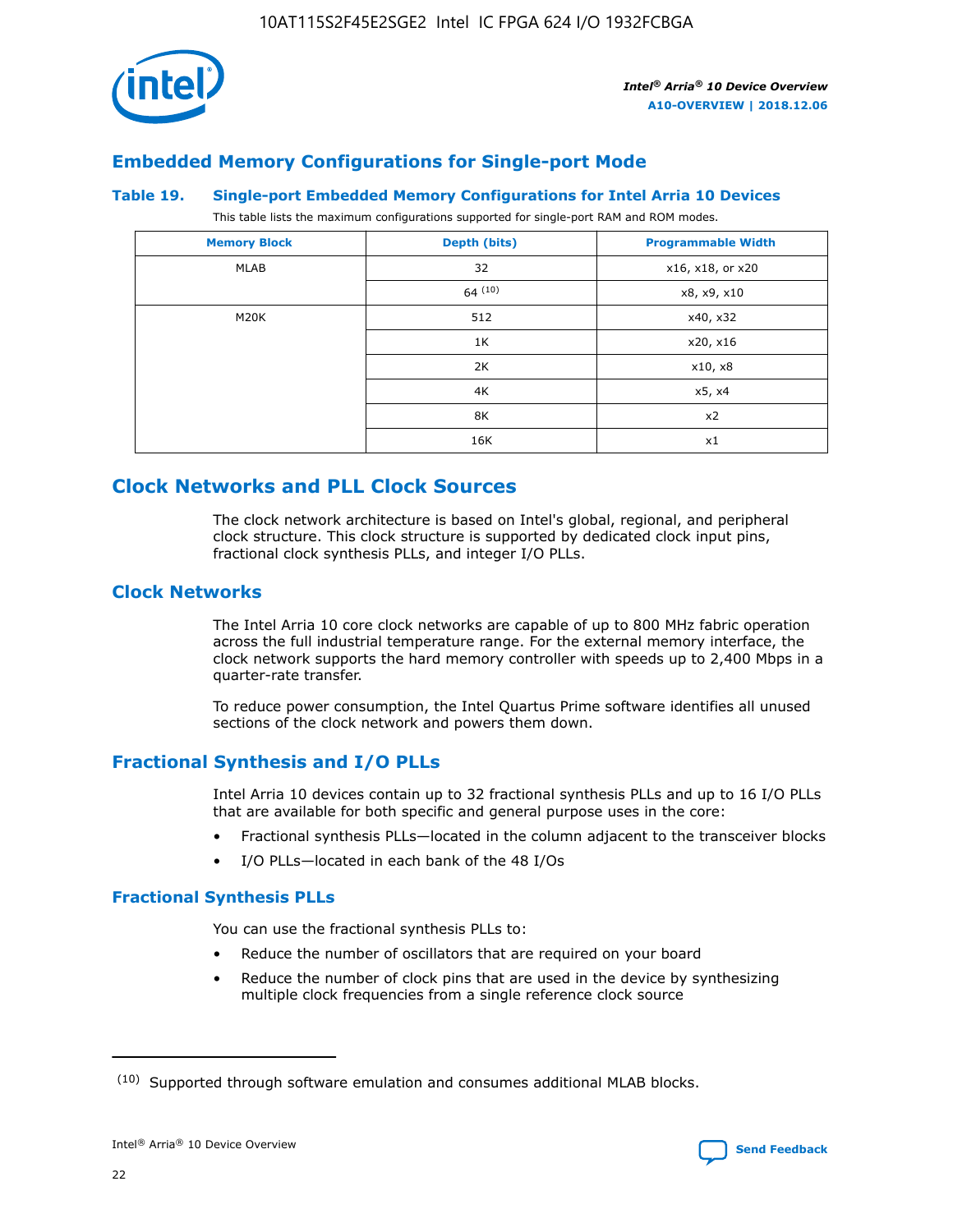

The fractional synthesis PLLs support the following features:

- Reference clock frequency synthesis for transceiver CMU and Advanced Transmit (ATX) PLLs
- Clock network delay compensation
- Zero-delay buffering
- Direct transmit clocking for transceivers
- Independently configurable into two modes:
	- Conventional integer mode equivalent to the general purpose PLL
	- Enhanced fractional mode with third order delta-sigma modulation
- PLL cascading

# **I/O PLLs**

The integer mode I/O PLLs are located in each bank of 48 I/Os. You can use the I/O PLLs to simplify the design of external memory and high-speed LVDS interfaces.

In each I/O bank, the I/O PLLs are adjacent to the hard memory controllers and LVDS SERDES. Because these PLLs are tightly coupled with the I/Os that need to use them, it makes it easier to close timing.

You can use the I/O PLLs for general purpose applications in the core such as clock network delay compensation and zero-delay buffering.

Intel Arria 10 devices support PLL-to-PLL cascading.

# **FPGA General Purpose I/O**

Intel Arria 10 devices offer highly configurable GPIOs. Each I/O bank contains 48 general purpose I/Os and a high-efficiency hard memory controller.

The following list describes the features of the GPIOs:

- Consist of 3 V I/Os for high-voltage application and LVDS I/Os for differential signaling
	- Up to two 3 V I/O banks, available in some devices, that support up to 3 V I/O standards
	- LVDS I/O banks that support up to 1.8 V I/O standards
- Support a wide range of single-ended and differential I/O interfaces
- LVDS speeds up to 1.6 Gbps
- Each LVDS pair of pins has differential input and output buffers, allowing you to configure the LVDS direction for each pair.
- Programmable bus hold and weak pull-up
- Programmable differential output voltage  $(V_{OD})$  and programmable pre-emphasis

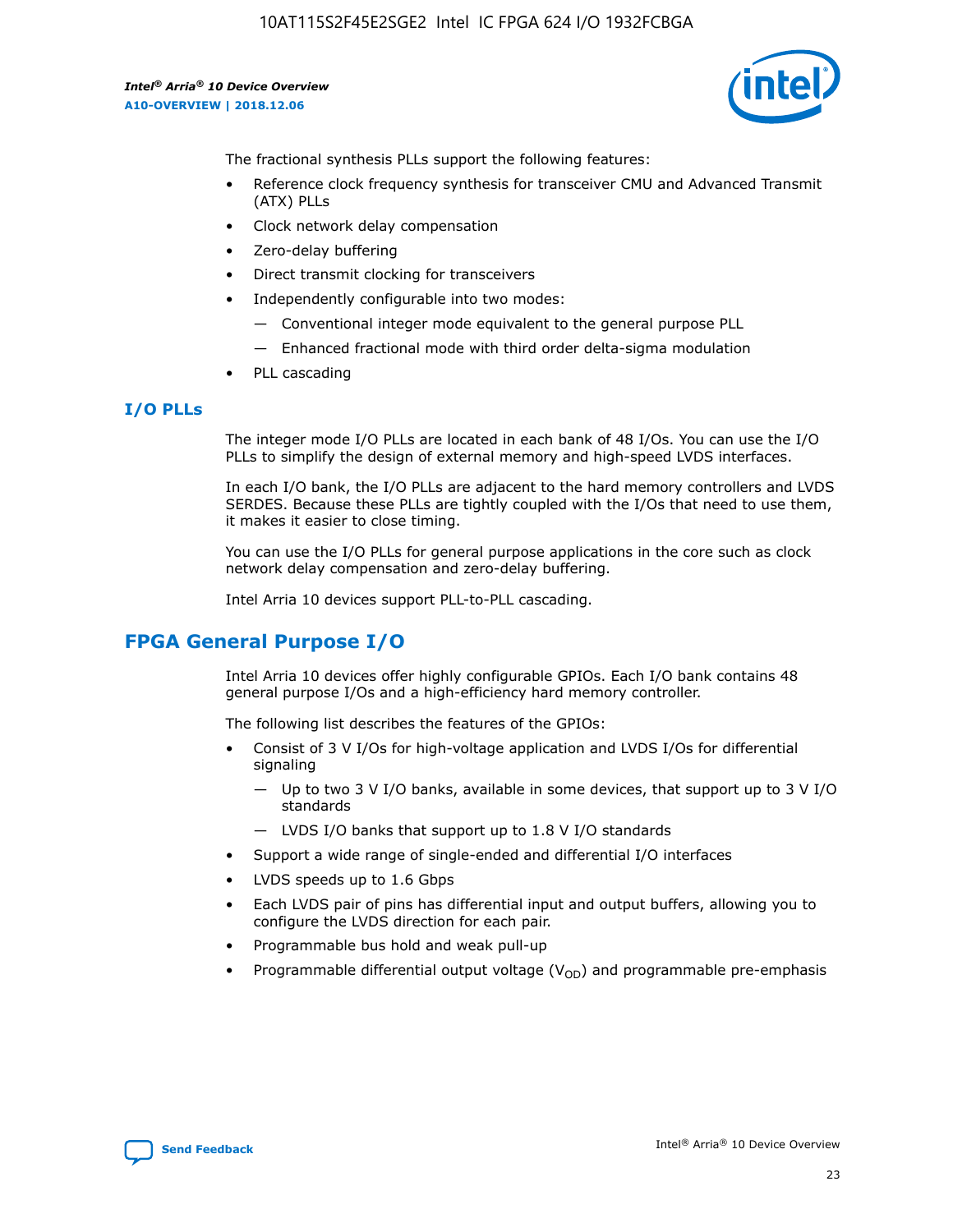

- Series (R<sub>S</sub>) and parallel (R<sub>T</sub>) on-chip termination (OCT) for all I/O banks with OCT calibration to limit the termination impedance variation
- On-chip dynamic termination that has the ability to swap between series and parallel termination, depending on whether there is read or write on a common bus for signal integrity
- Easy timing closure support using the hard read FIFO in the input register path, and delay-locked loop (DLL) delay chain with fine and coarse architecture

# **External Memory Interface**

Intel Arria 10 devices offer massive external memory bandwidth, with up to seven 32 bit DDR4 memory interfaces running at up to 2,400 Mbps. This bandwidth provides additional ease of design, lower power, and resource efficiencies of hardened highperformance memory controllers.

The memory interface within Intel Arria 10 FPGAs and SoCs delivers the highest performance and ease of use. You can configure up to a maximum width of 144 bits when using the hard or soft memory controllers. If required, you can bypass the hard memory controller and use a soft controller implemented in the user logic.

Each I/O contains a hardened DDR read/write path (PHY) capable of performing key memory interface functionality such as read/write leveling, FIFO buffering to lower latency and improve margin, timing calibration, and on-chip termination.

The timing calibration is aided by the inclusion of hard microcontrollers based on Intel's Nios® II technology, specifically tailored to control the calibration of multiple memory interfaces. This calibration allows the Intel Arria 10 device to compensate for any changes in process, voltage, or temperature either within the Intel Arria 10 device itself, or within the external memory device. The advanced calibration algorithms ensure maximum bandwidth and robust timing margin across all operating conditions.

In addition to parallel memory interfaces, Intel Arria 10 devices support serial memory technologies such as the Hybrid Memory Cube (HMC). The HMC is supported by the Intel Arria 10 high-speed serial transceivers which connect up to four HMC links, with each link running at data rates up to 15 Gbps.

## **Related Information**

#### [External Memory Interface Spec Estimator](http://www.altera.com/technology/memory/estimator/mem-emif-index.html)

Provides a parametric tool that allows you to find and compare the performance of the supported external memory interfaces in IntelFPGAs.

# **Memory Standards Supported by Intel Arria 10 Devices**

The I/Os are designed to provide high performance support for existing and emerging external memory standards.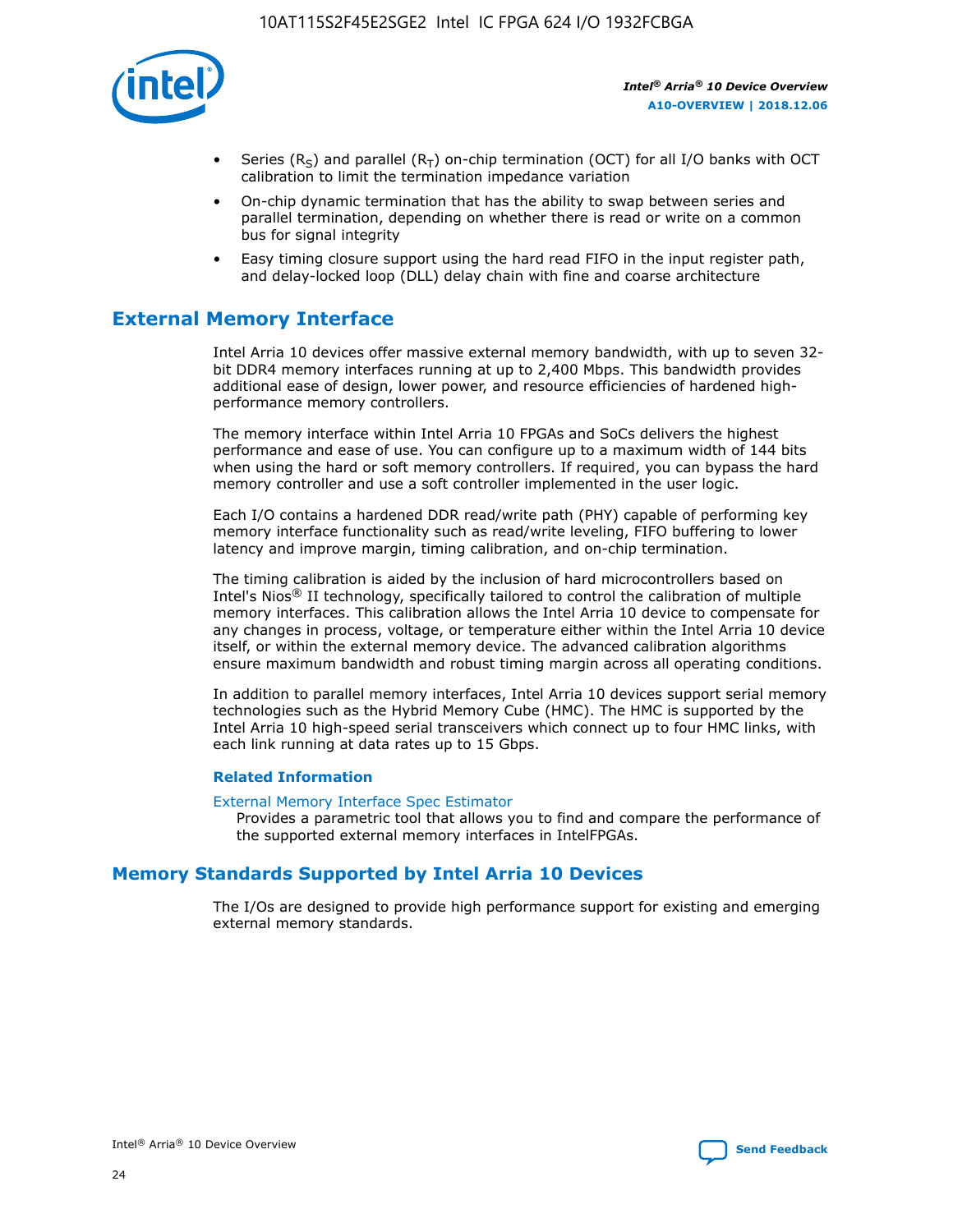

#### **Table 20. Memory Standards Supported by the Hard Memory Controller**

This table lists the overall capability of the hard memory controller. For specific details, refer to the External Memory Interface Spec Estimator and Intel Arria 10 Device Datasheet.

| <b>Memory Standard</b> | <b>Rate Support</b> | <b>Ping Pong PHY Support</b> | <b>Maximum Frequency</b><br>(MHz) |
|------------------------|---------------------|------------------------------|-----------------------------------|
| <b>DDR4 SDRAM</b>      | Quarter rate        | Yes                          | 1,067                             |
|                        |                     |                              | 1,200                             |
| DDR3 SDRAM             | Half rate           | Yes                          | 533                               |
|                        |                     |                              | 667                               |
|                        | Quarter rate        | Yes                          | 1,067                             |
|                        |                     |                              | 1,067                             |
| <b>DDR3L SDRAM</b>     | Half rate           | Yes                          | 533                               |
|                        |                     |                              | 667                               |
|                        | Quarter rate        | Yes                          | 933                               |
|                        |                     |                              | 933                               |
| LPDDR3 SDRAM           | Half rate           |                              | 533                               |
|                        | Quarter rate        |                              | 800                               |

## **Table 21. Memory Standards Supported by the Soft Memory Controller**

| <b>Memory Standard</b>      | <b>Rate Support</b> | <b>Maximum Frequency</b><br>(MHz) |
|-----------------------------|---------------------|-----------------------------------|
| <b>RLDRAM 3 (11)</b>        | Quarter rate        | 1,200                             |
| ODR IV SRAM <sup>(11)</sup> | Quarter rate        | 1,067                             |
| <b>ODR II SRAM</b>          | Full rate           | 333                               |
|                             | Half rate           | 633                               |
| <b>ODR II+ SRAM</b>         | Full rate           | 333                               |
|                             | Half rate           | 633                               |
| <b>ODR II+ Xtreme SRAM</b>  | Full rate           | 333                               |
|                             | Half rate           | 633                               |

#### **Table 22. Memory Standards Supported by the HPS Hard Memory Controller**

The hard processor system (HPS) is available in Intel Arria 10 SoC devices only.

| <b>Memory Standard</b> | <b>Rate Support</b> | <b>Maximum Frequency</b><br>(MHz) |
|------------------------|---------------------|-----------------------------------|
| <b>DDR4 SDRAM</b>      | Half rate           | 1,200                             |
| <b>DDR3 SDRAM</b>      | Half rate           | 1,067                             |
| <b>DDR3L SDRAM</b>     | Half rate           | 933                               |

<sup>(11)</sup> Intel Arria 10 devices support this external memory interface using hard PHY with soft memory controller.

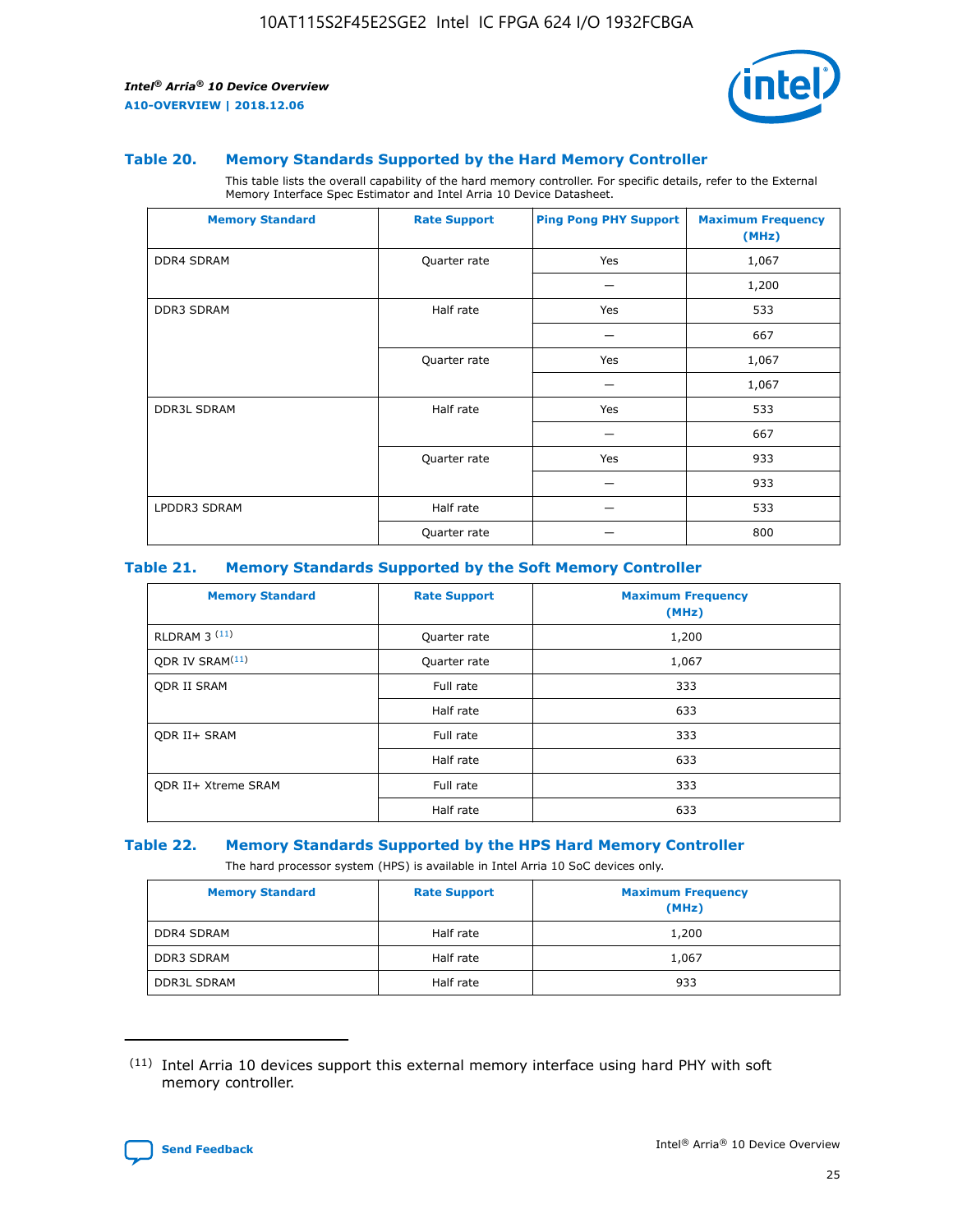

## **Related Information**

#### [Intel Arria 10 Device Datasheet](https://www.intel.com/content/www/us/en/programmable/documentation/mcn1413182292568.html#mcn1413182153340)

Lists the memory interface performance according to memory interface standards, rank or chip select configurations, and Intel Arria 10 device speed grades.

# **PCIe Gen1, Gen2, and Gen3 Hard IP**

Intel Arria 10 devices contain PCIe hard IP that is designed for performance and ease-of-use:

- Includes all layers of the PCIe stack—transaction, data link and physical layers.
- Supports PCIe Gen3, Gen2, and Gen1 Endpoint and Root Port in x1, x2, x4, or x8 lane configuration.
- Operates independently from the core logic—optional configuration via protocol (CvP) allows the PCIe link to power up and complete link training in less than 100 ms while the Intel Arria 10 device completes loading the programming file for the rest of the FPGA.
- Provides added functionality that makes it easier to support emerging features such as Single Root I/O Virtualization (SR-IOV) and optional protocol extensions.
- Provides improved end-to-end datapath protection using ECC.
- Supports FPGA configuration via protocol (CvP) using PCIe at Gen3, Gen2, or Gen1 speed.

#### **Related Information**

PCS Features on page 30

# **Enhanced PCS Hard IP for Interlaken and 10 Gbps Ethernet**

# **Interlaken Support**

The Intel Arria 10 enhanced PCS hard IP provides integrated Interlaken PCS supporting rates up to 25.8 Gbps per lane.

The Interlaken PCS is based on the proven functionality of the PCS developed for Intel's previous generation FPGAs, which demonstrated interoperability with Interlaken ASSP vendors and third-party IP suppliers. The Interlaken PCS is present in every transceiver channel in Intel Arria 10 devices.

## **Related Information**

PCS Features on page 30

# **10 Gbps Ethernet Support**

The Intel Arria 10 enhanced PCS hard IP supports 10GBASE-R PCS compliant with IEEE 802.3 10 Gbps Ethernet (10GbE). The integrated hard IP support for 10GbE and the 10 Gbps transceivers save external PHY cost, board space, and system power.

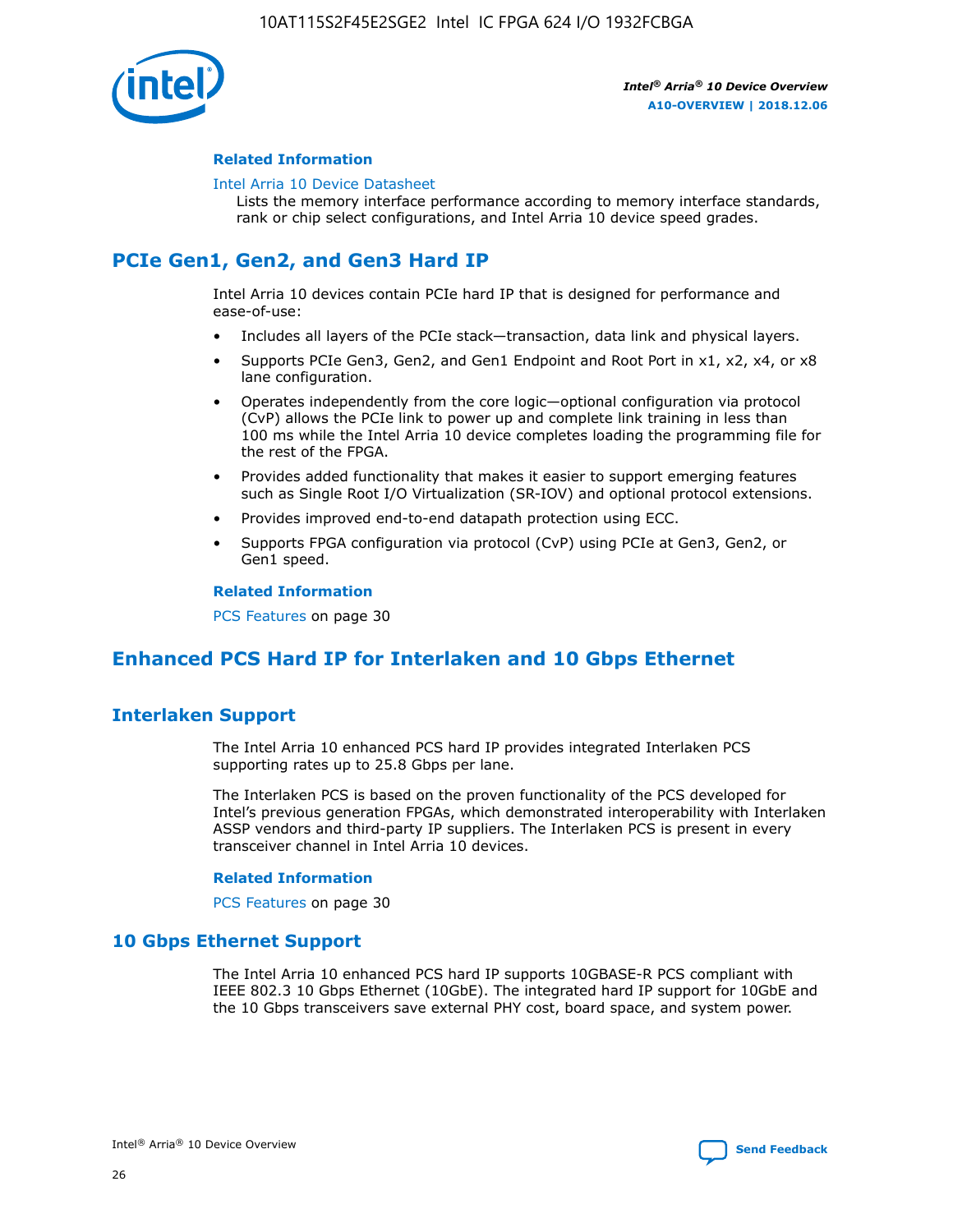

The scalable hard IP supports multiple independent 10GbE ports while using a single PLL for all the 10GBASE-R PCS instantiations, which saves on core logic resources and clock networks:

- Simplifies multiport 10GbE systems compared to XAUI interfaces that require an external XAUI-to-10G PHY.
- Incorporates Electronic Dispersion Compensation (EDC), which enables direct connection to standard 10 Gbps XFP and SFP+ pluggable optical modules.
- Supports backplane Ethernet applications and includes a hard 10GBASE-KR Forward Error Correction (FEC) circuit that you can use for 10 Gbps and 40 Gbps applications.

The 10 Gbps Ethernet PCS hard IP and 10GBASE-KR FEC are present in every transceiver channel.

#### **Related Information**

PCS Features on page 30

# **Low Power Serial Transceivers**

Intel Arria 10 FPGAs and SoCs include lowest power transceivers that deliver high bandwidth, throughput and low latency.

Intel Arria 10 devices deliver the industry's lowest power consumption per transceiver channel:

- 12.5 Gbps transceivers at as low as 242 mW
- 10 Gbps transceivers at as low as 168 mW
- 6 Gbps transceivers at as low as 117 mW

Intel Arria 10 transceivers support various data rates according to application:

- Chip-to-chip and chip-to-module applications—from 1 Gbps up to 25.8 Gbps
- Long reach and backplane applications—from 1 Gbps up to 12.5 with advanced adaptive equalization
- Critical power sensitive applications—from 1 Gbps up to 11.3 Gbps using lower power modes

The combination of 20 nm process technology and architectural advances provide the following benefits:

- Significant reduction in die area and power consumption
- Increase of up to two times in transceiver I/O density compared to previous generation devices while maintaining optimal signal integrity
- Up to 72 total transceiver channels—you can configure up to 6 of these channels to run as fast as 25.8 Gbps
- All channels feature continuous data rate support up to the maximum rated speed

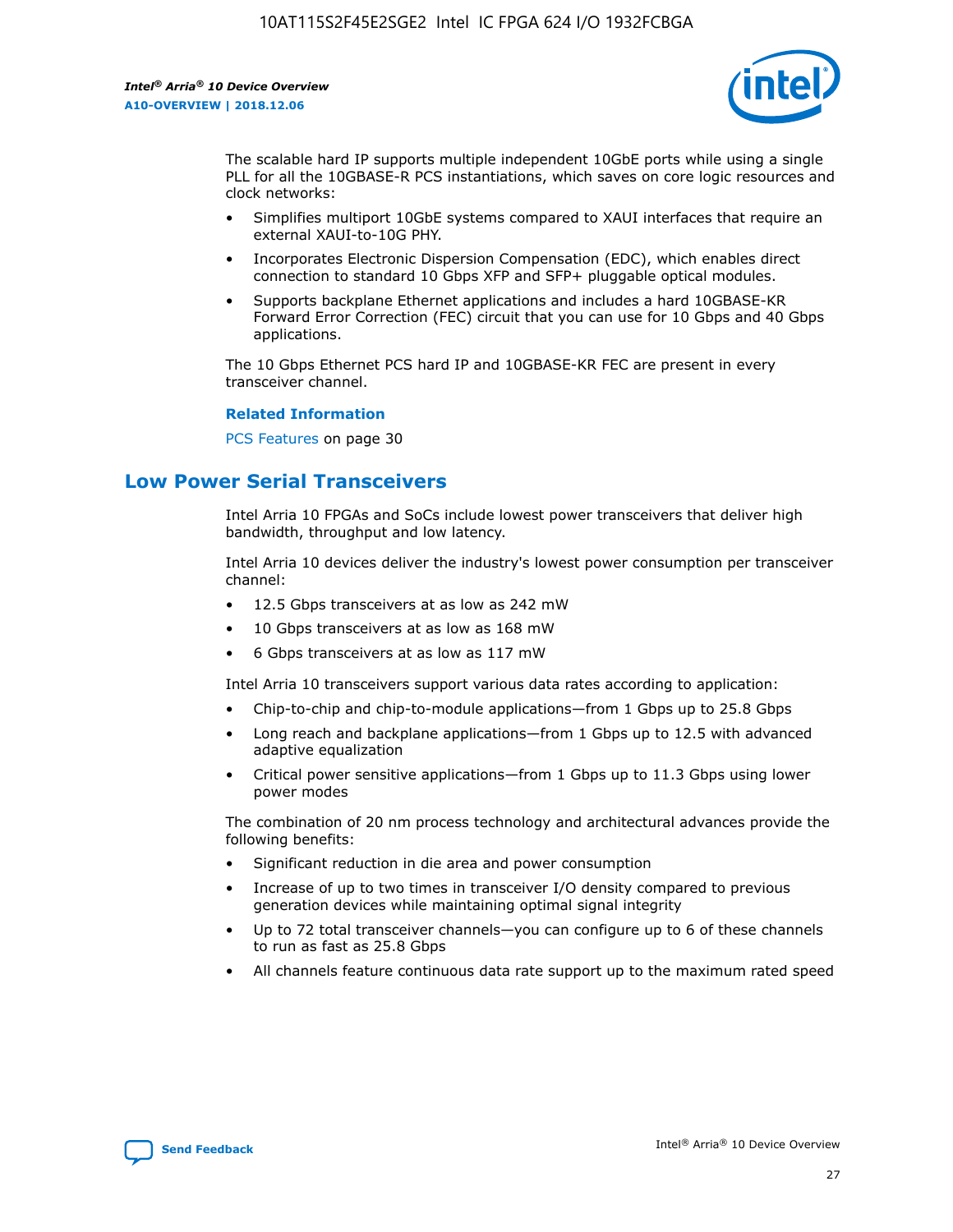



## **Figure 6. Intel Arria 10 Transceiver Block Architecture**

# **Transceiver Channels**

All transceiver channels feature a dedicated Physical Medium Attachment (PMA) and a hardened Physical Coding Sublayer (PCS).

- The PMA provides primary interfacing capabilities to physical channels.
- The PCS typically handles encoding/decoding, word alignment, and other preprocessing functions before transferring data to the FPGA core fabric.

A transceiver channel consists of a PMA and a PCS block. Most transceiver banks have 6 channels. There are some transceiver banks that contain only 3 channels.

A wide variety of bonded and non-bonded data rate configurations is possible using a highly configurable clock distribution network. Up to 80 independent transceiver data rates can be configured.

The following figures are graphical representations of top views of the silicon die, which correspond to reverse views for flip chip packages. Different Intel Arria 10 devices may have different floorplans than the ones shown in the figures.

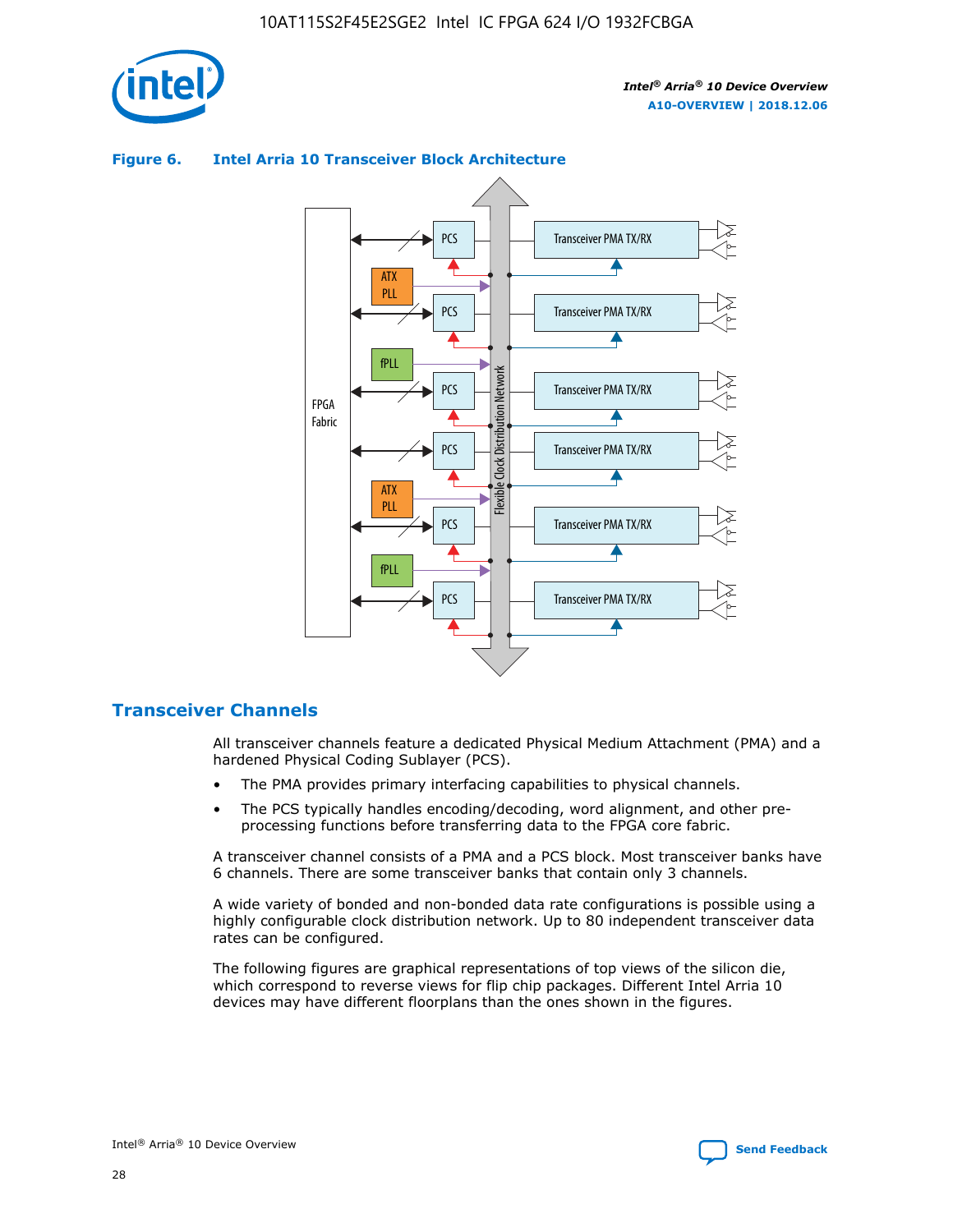

## **Figure 7. Device Chip Overview for Intel Arria 10 GX and GT Devices**





## **PMA Features**

Intel Arria 10 transceivers provide exceptional signal integrity at data rates up to 25.8 Gbps. Clocking options include ultra-low jitter ATX PLLs (LC tank based), clock multiplier unit (CMU) PLLs, and fractional PLLs.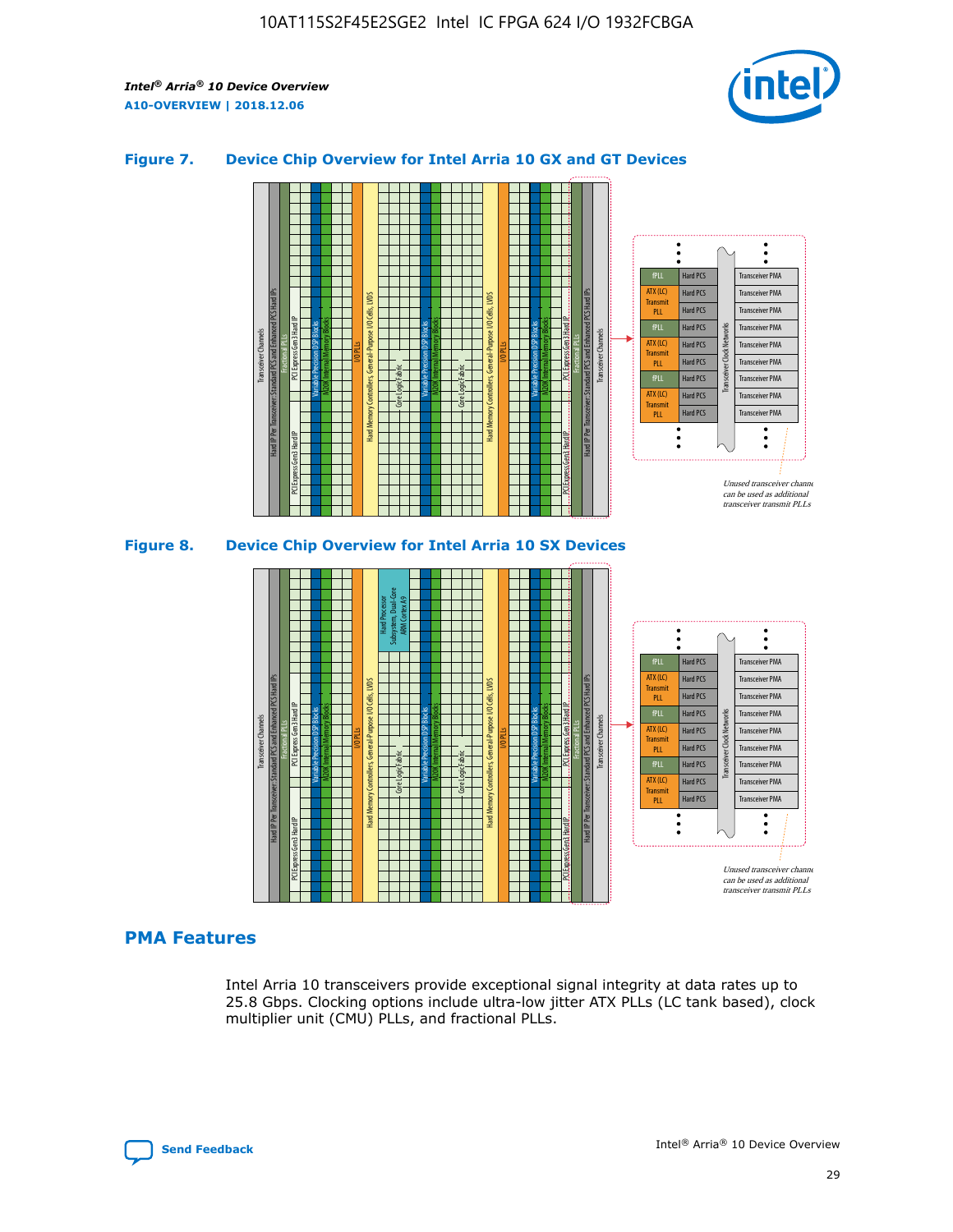

Each transceiver channel contains a channel PLL that can be used as the CMU PLL or clock data recovery (CDR) PLL. In CDR mode, the channel PLL recovers the receiver clock and data in the transceiver channel. Up to 80 independent data rates can be configured on a single Intel Arria 10 device.

## **Table 23. PMA Features of the Transceivers in Intel Arria 10 Devices**

| <b>Feature</b>                                             | <b>Capability</b>                                                                                                                                                                                                             |
|------------------------------------------------------------|-------------------------------------------------------------------------------------------------------------------------------------------------------------------------------------------------------------------------------|
| Chip-to-Chip Data Rates                                    | 1 Gbps to 17.4 Gbps (Intel Arria 10 GX devices)<br>1 Gbps to 25.8 Gbps (Intel Arria 10 GT devices)                                                                                                                            |
| Backplane Support                                          | Drive backplanes at data rates up to 12.5 Gbps                                                                                                                                                                                |
| <b>Optical Module Support</b>                              | SFP+/SFP, XFP, CXP, QSFP/QSFP28, CFP/CFP2/CFP4                                                                                                                                                                                |
| Cable Driving Support                                      | SFP+ Direct Attach, PCI Express over cable, eSATA                                                                                                                                                                             |
| Transmit Pre-Emphasis                                      | 4-tap transmit pre-emphasis and de-emphasis to compensate for system channel loss                                                                                                                                             |
| Continuous Time Linear<br>Equalizer (CTLE)                 | Dual mode, high-gain, and high-data rate, linear receive equalization to compensate for<br>system channel loss                                                                                                                |
| Decision Feedback Equalizer<br>(DFE)                       | 7-fixed and 4-floating tap DFE to equalize backplane channel loss in the presence of<br>crosstalk and noisy environments                                                                                                      |
| Variable Gain Amplifier                                    | Optimizes the signal amplitude prior to the CDR sampling and operates in fixed and<br>adaptive modes                                                                                                                          |
| Altera Digital Adaptive<br>Parametric Tuning (ADAPT)       | Fully digital adaptation engine to automatically adjust all link equalization parameters-<br>including CTLE, DFE, and variable gain amplifier blocks—that provide optimal link margin<br>without intervention from user logic |
| Precision Signal Integrity<br>Calibration Engine (PreSICE) | Hardened calibration controller to quickly calibrate all transceiver control parameters on<br>power-up, which provides the optimal signal integrity and jitter performance                                                    |
| Advanced Transmit (ATX)<br><b>PLL</b>                      | Low jitter ATX (LC tank based) PLLs with continuous tuning range to cover a wide range of<br>standard and proprietary protocols                                                                                               |
| <b>Fractional PLLs</b>                                     | On-chip fractional frequency synthesizers to replace on-board crystal oscillators and reduce<br>system cost                                                                                                                   |
| Digitally Assisted Analog<br><b>CDR</b>                    | Superior jitter tolerance with fast lock time                                                                                                                                                                                 |
| Dynamic Partial<br>Reconfiguration                         | Allows independent control of the Avalon memory-mapped interface of each transceiver<br>channel for the highest transceiver flexibility                                                                                       |
| Multiple PCS-PMA and PCS-<br>PLD interface widths          | 8-, 10-, 16-, 20-, 32-, 40-, or 64-bit interface widths for flexibility of deserialization width,<br>encoding, and reduced latency                                                                                            |

# **PCS Features**

This table summarizes the Intel Arria 10 transceiver PCS features. You can use the transceiver PCS to support a wide range of protocols ranging from 1 Gbps to 25.8 Gbps.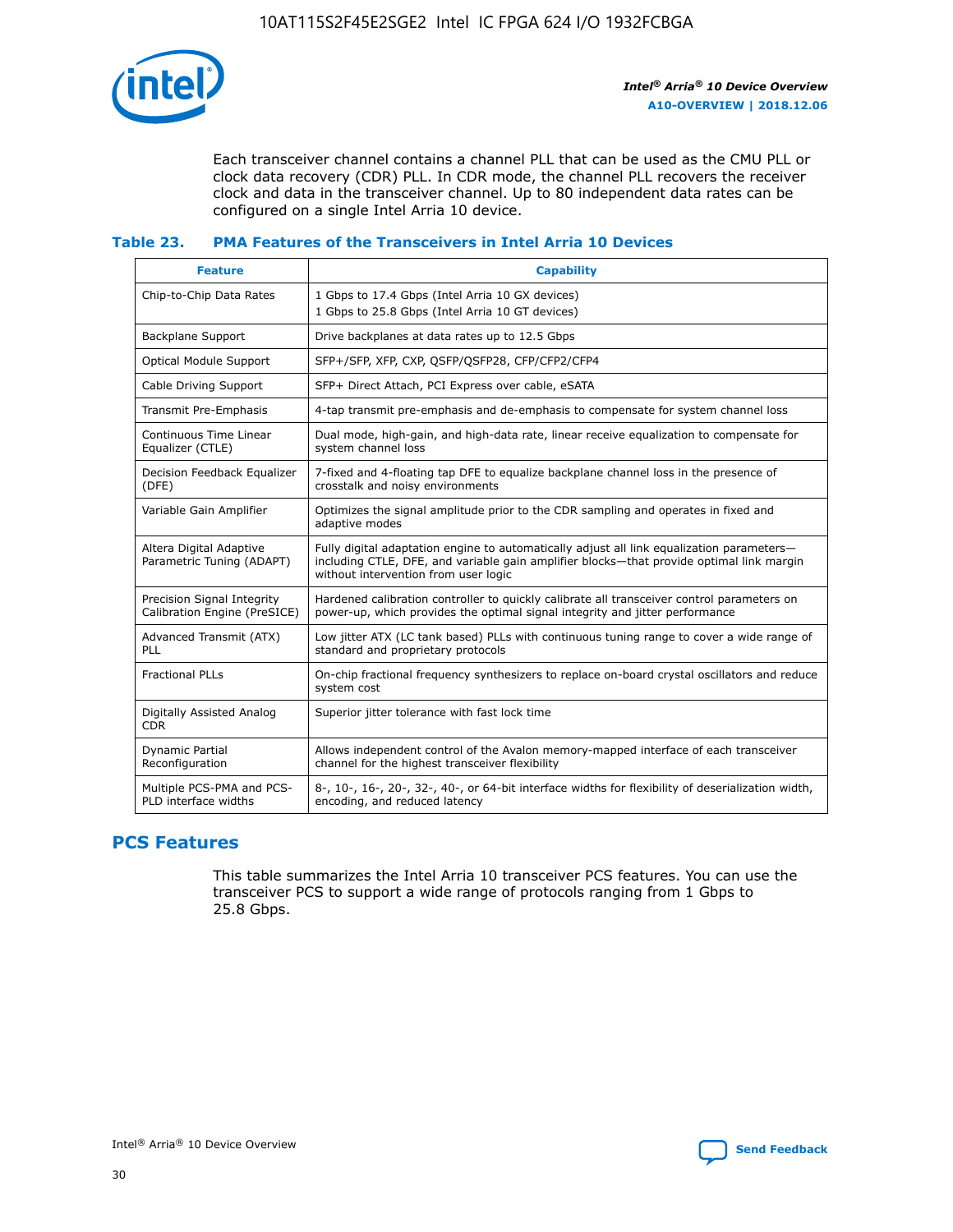

| <b>PCS</b>    | <b>Description</b>                                                                                                                                                                                                                                                                                                                                                                                             |
|---------------|----------------------------------------------------------------------------------------------------------------------------------------------------------------------------------------------------------------------------------------------------------------------------------------------------------------------------------------------------------------------------------------------------------------|
| Standard PCS  | Operates at a data rate up to 12 Gbps<br>Supports protocols such as PCI-Express, CPRI 4.2+, GigE, IEEE 1588 in Hard PCS<br>Implements other protocols using Basic/Custom (Standard PCS) transceiver<br>configuration rules.                                                                                                                                                                                    |
| Enhanced PCS  | Performs functions common to most serial data industry standards, such as word<br>alignment, encoding/decoding, and framing, before data is sent or received off-chip<br>through the PMA<br>• Handles data transfer to and from the FPGA fabric<br>Handles data transfer internally to and from the PMA<br>Provides frequency compensation<br>Performs channel bonding for multi-channel low skew applications |
| PCIe Gen3 PCS | Supports the seamless switching of Data and Clock between the Gen1, Gen2, and Gen3<br>data rates<br>Provides support for PIPE 3.0 features<br>Supports the PIPE interface with the Hard IP enabled, as well as with the Hard IP<br>bypassed                                                                                                                                                                    |

#### **Related Information**

- PCIe Gen1, Gen2, and Gen3 Hard IP on page 26
- Interlaken Support on page 26
- 10 Gbps Ethernet Support on page 26

# **PCS Protocol Support**

This table lists some of the protocols supported by the Intel Arria 10 transceiver PCS. For more information about the blocks in the transmitter and receiver data paths, refer to the related information.

| <b>Protocol</b>                                 | <b>Data Rate</b><br>(Gbps) | <b>Transceiver IP</b>       | <b>PCS Support</b>                      |
|-------------------------------------------------|----------------------------|-----------------------------|-----------------------------------------|
| PCIe Gen3 x1, x2, x4, x8                        | 8.0                        | Native PHY (PIPE)           | Standard PCS and PCIe<br>Gen3 PCS       |
| PCIe Gen2 x1, x2, x4, x8                        | 5.0                        | Native PHY (PIPE)           | <b>Standard PCS</b>                     |
| PCIe Gen1 x1, x2, x4, x8                        | 2.5                        | Native PHY (PIPE)           | Standard PCS                            |
| 1000BASE-X Gigabit Ethernet                     | 1.25                       | Native PHY                  | <b>Standard PCS</b>                     |
| 1000BASE-X Gigabit Ethernet with<br>IEEE 1588v2 | 1.25                       | Native PHY                  | Standard PCS                            |
| 10GBASE-R                                       | 10.3125                    | Native PHY                  | <b>Enhanced PCS</b>                     |
| 10GBASE-R with IEEE 1588v2                      | 10.3125                    | Native PHY                  | <b>Enhanced PCS</b>                     |
| 10GBASE-R with KR FEC                           | 10.3125                    | Native PHY                  | <b>Enhanced PCS</b>                     |
| 10GBASE-KR and 1000BASE-X                       | 10.3125                    | 1G/10GbE and 10GBASE-KR PHY | Standard PCS and<br><b>Enhanced PCS</b> |
| Interlaken (CEI-6G/11G)                         | 3.125 to 17.4              | Native PHY                  | <b>Enhanced PCS</b>                     |
| SFI-S/SFI-5.2                                   | 11.2                       | Native PHY                  | <b>Enhanced PCS</b>                     |
| $10G$ SDI                                       | 10.692                     | Native PHY                  | <b>Enhanced PCS</b>                     |
|                                                 |                            |                             | continued                               |

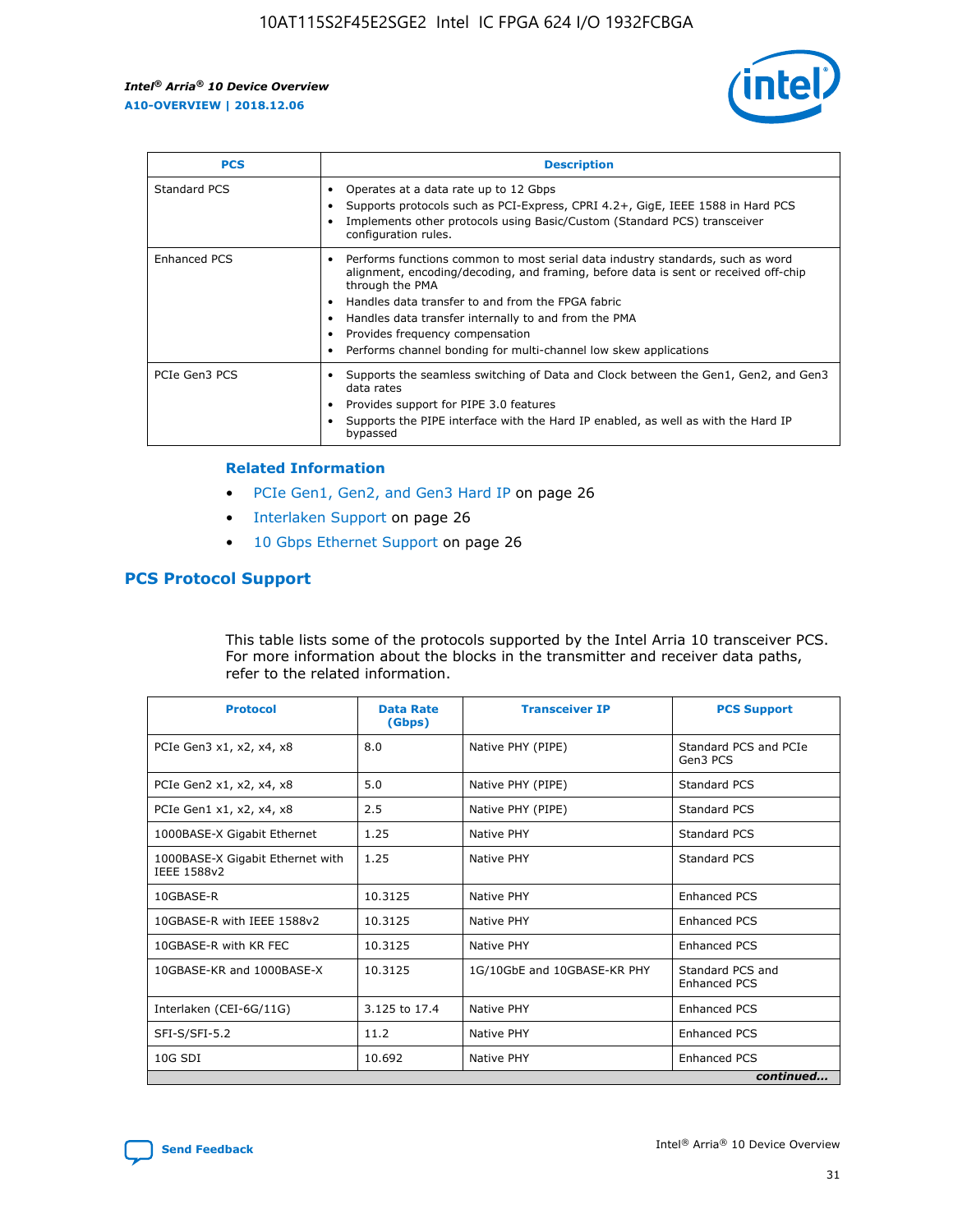

| <b>Protocol</b>      | <b>Data Rate</b><br>(Gbps) | <b>Transceiver IP</b> | <b>PCS Support</b> |
|----------------------|----------------------------|-----------------------|--------------------|
| CPRI 6.0 (64B/66B)   | 0.6144 to<br>10.1376       | Native PHY            | Enhanced PCS       |
| CPRI 4.2 (8B/10B)    | $0.6144$ to<br>9.8304      | Native PHY            | Standard PCS       |
| OBSAI RP3 v4.2       | 0.6144 to 6.144            | Native PHY            | Standard PCS       |
| SD-SDI/HD-SDI/3G-SDI | $0.143(12)$ to<br>2.97     | Native PHY            | Standard PCS       |

# **Related Information**

#### [Intel Arria 10 Transceiver PHY User Guide](https://www.intel.com/content/www/us/en/programmable/documentation/nik1398707230472.html#nik1398707091164)

Provides more information about the supported transceiver protocols and PHY IP, the PMA architecture, and the standard, enhanced, and PCIe Gen3 PCS architecture.

# **SoC with Hard Processor System**

Each SoC device combines an FPGA fabric and a hard processor system (HPS) in a single device. This combination delivers the flexibility of programmable logic with the power and cost savings of hard IP in these ways:

- Reduces board space, system power, and bill of materials cost by eliminating a discrete embedded processor
- Allows you to differentiate the end product in both hardware and software, and to support virtually any interface standard
- Extends the product life and revenue through in-field hardware and software updates

 $(12)$  The 0.143 Gbps data rate is supported using oversampling of user logic that you must implement in the FPGA fabric.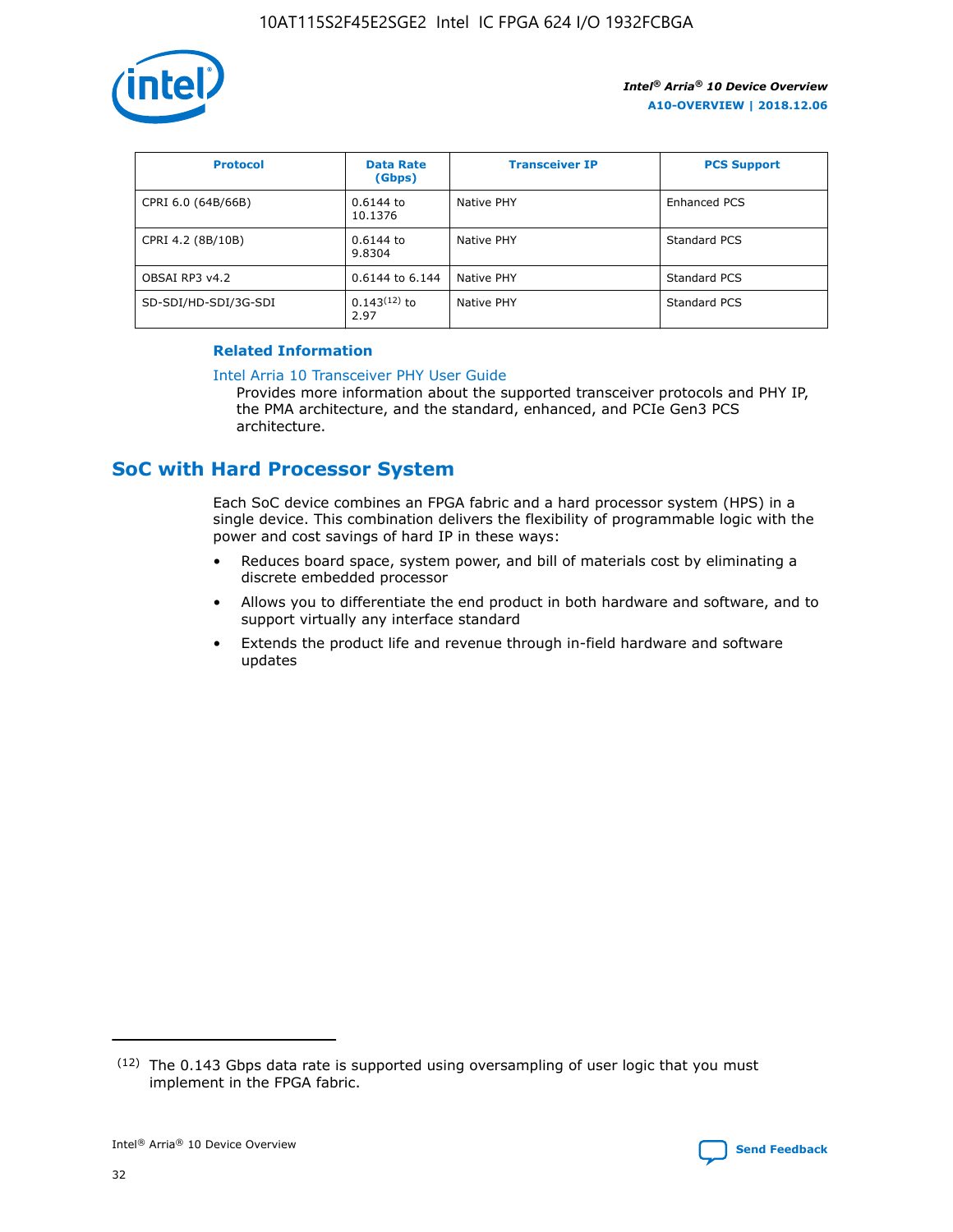

#### **Figure 9. HPS Block Diagram**

This figure shows a block diagram of the HPS with the dual ARM Cortex-A9 MPCore processor.



# **Key Advantages of 20-nm HPS**

The 20-nm HPS strikes a balance between enabling maximum software compatibility with 28-nm SoCs while still improving upon the 28-nm HPS architecture. These improvements address the requirements of the next generation target markets such as wireless and wireline communications, compute and storage equipment, broadcast and military in terms of performance, memory bandwidth, connectivity via backplane and security.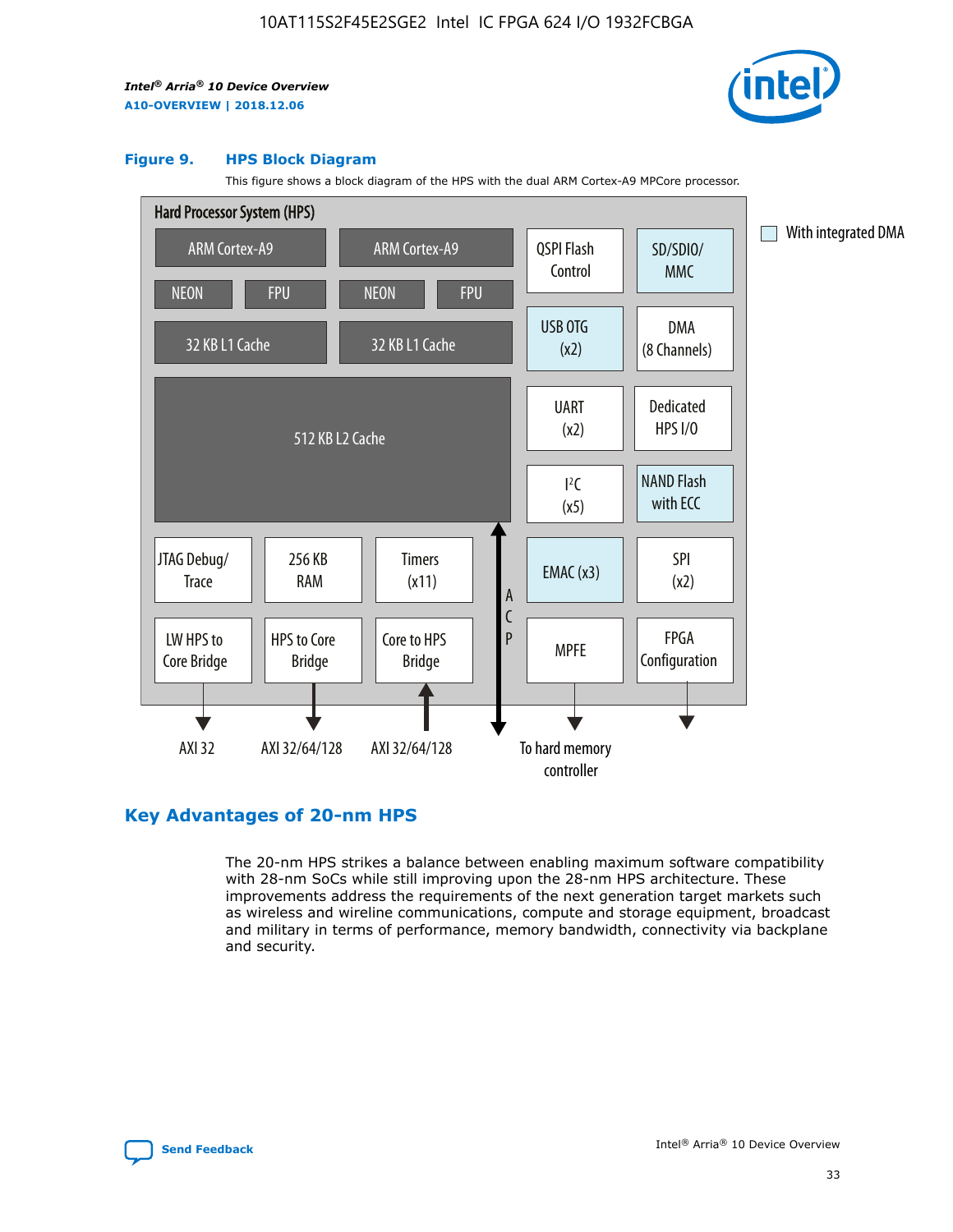

## **Table 24. Improvements in 20 nm HPS**

This table lists the key improvements of the 20 nm HPS compared to the 28 nm HPS.

| Advantages/<br><b>Improvements</b>                          | <b>Description</b>                                                                                                                                                                                                                                                                                                                                                                                                                                                                                                                                                                                                                                                                                                                                                                                                                                                                                                                   |
|-------------------------------------------------------------|--------------------------------------------------------------------------------------------------------------------------------------------------------------------------------------------------------------------------------------------------------------------------------------------------------------------------------------------------------------------------------------------------------------------------------------------------------------------------------------------------------------------------------------------------------------------------------------------------------------------------------------------------------------------------------------------------------------------------------------------------------------------------------------------------------------------------------------------------------------------------------------------------------------------------------------|
| Increased performance and<br>overdrive capability           | While the nominal processor frequency is 1.2 GHz, the 20 nm HPS offers an "overdrive"<br>feature which enables a higher processor operating frequency. This requires a higher supply<br>voltage value that is unique to the HPS and may require a separate regulator.                                                                                                                                                                                                                                                                                                                                                                                                                                                                                                                                                                                                                                                                |
| Increased processor memory<br>bandwidth and DDR4<br>support | Up to 64-bit DDR4 memory at 2,400 Mbps support is available for the processor. The hard<br>memory controller for the HPS comprises a multi-port front end that manages connections<br>to a single port memory controller. The multi-port front end allows logic core and the HPS<br>to share ports and thereby the available bandwidth of the memory controller.                                                                                                                                                                                                                                                                                                                                                                                                                                                                                                                                                                     |
| Flexible I/O sharing                                        | An advanced I/O pin muxing scheme allows improved sharing of I/O between the HPS and<br>the core logic. The following types of I/O are available for SoC:<br>17 dedicated I/Os-physically located inside the HPS block and are not accessible to<br>logic within the core. The 17 dedicated I/Os are used for HPS clock, resets, and<br>interfacing with boot devices, QSPI, and SD/MMC.<br>48 direct shared I/O-located closest to the HPS block and are ideal for high speed HPS<br>$\bullet$<br>peripherals such as EMAC, USB, and others. There is one bank of 48 I/Os that supports<br>direct sharing where the 48 I/Os can be shared 12 I/Os at a time.<br>Standard (shared) I/O-all standard I/Os can be shared by the HPS peripherals and any<br>logic within the core. For designs where more than 48 I/Os are reguired to fully use all<br>the peripherals in the HPS, these I/Os can be connected through the core logic. |
| <b>EMAC</b> core                                            | Three EMAC cores are available in the HPS. The EMAC cores enable an application to<br>support two redundant Ethernet connections; for example, backplane, or two EMAC cores<br>for managing IEEE 1588 time stamp information while allowing a third EMAC core for debug<br>and configuration. All three EMACs can potentially share the same time stamps, simplifying<br>the 1588 time stamping implementation. A new serial time stamp interface allows core<br>logic to access and read the time stamp values. The integrated EMAC controllers can be<br>connected to external Ethernet PHY through the provided MDIO or I <sup>2</sup> C interface.                                                                                                                                                                                                                                                                               |
| On-chip memory                                              | The on-chip memory is updated to 256 KB support and can support larger data sets and<br>real time algorithms.                                                                                                                                                                                                                                                                                                                                                                                                                                                                                                                                                                                                                                                                                                                                                                                                                        |
| <b>ECC</b> enhancements                                     | Improvements in L2 Cache ECC management allow identification of errors down to the<br>address level. ECC enhancements also enable improved error injection and status reporting<br>via the introduction of new memory mapped access to syndrome and data signals.                                                                                                                                                                                                                                                                                                                                                                                                                                                                                                                                                                                                                                                                    |
| HPS to FPGA Interconnect<br>Backbone                        | Although the HPS and the Logic Core can operate independently, they are tightly coupled<br>via a high-bandwidth system interconnect built from high-performance ARM AMBA AXI bus<br>bridges. IP bus masters in the FPGA fabric have access to HPS bus slaves via the FPGA-to-<br>HPS interconnect. Similarly, HPS bus masters have access to bus slaves in the core fabric<br>via the HPS-to-FPGA bridge. Both bridges are AMBA AXI-3 compliant and support<br>simultaneous read and write transactions. Up to three masters within the core fabric can<br>share the HPS SDRAM controller with the processor. Additionally, the processor can be used<br>to configure the core fabric under program control via a dedicated 32-bit configuration port.                                                                                                                                                                               |
| FPGA configuration and HPS<br>booting                       | The FPGA fabric and HPS in the SoCs are powered independently. You can reduce the clock<br>frequencies or gate the clocks to reduce dynamic power.<br>You can configure the FPGA fabric and boot the HPS independently, in any order, providing<br>you with more design flexibility.                                                                                                                                                                                                                                                                                                                                                                                                                                                                                                                                                                                                                                                 |
| Security                                                    | New security features have been introduced for anti-tamper management, secure boot,<br>encryption (AES), and authentication (SHA).                                                                                                                                                                                                                                                                                                                                                                                                                                                                                                                                                                                                                                                                                                                                                                                                   |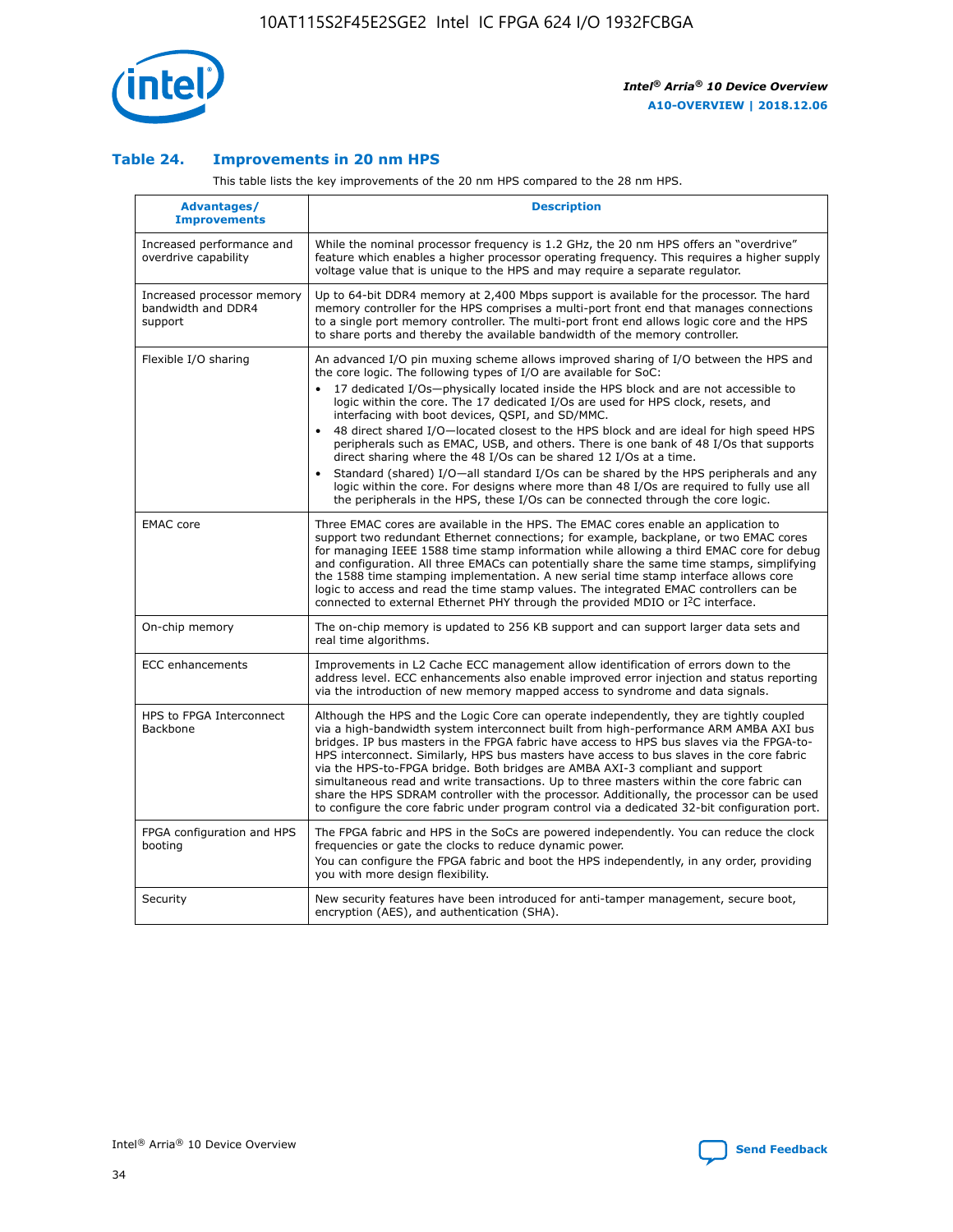

# **Features of the HPS**

The HPS has the following features:

- 1.2-GHz, dual-core ARM Cortex-A9 MPCore processor with up to 1.5-GHz via overdrive
	- ARMv7-A architecture that runs 32-bit ARM instructions, 16-bit and 32-bit Thumb instructions, and 8-bit Java byte codes in Jazelle style
	- Superscalar, variable length, out-of-order pipeline with dynamic branch prediction
	- Instruction Efficiency 2.5 MIPS/MHz, which provides total performance of 7500 MIPS at 1.5 GHz
- Each processor core includes:
	- 32 KB of L1 instruction cache, 32 KB of L1 data cache
	- Single- and double-precision floating-point unit and NEON media engine
	- CoreSight debug and trace technology
	- Snoop Control Unit (SCU) and Acceleration Coherency Port (ACP)
- 512 KB of shared L2 cache
- 256 KB of scratch RAM
- Hard memory controller with support for DDR3, DDR4 and optional error correction code (ECC) support
- Multiport Front End (MPFE) Scheduler interface to the hard memory controller
- 8-channel direct memory access (DMA) controller
- QSPI flash controller with SIO, DIO, QIO SPI Flash support
- NAND flash controller (ONFI 1.0 or later) with DMA and ECC support, updated to support 8 and 16-bit Flash devices and new command DMA to offload CPU for fast power down recovery
- Updated SD/SDIO/MMC controller to eMMC 4.5 with DMA with CE-ATA digital command support
- 3 10/100/1000 Ethernet media access control (MAC) with DMA
- 2 USB On-the-Go (OTG) controllers with DMA
- $\bullet$  5 I<sup>2</sup>C controllers (3 can be used by EMAC for MIO to external PHY)
- 2 UART 16550 Compatible controllers
- 4 serial peripheral interfaces (SPI) (2 Master, 2 Slaves)
- 62 programmable general-purpose I/Os, which includes 48 direct share I/Os that allows the HPS peripherals to connect directly to the FPGA I/Os
- 7 general-purpose timers
- 4 watchdog timers
- Anti-tamper, Secure Boot, Encryption (AES) and Authentication (SHA)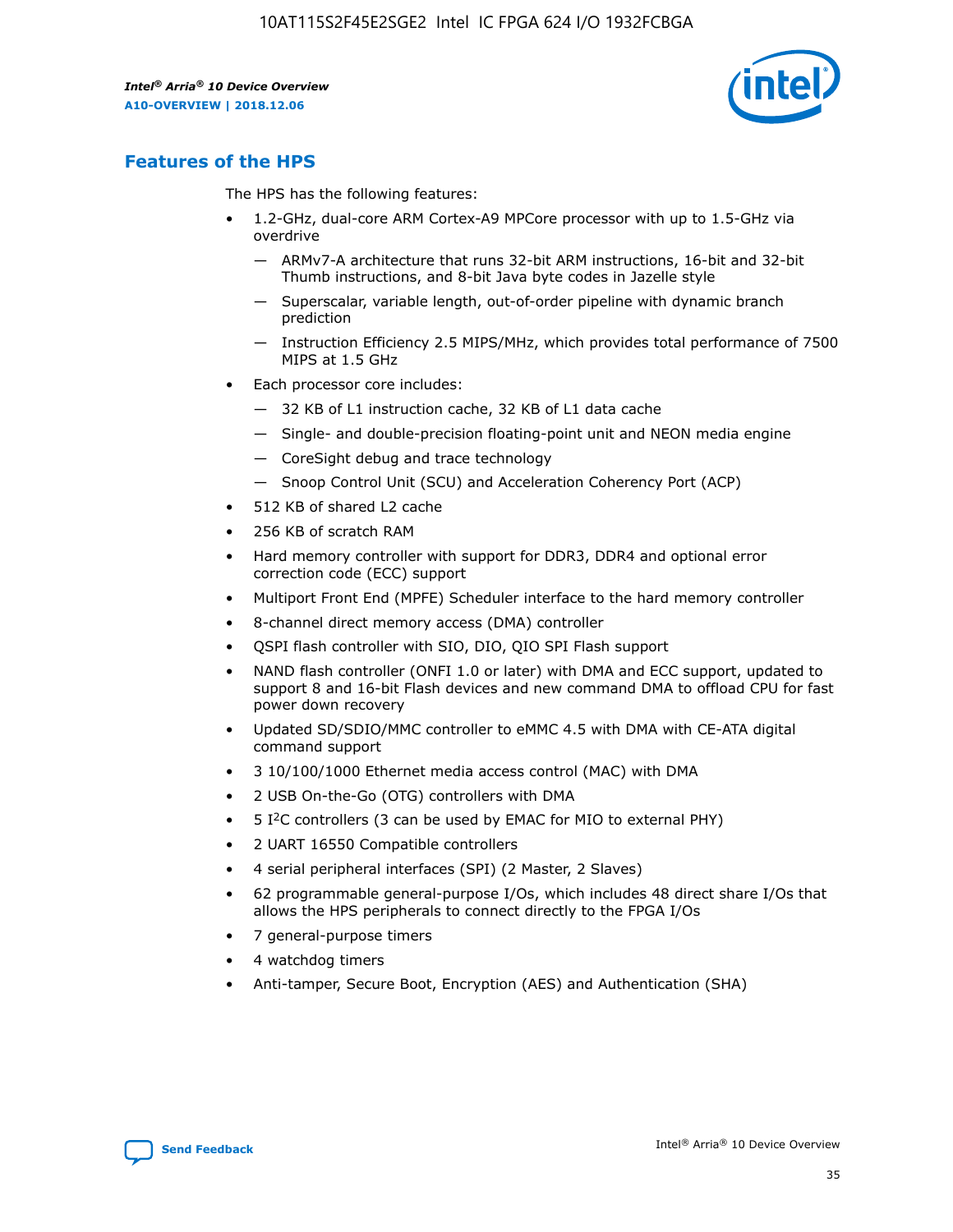

# **System Peripherals and Debug Access Port**

Each Ethernet MAC, USB OTG, NAND flash controller, and SD/MMC controller module has an integrated DMA controller. For modules without an integrated DMA controller, an additional DMA controller module provides up to eight channels of high-bandwidth data transfers. Peripherals that communicate off-chip are multiplexed with other peripherals at the HPS pin level. This allows you to choose which peripherals interface with other devices on your PCB.

The debug access port provides interfaces to industry standard JTAG debug probes and supports ARM CoreSight debug and core traces to facilitate software development.

## **HPS–FPGA AXI Bridges**

The HPS–FPGA bridges, which support the Advanced Microcontroller Bus Architecture (AMBA) Advanced eXtensible Interface (AXI™) specifications, consist of the following bridges:

- FPGA-to-HPS AMBA AXI bridge—a high-performance bus supporting 32, 64, and 128 bit data widths that allows the FPGA fabric to issue transactions to slaves in the HPS.
- HPS-to-FPGA Avalon/AMBA AXI bridge—a high-performance bus supporting 32, 64, and 128 bit data widths that allows the HPS to issue transactions to slaves in the FPGA fabric.
- Lightweight HPS-to-FPGA AXI bridge—a lower latency 32 bit width bus that allows the HPS to issue transactions to soft peripherals in the FPGA fabric. This bridge is primarily used for control and status register (CSR) accesses to peripherals in the FPGA fabric.

The HPS–FPGA AXI bridges allow masters in the FPGA fabric to communicate with slaves in the HPS logic, and vice versa. For example, the HPS-to-FPGA AXI bridge allows you to share memories instantiated in the FPGA fabric with one or both microprocessors in the HPS, while the FPGA-to-HPS AXI bridge allows logic in the FPGA fabric to access the memory and peripherals in the HPS.

Each HPS–FPGA bridge also provides asynchronous clock crossing for data transferred between the FPGA fabric and the HPS.

## **HPS SDRAM Controller Subsystem**

The HPS SDRAM controller subsystem contains a multiport SDRAM controller and DDR PHY that are shared between the FPGA fabric (through the FPGA-to-HPS SDRAM interface), the level 2 (L2) cache, and the level 3 (L3) system interconnect. The FPGA-to-HPS SDRAM interface supports AMBA AXI and Avalon® Memory-Mapped (Avalon-MM) interface standards, and provides up to six individual ports for access by masters implemented in the FPGA fabric.

The HPS SDRAM controller supports up to 3 masters (command ports), 3x 64-bit read data ports and 3x 64-bit write data ports.

To maximize memory performance, the SDRAM controller subsystem supports command and data reordering, deficit round-robin arbitration with aging, and high-priority bypass features.

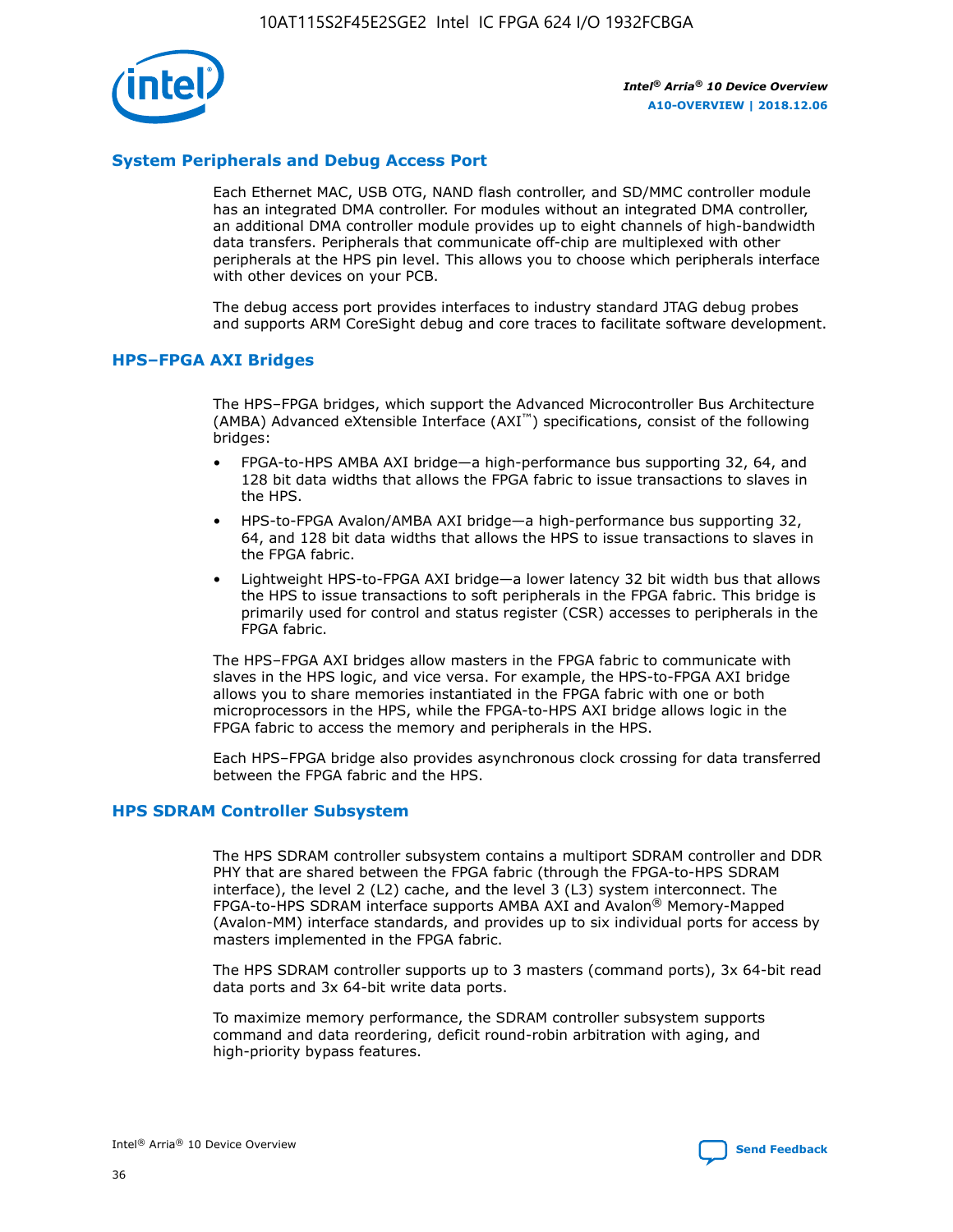

# **FPGA Configuration and HPS Booting**

The FPGA fabric and HPS in the SoC FPGA must be powered at the same time. You can reduce the clock frequencies or gate the clocks to reduce dynamic power.

Once powered, the FPGA fabric and HPS can be configured independently thus providing you with more design flexibility:

- You can boot the HPS independently. After the HPS is running, the HPS can fully or partially reconfigure the FPGA fabric at any time under software control. The HPS can also configure other FPGAs on the board through the FPGA configuration controller.
- Configure the FPGA fabric first, and then boot the HPS from memory accessible to the FPGA fabric.

## **Hardware and Software Development**

For hardware development, you can configure the HPS and connect your soft logic in the FPGA fabric to the HPS interfaces using the Platform Designer system integration tool in the Intel Quartus Prime software.

For software development, the ARM-based SoC FPGA devices inherit the rich software development ecosystem available for the ARM Cortex-A9 MPCore processor. The software development process for Intel SoC FPGAs follows the same steps as those for other SoC devices from other manufacturers. Support for Linux\*, VxWorks\*, and other operating systems are available for the SoC FPGAs. For more information on the operating systems support availability, contact the Intel FPGA sales team.

You can begin device-specific firmware and software development on the Intel SoC FPGA Virtual Target. The Virtual Target is a fast PC-based functional simulation of a target development system—a model of a complete development board. The Virtual Target enables the development of device-specific production software that can run unmodified on actual hardware.

# **Dynamic and Partial Reconfiguration**

The Intel Arria 10 devices support dynamic and partial reconfiguration. You can use dynamic and partial reconfiguration simultaneously to enable seamless reconfiguration of both the device core and transceivers.

# **Dynamic Reconfiguration**

You can reconfigure the PMA and PCS blocks while the device continues to operate. This feature allows you to change the data rates, protocol, and analog settings of a channel in a transceiver bank without affecting on-going data transfer in other transceiver banks. This feature is ideal for applications that require dynamic multiprotocol or multirate support.

# **Partial Reconfiguration**

Using partial reconfiguration, you can reconfigure some parts of the device while keeping the device in operation.

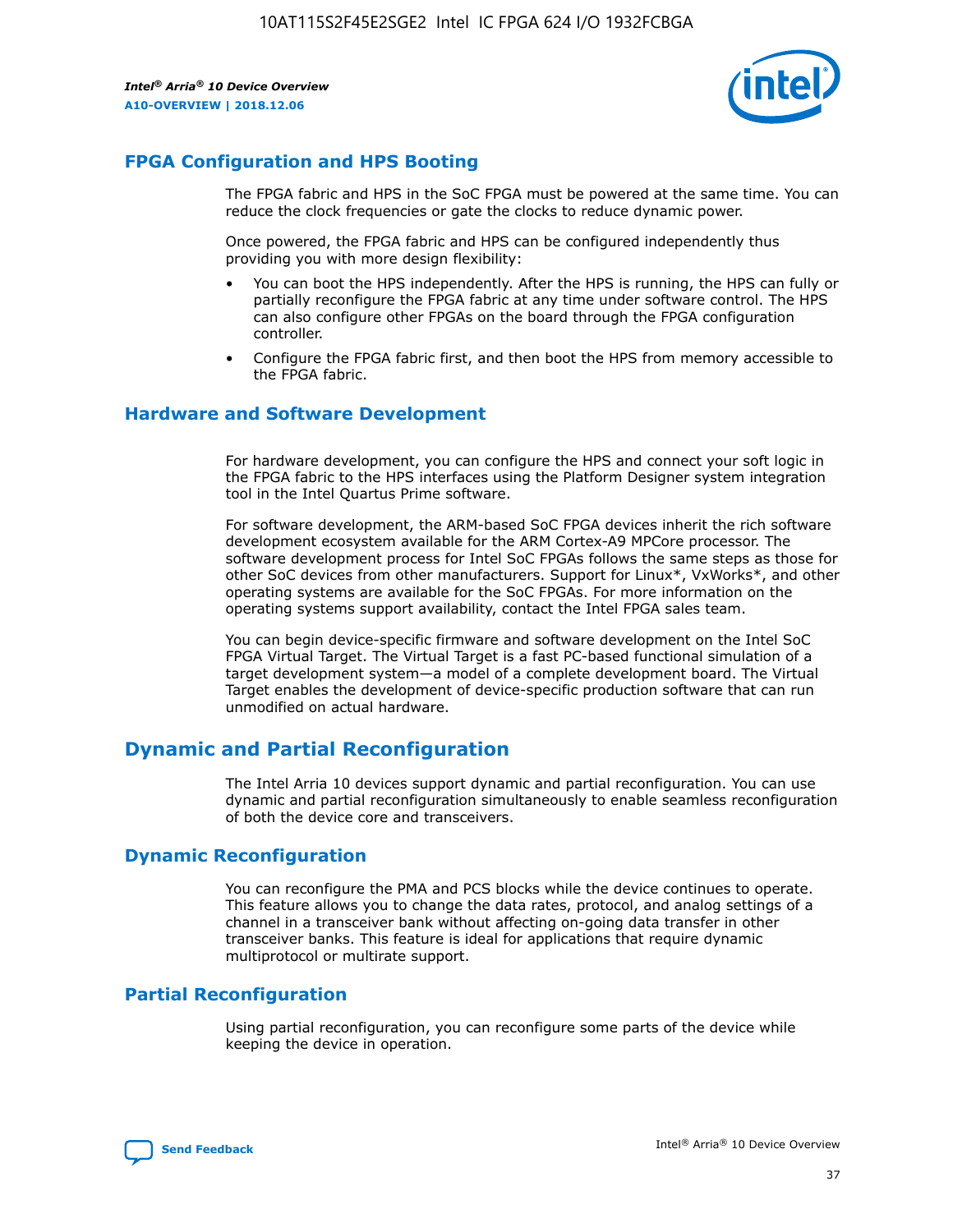

Instead of placing all device functions in the FPGA fabric, you can store some functions that do not run simultaneously in external memory and load them only when required. This capability increases the effective logic density of the device, and lowers cost and power consumption.

In the Intel solution, you do not have to worry about intricate device architecture to perform a partial reconfiguration. The partial reconfiguration capability is built into the Intel Quartus Prime design software, making such time-intensive task simple.

Intel Arria 10 devices support partial reconfiguration in the following configuration options:

- Using an internal host:
	- All supported configuration modes where the FPGA has access to external memory devices such as serial and parallel flash memory.
	- Configuration via Protocol [CvP (PCIe)]
- Using an external host—passive serial (PS), fast passive parallel (FPP) x8, FPP x16, and FPP x32 I/O interface.

# **Enhanced Configuration and Configuration via Protocol**

# **Table 25. Configuration Schemes and Features of Intel Arria 10 Devices**

Intel Arria 10 devices support 1.8 V programming voltage and several configuration schemes.

| <b>Scheme</b>                                                          | <b>Data</b><br><b>Width</b> | <b>Max Clock</b><br>Rate<br>(MHz) | <b>Max Data</b><br>Rate<br>(Mbps)<br>(13) | <b>Decompression</b> | <b>Design</b><br>Security <sup>(1</sup><br>4) | <b>Partial</b><br>Reconfiguration<br>(15) | <b>Remote</b><br><b>System</b><br><b>Update</b> |
|------------------------------------------------------------------------|-----------------------------|-----------------------------------|-------------------------------------------|----------------------|-----------------------------------------------|-------------------------------------------|-------------------------------------------------|
| <b>JTAG</b>                                                            | 1 bit                       | 33                                | 33                                        |                      |                                               | Yes <sup>(16)</sup>                       |                                                 |
| Active Serial (AS)<br>through the<br>EPCO-L<br>configuration<br>device | 1 bit,<br>4 bits            | 100                               | 400                                       | Yes                  | Yes                                           | Yes(16)                                   | Yes                                             |
| Passive serial (PS)<br>through CPLD or<br>external<br>microcontroller  | 1 bit                       | 100                               | 100                                       | Yes                  | Yes                                           | Yes(16)                                   | Parallel<br>Flash<br>Loader<br>(PFL) IP<br>core |
|                                                                        |                             |                                   |                                           |                      |                                               |                                           | continued                                       |

<sup>(13)</sup> Enabling either compression or design security features affects the maximum data rate. Refer to the Intel Arria 10 Device Datasheet for more information.

<sup>(14)</sup> Encryption and compression cannot be used simultaneously.

 $<sup>(15)</sup>$  Partial reconfiguration is an advanced feature of the device family. If you are interested in</sup> using partial reconfiguration, contact Intel for support.

 $(16)$  Partial configuration can be performed only when it is configured as internal host.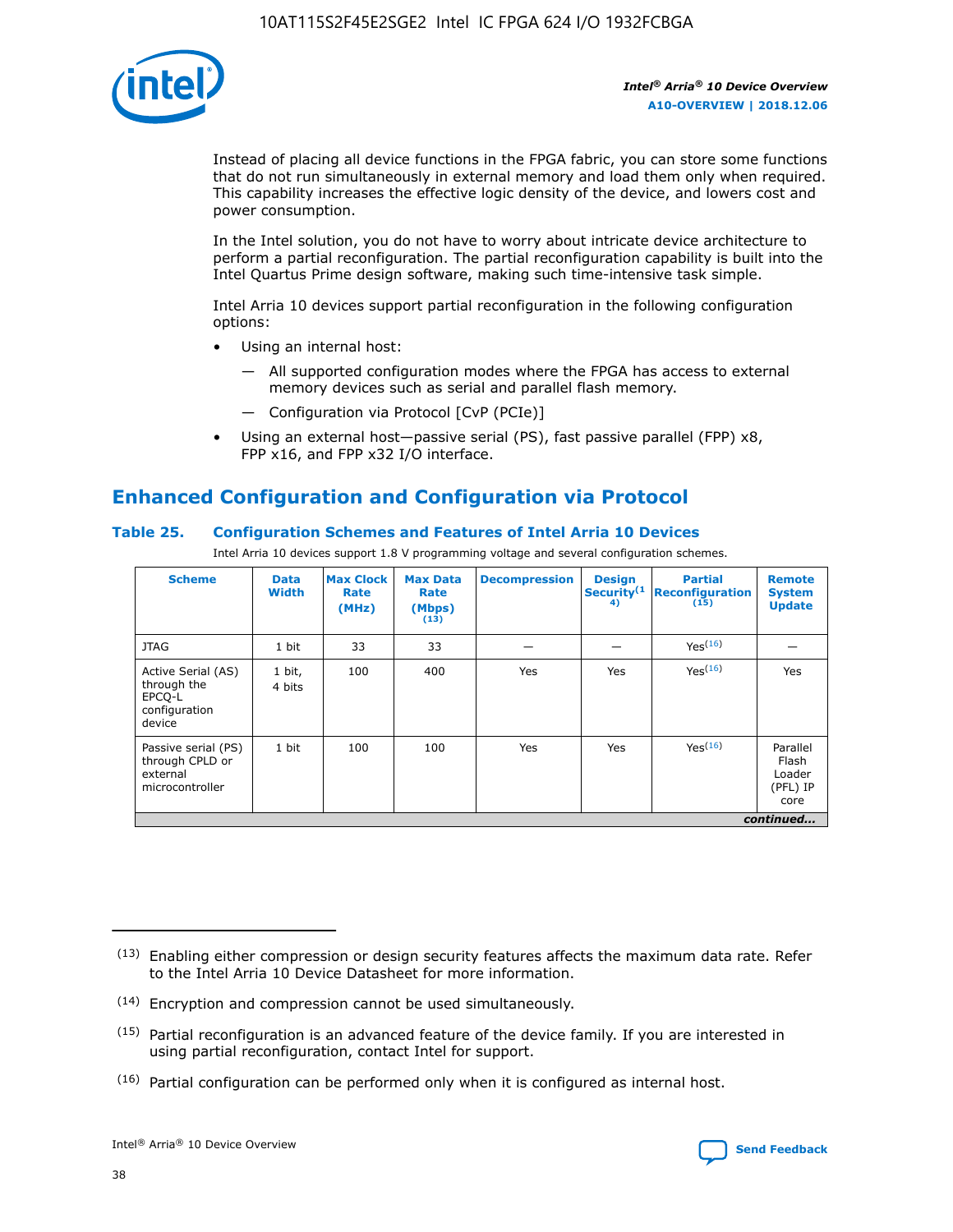

| <b>Scheme</b>                                    | <b>Data</b><br><b>Width</b> | <b>Max Clock</b><br>Rate<br>(MHz) | <b>Max Data</b><br>Rate<br>(Mbps)<br>(13) | <b>Decompression</b> | <b>Design</b><br>Security <sup>(1</sup><br>4) | <b>Partial</b><br><b>Reconfiguration</b><br>(15) | <b>Remote</b><br><b>System</b><br><b>Update</b> |
|--------------------------------------------------|-----------------------------|-----------------------------------|-------------------------------------------|----------------------|-----------------------------------------------|--------------------------------------------------|-------------------------------------------------|
| Fast passive                                     | 8 bits                      | 100                               | 3200                                      | Yes                  | Yes                                           | Yes(17)                                          | PFL IP                                          |
| parallel (FPP)<br>through CPLD or                | 16 bits                     |                                   |                                           | Yes                  | Yes                                           |                                                  | core                                            |
| external<br>microcontroller                      | 32 bits                     |                                   |                                           | Yes                  | Yes                                           |                                                  |                                                 |
| Configuration via                                | 16 bits                     | 100                               | 3200                                      | Yes                  | Yes                                           | Yes <sup>(17)</sup>                              |                                                 |
| <b>HPS</b>                                       | 32 bits                     |                                   |                                           | Yes                  | Yes                                           |                                                  |                                                 |
| Configuration via<br>Protocol [CvP<br>$(PCIe^*)$ | x1, x2,<br>x4, x8<br>lanes  |                                   | 8000                                      | Yes                  | Yes                                           | Yes(16)                                          |                                                 |

You can configure Intel Arria 10 devices through PCIe using Configuration via Protocol (CvP). The Intel Arria 10 CvP implementation conforms to the PCIe 100 ms power-up-to-active time requirement.

## **Related Information**

[Configuration via Protocol \(CvP\) Implementation in Intel FPGAs User Guide](https://www.intel.com/content/www/us/en/programmable/documentation/dsu1441819344145.html#dsu1442269728522) Provides more information about the CvP configuration scheme.

# **SEU Error Detection and Correction**

Intel Arria 10 devices offer robust and easy-to-use single-event upset (SEU) error detection and correction circuitry.

The detection and correction circuitry includes protection for Configuration RAM (CRAM) programming bits and user memories. The CRAM is protected by a continuously running CRC error detection circuit with integrated ECC that automatically corrects one or two errors and detects higher order multi-bit errors. When more than two errors occur, correction is available through reloading of the core programming file, providing a complete design refresh while the FPGA continues to operate.

The physical layout of the Intel Arria 10 CRAM array is optimized to make the majority of multi-bit upsets appear as independent single-bit or double-bit errors which are automatically corrected by the integrated CRAM ECC circuitry. In addition to the CRAM protection, the M20K memory blocks also include integrated ECC circuitry and are layout-optimized for error detection and correction. The MLAB does not have ECC.

(14) Encryption and compression cannot be used simultaneously.

<sup>(17)</sup> Supported at a maximum clock rate of 100 MHz.



 $(13)$  Enabling either compression or design security features affects the maximum data rate. Refer to the Intel Arria 10 Device Datasheet for more information.

 $(15)$  Partial reconfiguration is an advanced feature of the device family. If you are interested in using partial reconfiguration, contact Intel for support.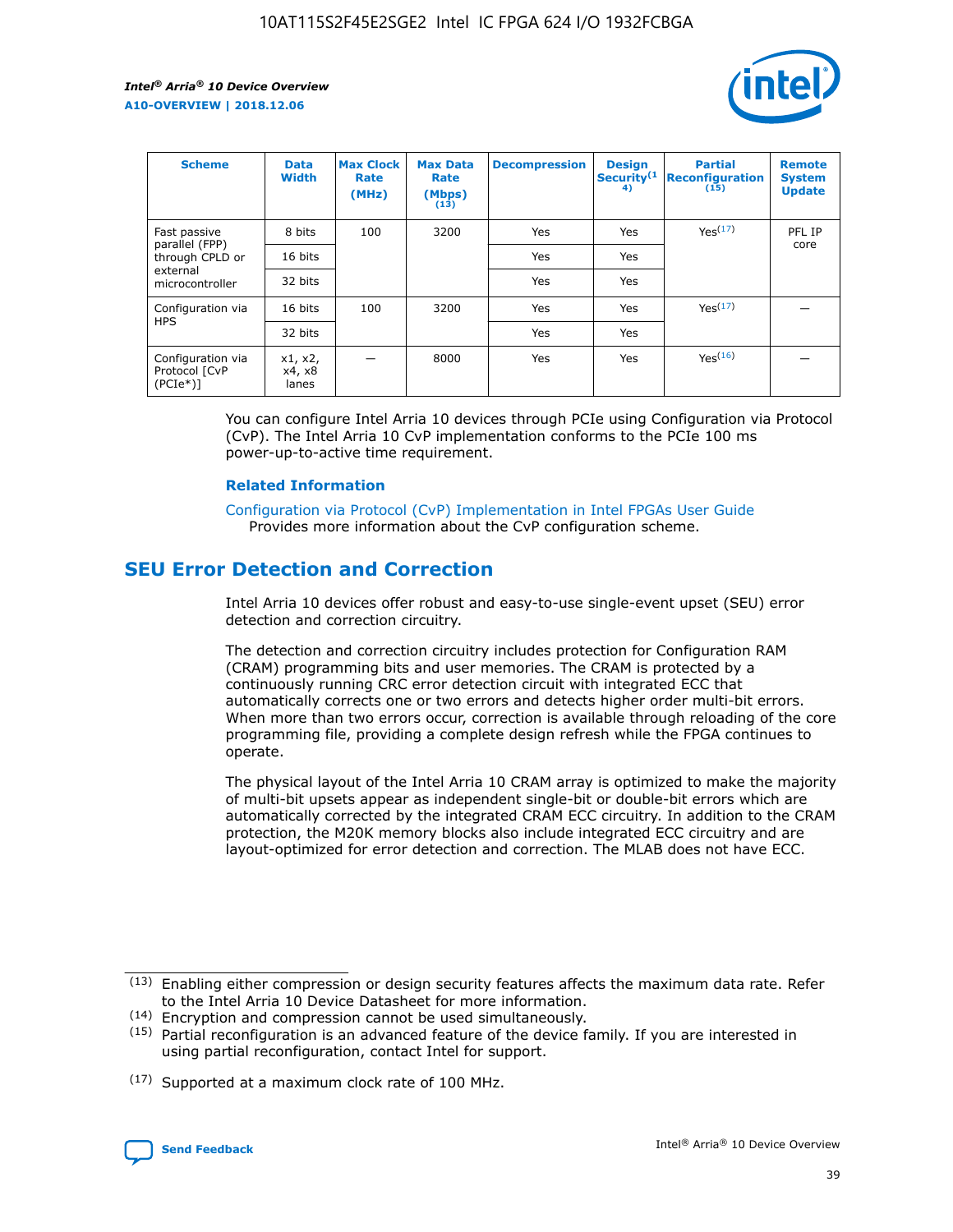

# **Power Management**

Intel Arria 10 devices leverage the advanced 20 nm process technology, a low 0.9 V core power supply, an enhanced core architecture, and several optional power reduction techniques to reduce total power consumption by as much as 40% compared to Arria V devices and as much as 60% compared to Stratix V devices.

The optional power reduction techniques in Intel Arria 10 devices include:

- **SmartVID**—a code is programmed into each device during manufacturing that allows a smart regulator to operate the device at lower core  $V_{CC}$  while maintaining performance
- **Programmable Power Technology**—non-critical timing paths are identified by the Intel Quartus Prime software and the logic in these paths is biased for low power instead of high performance
- **Low Static Power Options**—devices are available with either standard static power or low static power while maintaining performance

Furthermore, Intel Arria 10 devices feature Intel's industry-leading low power transceivers and include a number of hard IP blocks that not only reduce logic resources but also deliver substantial power savings compared to soft implementations. In general, hard IP blocks consume up to 90% less power than the equivalent soft logic implementations.

# **Incremental Compilation**

The Intel Quartus Prime software incremental compilation feature reduces compilation time and helps preserve performance to ease timing closure. The incremental compilation feature enables the partial reconfiguration flow for Intel Arria 10 devices.

Incremental compilation supports top-down, bottom-up, and team-based design flows. This feature facilitates modular, hierarchical, and team-based design flows where different designers compile their respective design sections in parallel. Furthermore, different designers or IP providers can develop and optimize different blocks of the design independently. These blocks can then be imported into the top level project.

# **Document Revision History for Intel Arria 10 Device Overview**

| <b>Document</b><br><b>Version</b> | <b>Changes</b>                                                                                                                                                                                                                                                              |
|-----------------------------------|-----------------------------------------------------------------------------------------------------------------------------------------------------------------------------------------------------------------------------------------------------------------------------|
| 2018.12.06                        | Added links to Intel Arria 10 device errata documents.<br>Removed automotive temperature option from the Intel Arria 10 GX devices.<br>Removed -3 fabric speed grade from the Intel Arria 10 GT devices.<br>Updated power options for the Intel Arria 10 GX and GT devices. |
| 2018.04.09                        | Updated the lowest $V_{CC}$ from 0.83 V to 0.82 V in the topic listing a summary of the device features.                                                                                                                                                                    |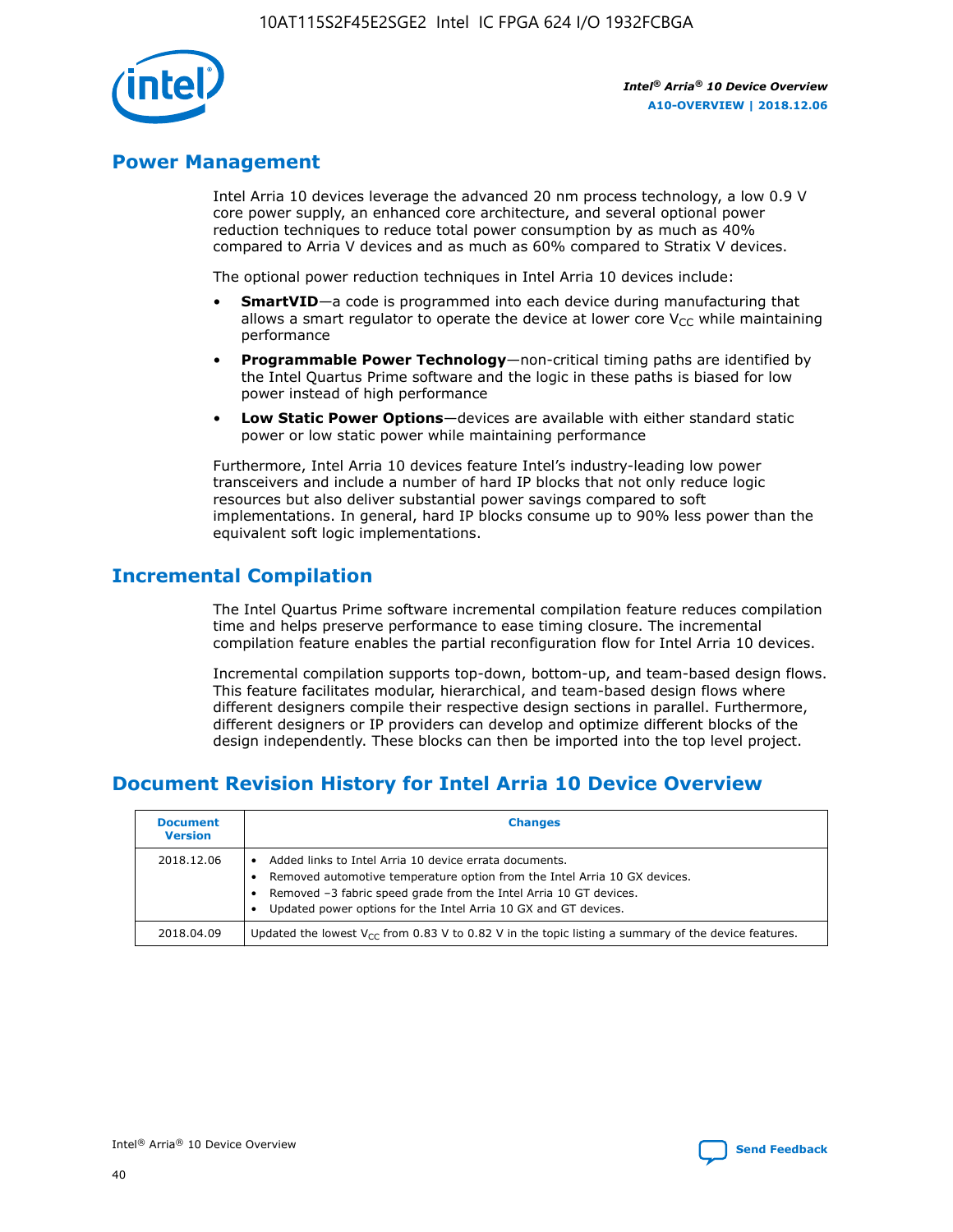$\mathsf{r}$ 



| January 2018<br>Updated the maximum data rate for HPS (Intel Arria 10 SX devices<br>2018.01.17<br>external memory interface DDR3 controller from 2,166 Mbps to 2,133<br>Mbps.<br>$\bullet$<br>+ SRAM to 633 MHz in Memory Standards Supported by the Soft<br>Memory Controller table.<br>Updated transceiver backplane capability to 12.5 Gbps.<br>$\bullet$<br>Removed transceiver speed grade 5 in Sample Ordering Core and<br>Available Options for Intel Arria 10 GX Devices figure.<br>Available Options for Intel Arria 10 GT Devices figure.<br>Updated short reach transceiver rate for Intel Arria 10 GT devices to<br>$\bullet$<br>25.8 Gbps.<br>Removed On-Die Instrumentation - EyeQ and Jitter Margin Tool<br>table.<br>2017.09.20<br>September 2017<br>1,333 MHz/2,666 Mbps to 1,200 MHz/2,400 Mbps.<br>July 2017<br>2017.07.13<br>Corrected the automotive temperature range in the figure showing the<br>available options for the Intel Arria 10 GX devices from "-40°C to 100°C"<br>to "-40°C to 125°C".<br>July 2017<br>2017.07.06<br>Added automotive temperature option to Intel Arria 10 GX device family.<br>2017.05.08<br>Corrected protocol names with "1588" to "IEEE 1588v2".<br>May 2017<br>$\bullet$<br>Updated the vertical migration table to remove vertical migration<br>$\bullet$<br>between Intel Arria 10 GX and Intel Arria 10 SX device variants.<br>Removed all "Preliminary" marks.<br>2017.03.15<br>March 2017<br>Removed the topic about migration from Intel Arria 10 to Intel Stratix<br>10 devices.<br>Rebranded as Intel.<br>$\bullet$<br>October 2016<br>2016.10.31<br>Removed package F36 from Intel Arria 10 GX devices.<br>$\bullet$<br>Updated Intel Arria 10 GT sample ordering code and maximum GX<br>$\bullet$<br>transceiver count. Intel Arria 10 GT devices are available only in the<br>SF45 package option with a maximum of 72 transceivers.<br>May 2016<br>2016.05.02<br>Updated the FPGA Configuration and HPS Booting topic.<br>Remove $V_{CC}$ PowerManager from the Summary of Features, Power<br>Management and Arria 10 Device Variants and packages topics. This<br>feature is no longer supported in Arria 10 devices.<br>Removed LPDDR3 from the Memory Standards Supported by the HPS<br>Hard Memory Controller table in the Memory Standards Supported by<br>Intel Arria 10 Devices topic. This standard is only supported by the<br>FPGA.<br>Removed transceiver speed grade 5 from the Device Variants and<br>Packages topic for Arria 10 GX and SX devices.<br>Changed the maximum Arria 10 GT datarate to 25.8 Gbps and the<br>February 2016<br>2016.02.11<br>minimum datarate to 1 Gbps globally.<br>Revised the state for Core clock networks in the Summary of Features<br>$\bullet$<br>topic.<br>• Changed the transceiver parameters in the "Summary of Features for<br>Arria 10 Devices" table.<br>for Arria 10 GT Devices" table.<br>• Changed the package availability for GT devices in the "Package Plan<br>for Arria 10 GT Devices" table.<br>Changed the package configurations for GT devices in the "Migration"<br>Capability Across Arria 10 Product Lines" figure. | <b>Date</b> | <b>Version</b> | <b>Changes</b>                                                                                                                                                                                                                                                                               |
|----------------------------------------------------------------------------------------------------------------------------------------------------------------------------------------------------------------------------------------------------------------------------------------------------------------------------------------------------------------------------------------------------------------------------------------------------------------------------------------------------------------------------------------------------------------------------------------------------------------------------------------------------------------------------------------------------------------------------------------------------------------------------------------------------------------------------------------------------------------------------------------------------------------------------------------------------------------------------------------------------------------------------------------------------------------------------------------------------------------------------------------------------------------------------------------------------------------------------------------------------------------------------------------------------------------------------------------------------------------------------------------------------------------------------------------------------------------------------------------------------------------------------------------------------------------------------------------------------------------------------------------------------------------------------------------------------------------------------------------------------------------------------------------------------------------------------------------------------------------------------------------------------------------------------------------------------------------------------------------------------------------------------------------------------------------------------------------------------------------------------------------------------------------------------------------------------------------------------------------------------------------------------------------------------------------------------------------------------------------------------------------------------------------------------------------------------------------------------------------------------------------------------------------------------------------------------------------------------------------------------------------------------------------------------------------------------------------------------------------------------------------------------------------------------------------------------------------------------------------------------------------------------------------------------------------------------------------------------------------------------------------------------------------------------------------------------------------------------------------------------------------------------------------|-------------|----------------|----------------------------------------------------------------------------------------------------------------------------------------------------------------------------------------------------------------------------------------------------------------------------------------------|
|                                                                                                                                                                                                                                                                                                                                                                                                                                                                                                                                                                                                                                                                                                                                                                                                                                                                                                                                                                                                                                                                                                                                                                                                                                                                                                                                                                                                                                                                                                                                                                                                                                                                                                                                                                                                                                                                                                                                                                                                                                                                                                                                                                                                                                                                                                                                                                                                                                                                                                                                                                                                                                                                                                                                                                                                                                                                                                                                                                                                                                                                                                                                                                |             |                | Updated maximum frequency supported for half rate QDRII and QDRII<br>Removed package code 40, low static power, SmartVID, industrial, and<br>military operating temperature support from Sample Ordering Core and<br>support from PMA Features of the Transceivers in Intel Arria 10 Devices |
|                                                                                                                                                                                                                                                                                                                                                                                                                                                                                                                                                                                                                                                                                                                                                                                                                                                                                                                                                                                                                                                                                                                                                                                                                                                                                                                                                                                                                                                                                                                                                                                                                                                                                                                                                                                                                                                                                                                                                                                                                                                                                                                                                                                                                                                                                                                                                                                                                                                                                                                                                                                                                                                                                                                                                                                                                                                                                                                                                                                                                                                                                                                                                                |             |                | Updated the maximum speed of the DDR4 external memory interface from                                                                                                                                                                                                                         |
|                                                                                                                                                                                                                                                                                                                                                                                                                                                                                                                                                                                                                                                                                                                                                                                                                                                                                                                                                                                                                                                                                                                                                                                                                                                                                                                                                                                                                                                                                                                                                                                                                                                                                                                                                                                                                                                                                                                                                                                                                                                                                                                                                                                                                                                                                                                                                                                                                                                                                                                                                                                                                                                                                                                                                                                                                                                                                                                                                                                                                                                                                                                                                                |             |                |                                                                                                                                                                                                                                                                                              |
|                                                                                                                                                                                                                                                                                                                                                                                                                                                                                                                                                                                                                                                                                                                                                                                                                                                                                                                                                                                                                                                                                                                                                                                                                                                                                                                                                                                                                                                                                                                                                                                                                                                                                                                                                                                                                                                                                                                                                                                                                                                                                                                                                                                                                                                                                                                                                                                                                                                                                                                                                                                                                                                                                                                                                                                                                                                                                                                                                                                                                                                                                                                                                                |             |                |                                                                                                                                                                                                                                                                                              |
|                                                                                                                                                                                                                                                                                                                                                                                                                                                                                                                                                                                                                                                                                                                                                                                                                                                                                                                                                                                                                                                                                                                                                                                                                                                                                                                                                                                                                                                                                                                                                                                                                                                                                                                                                                                                                                                                                                                                                                                                                                                                                                                                                                                                                                                                                                                                                                                                                                                                                                                                                                                                                                                                                                                                                                                                                                                                                                                                                                                                                                                                                                                                                                |             |                |                                                                                                                                                                                                                                                                                              |
|                                                                                                                                                                                                                                                                                                                                                                                                                                                                                                                                                                                                                                                                                                                                                                                                                                                                                                                                                                                                                                                                                                                                                                                                                                                                                                                                                                                                                                                                                                                                                                                                                                                                                                                                                                                                                                                                                                                                                                                                                                                                                                                                                                                                                                                                                                                                                                                                                                                                                                                                                                                                                                                                                                                                                                                                                                                                                                                                                                                                                                                                                                                                                                |             |                |                                                                                                                                                                                                                                                                                              |
|                                                                                                                                                                                                                                                                                                                                                                                                                                                                                                                                                                                                                                                                                                                                                                                                                                                                                                                                                                                                                                                                                                                                                                                                                                                                                                                                                                                                                                                                                                                                                                                                                                                                                                                                                                                                                                                                                                                                                                                                                                                                                                                                                                                                                                                                                                                                                                                                                                                                                                                                                                                                                                                                                                                                                                                                                                                                                                                                                                                                                                                                                                                                                                |             |                |                                                                                                                                                                                                                                                                                              |
|                                                                                                                                                                                                                                                                                                                                                                                                                                                                                                                                                                                                                                                                                                                                                                                                                                                                                                                                                                                                                                                                                                                                                                                                                                                                                                                                                                                                                                                                                                                                                                                                                                                                                                                                                                                                                                                                                                                                                                                                                                                                                                                                                                                                                                                                                                                                                                                                                                                                                                                                                                                                                                                                                                                                                                                                                                                                                                                                                                                                                                                                                                                                                                |             |                |                                                                                                                                                                                                                                                                                              |
|                                                                                                                                                                                                                                                                                                                                                                                                                                                                                                                                                                                                                                                                                                                                                                                                                                                                                                                                                                                                                                                                                                                                                                                                                                                                                                                                                                                                                                                                                                                                                                                                                                                                                                                                                                                                                                                                                                                                                                                                                                                                                                                                                                                                                                                                                                                                                                                                                                                                                                                                                                                                                                                                                                                                                                                                                                                                                                                                                                                                                                                                                                                                                                |             |                | Changed the transceiver parameters in the "Maximum Resource Counts"<br>continued                                                                                                                                                                                                             |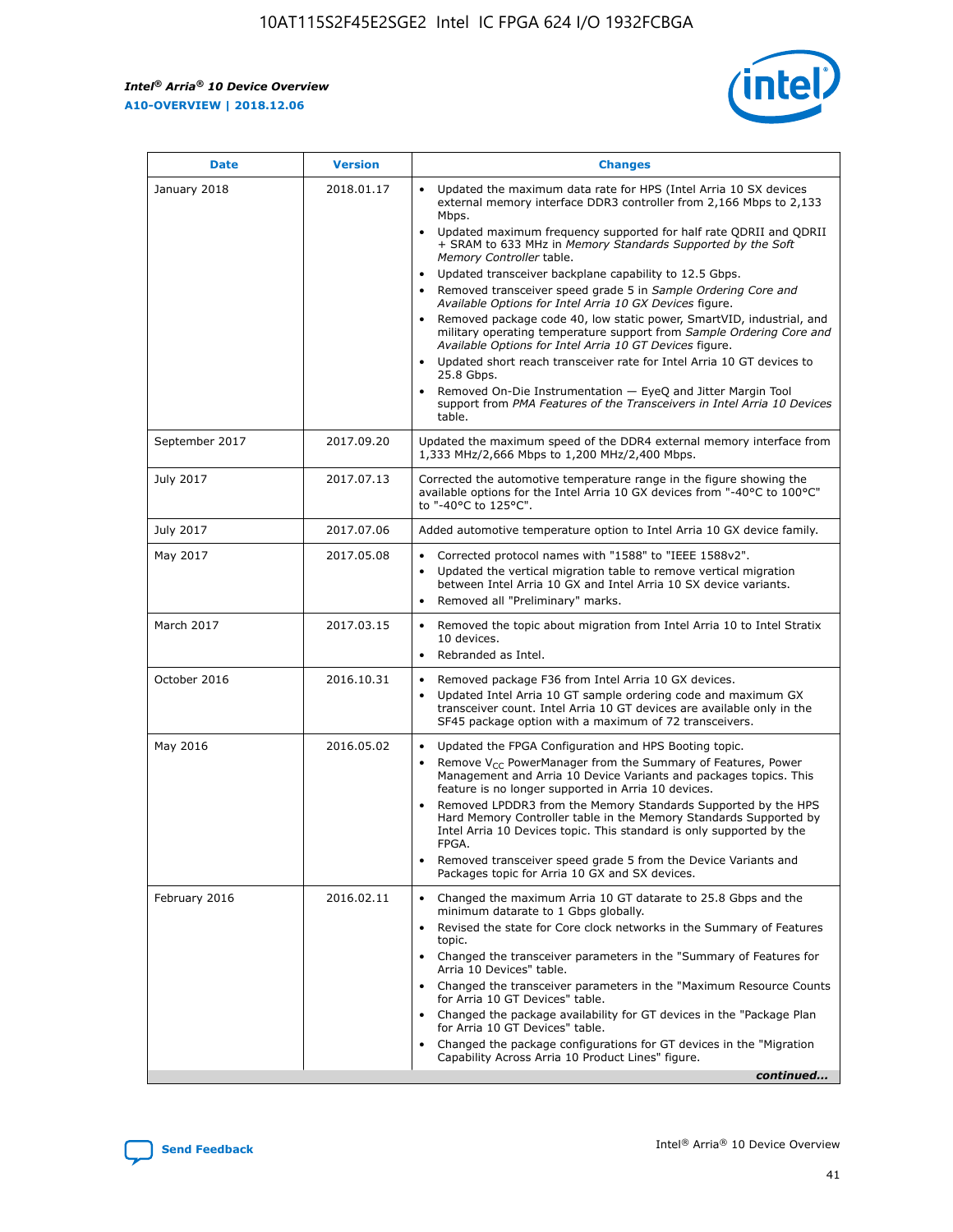

| <b>Date</b>   | <b>Version</b> | <b>Changes</b>                                                                                                                                                               |
|---------------|----------------|------------------------------------------------------------------------------------------------------------------------------------------------------------------------------|
|               |                | • Changed transceiver parameters in the "Low Power Serial Transceivers"<br>section.                                                                                          |
|               |                | • Changed the transceiver descriptions in the "Device Variants for the<br>Arria 10 Device Family" table.                                                                     |
|               |                | Changed the "Sample Ordering Code and Available Options for Arria 10<br>$\bullet$<br>GT Devices" figure.                                                                     |
|               |                | Changed the datarates for GT devices in the "PMA Features" section.                                                                                                          |
|               |                | Changed the datarates for GT devices in the "PCS Features" section.<br>$\bullet$                                                                                             |
| December 2015 | 2015.12.14     | Updated the number of M20K memory blocks for Arria 10 GX 660 from<br>2133 to 2131 and corrected the total RAM bit from 48,448 Kb to<br>48,408 Kb.                            |
|               |                | Corrected the number of DSP blocks for Arria 10 GX 660 from 1688 to<br>1687 in the table listing floating-point arithmetic resources.                                        |
| November 2015 | 2015.11.02     | Updated the maximum resources for Arria 10 GX 220, GX 320, GX 480,<br>$\bullet$<br>GX 660, SX 220, SX 320, SX 480, and SX 660.                                               |
|               |                | • Updated resource count for Arria 10 GX 320, GX 480, GX 660, SX 320,<br>SX 480, a SX 660 devices in Number of Multipliers in Intel Arria 10<br><b>Devices</b> table.        |
|               |                | Updated the available options for Arria 10 GX, GT, and SX.                                                                                                                   |
|               |                | Changed instances of Quartus II to Quartus Prime.<br>$\bullet$                                                                                                               |
| June 2015     | 2015.06.15     | Corrected label for Intel Arria 10 GT product lines in the vertical migration<br>figure.                                                                                     |
| May 2015      | 2015.05.15     | Corrected the DDR3 half rate and quarter rate maximum frequencies in the<br>table that lists the memory standards supported by the Intel Arria 10 hard<br>memory controller. |
| May 2015      | 2015.05.04     | • Added support for 13.5G JESD204b in the Summary of Features table.                                                                                                         |
|               |                | • Added a link to Arria 10 GT Channel Usage in the Arria 10 GT Package<br>Plan topic.                                                                                        |
|               |                | • Added a note to the table, Maximum Resource Counts for Arria 10 GT<br>devices.                                                                                             |
|               |                | • Updated the power requirements of the transceivers in the Low Power<br>Serial Transceivers topic.                                                                          |
| January 2015  | 2015.01.23     | • Added floating point arithmetic features in the Summary of Features<br>table.                                                                                              |
|               |                | • Updated the total embedded memory from 38.38 megabits (Mb) to<br>65.6 Mb.                                                                                                  |
|               |                | • Updated the table that lists the memory standards supported by Intel<br>Arria 10 devices.                                                                                  |
|               |                | Removed support for DDR3U, LPDDR3 SDRAM, RLDRAM 2, and DDR2.                                                                                                                 |
|               |                | Moved RLDRAM 3 support from hard memory controller to soft memory<br>controller. RLDRAM 3 support uses hard PHY with soft memory<br>controller.                              |
|               |                | Added soft memory controller support for QDR IV.<br>٠                                                                                                                        |
|               |                | Updated the maximum resource count table to include the number of<br>hard memory controllers available in each device variant.                                               |
|               |                | Updated the transceiver PCS data rate from 12.5 Gbps to 12 Gbps.<br>$\bullet$                                                                                                |
|               |                | Updated the max clock rate of PS, FPP x8, FPP x16, and Configuration<br>via HPS from 125 MHz to 100 MHz.                                                                     |
|               |                | Added a feature for fractional synthesis PLLs: PLL cascading.                                                                                                                |
|               |                | Updated the HPS programmable general-purpose I/Os from 54 to 62.<br>$\bullet$                                                                                                |
|               |                | continued                                                                                                                                                                    |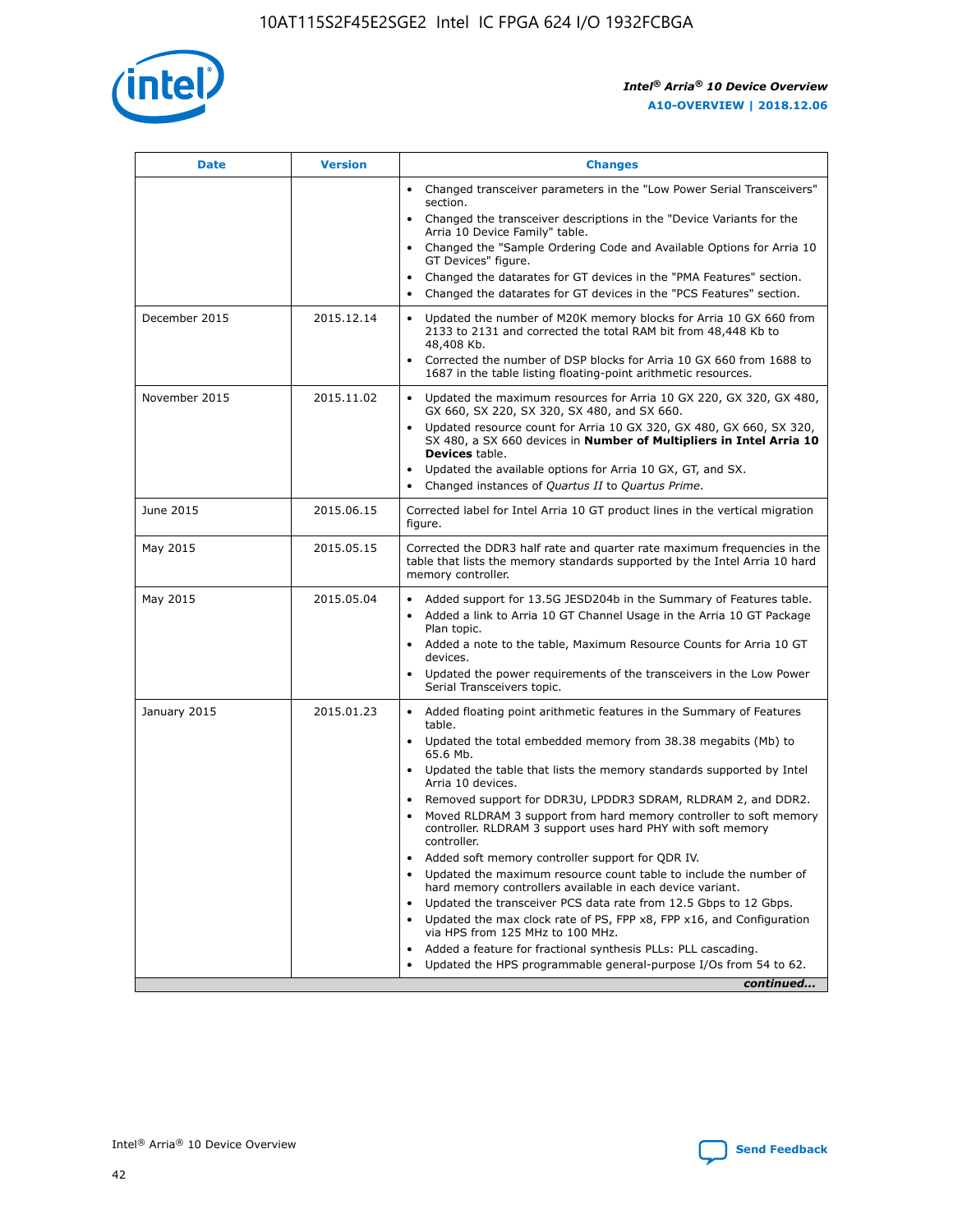r



| <b>Date</b>    | <b>Version</b> | <b>Changes</b>                                                                                                                                                                                                                                                                                                                                                                                                                                                                                                                                      |
|----------------|----------------|-----------------------------------------------------------------------------------------------------------------------------------------------------------------------------------------------------------------------------------------------------------------------------------------------------------------------------------------------------------------------------------------------------------------------------------------------------------------------------------------------------------------------------------------------------|
| September 2014 | 2014.09.30     | Corrected the 3 V I/O and LVDS I/O counts for F35 and F36 packages<br>$\bullet$<br>of Arria 10 GX.<br>Corrected the 3 V I/O, LVDS I/O, and transceiver counts for the NF40<br>$\bullet$<br>package of the Arria GX 570 and 660.<br>Removed 3 V I/O, LVDS I/O, and transceiver counts for the NF40<br>package of the Arria GX 900 and 1150. The NF40 package is not<br>available for Arria 10 GX 900 and 1150.                                                                                                                                       |
| August 2014    | 2014.08.18     | Updated Memory (Kb) M20K maximum resources for Arria 10 GX 660<br>devices from 42,660 to 42,620.<br>Added GPIO columns consisting of LVDS I/O Bank and 3V I/O Bank in<br>$\bullet$<br>the Package Plan table.<br>Added how to use memory interface clock frequency higher than 533<br>$\bullet$<br>MHz in the I/O vertical migration.<br>Added information to clarify that RLDRAM3 support uses hard PHY with<br>$\bullet$<br>soft memory controller.<br>Added variable precision DSP blocks support for floating-point<br>$\bullet$<br>arithmetic. |
| June 2014      | 2014.06.19     | Updated number of dedicated I/Os in the HPS block to 17.                                                                                                                                                                                                                                                                                                                                                                                                                                                                                            |
| February 2014  | 2014.02.21     | Updated transceiver speed grade options for GT devices in Figure 2.                                                                                                                                                                                                                                                                                                                                                                                                                                                                                 |
| February 2014  | 2014.02.06     | Updated data rate for Arria 10 GT devices from 28.1 Gbps to 28.3 Gbps.                                                                                                                                                                                                                                                                                                                                                                                                                                                                              |
| December 2013  | 2013.12.10     | Updated the HPS memory standards support from LPDDR2 to LPDDR3.<br>Updated HPS block diagram to include dedicated HPS I/O and FPGA<br>$\bullet$<br>Configuration blocks as well as repositioned SD/SDIO/MMC, DMA, SPI<br>and NAND Flash with ECC blocks.                                                                                                                                                                                                                                                                                            |
| December 2013  | 2013.12.02     | Initial release.                                                                                                                                                                                                                                                                                                                                                                                                                                                                                                                                    |